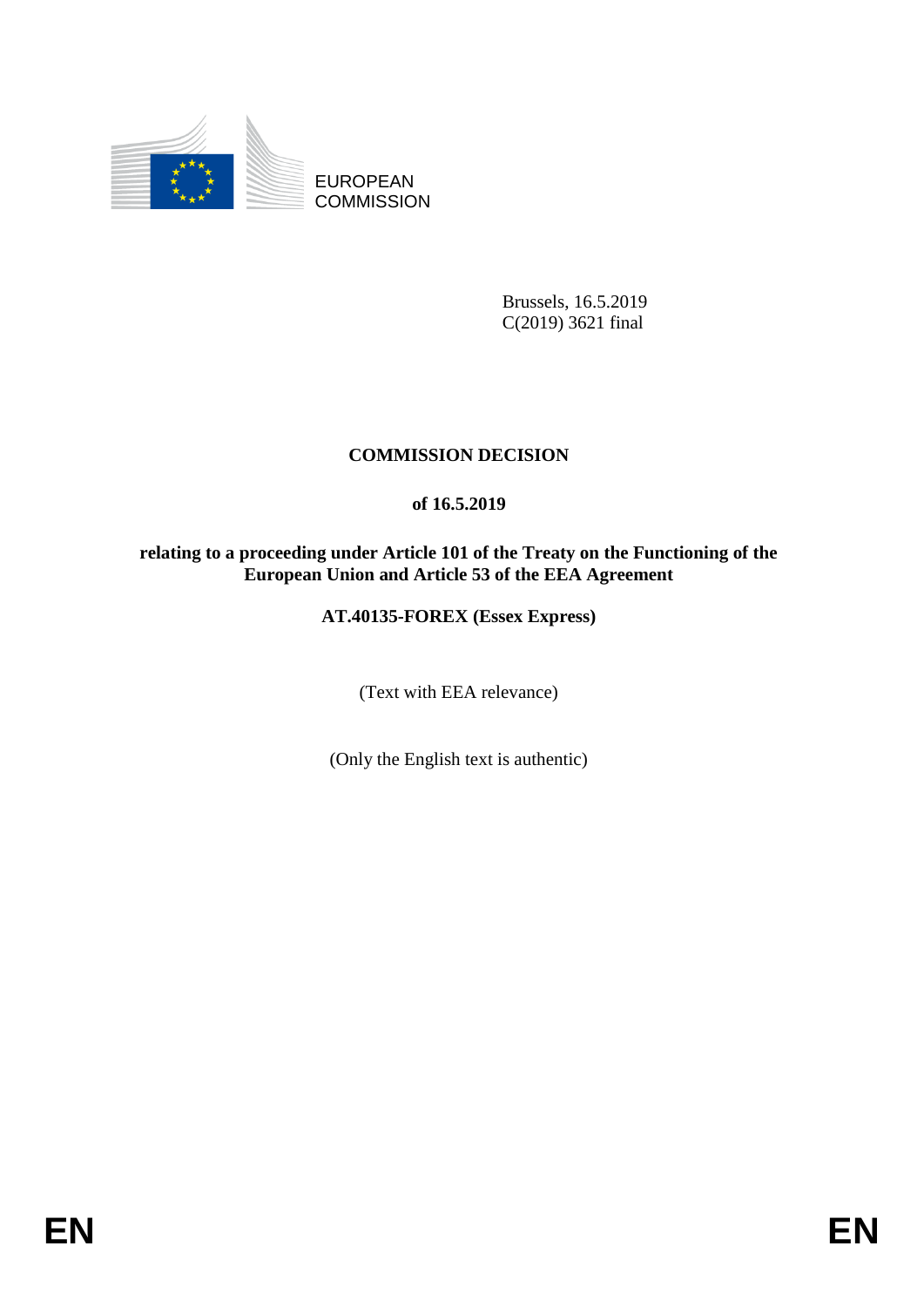# **TABLE OF CONTENTS**

| 1.               |                                                                                               |
|------------------|-----------------------------------------------------------------------------------------------|
| 2.               |                                                                                               |
| 2.1.             |                                                                                               |
| 2.2.             |                                                                                               |
| 2.2.1.           |                                                                                               |
| 2.2.2.           |                                                                                               |
| 2.2.3.           |                                                                                               |
| 2.2.4.           |                                                                                               |
| 3.               |                                                                                               |
| $\overline{4}$ . |                                                                                               |
| 4.1.             |                                                                                               |
| 4.1.1.           |                                                                                               |
| 4.1.2.           |                                                                                               |
|                  | 4.1.2.1. Underlying understanding to participate in the relevant private, mostly multilateral |
|                  | 4.1.2.2. Extensive exchange of information amongst competitors pursuant to the underlying     |
|                  | 4.1.2.3. Occasional instances of coordination facilitated by the exchange of information 15   |
| 4.2.             |                                                                                               |
| 5.               |                                                                                               |
| 5.1.             | Application of article $101(1)$ of the Treaty and article 53(1) of the EEA agreement 16       |
| 5.1.1.           |                                                                                               |
|                  |                                                                                               |
|                  |                                                                                               |
| 5.1.2.           |                                                                                               |
|                  |                                                                                               |
|                  |                                                                                               |
| 5.1.3.           |                                                                                               |
|                  |                                                                                               |
|                  |                                                                                               |
| 5.1.4.           | Effect upon trade (between Members States and between the EEA contracting                     |
|                  |                                                                                               |
|                  |                                                                                               |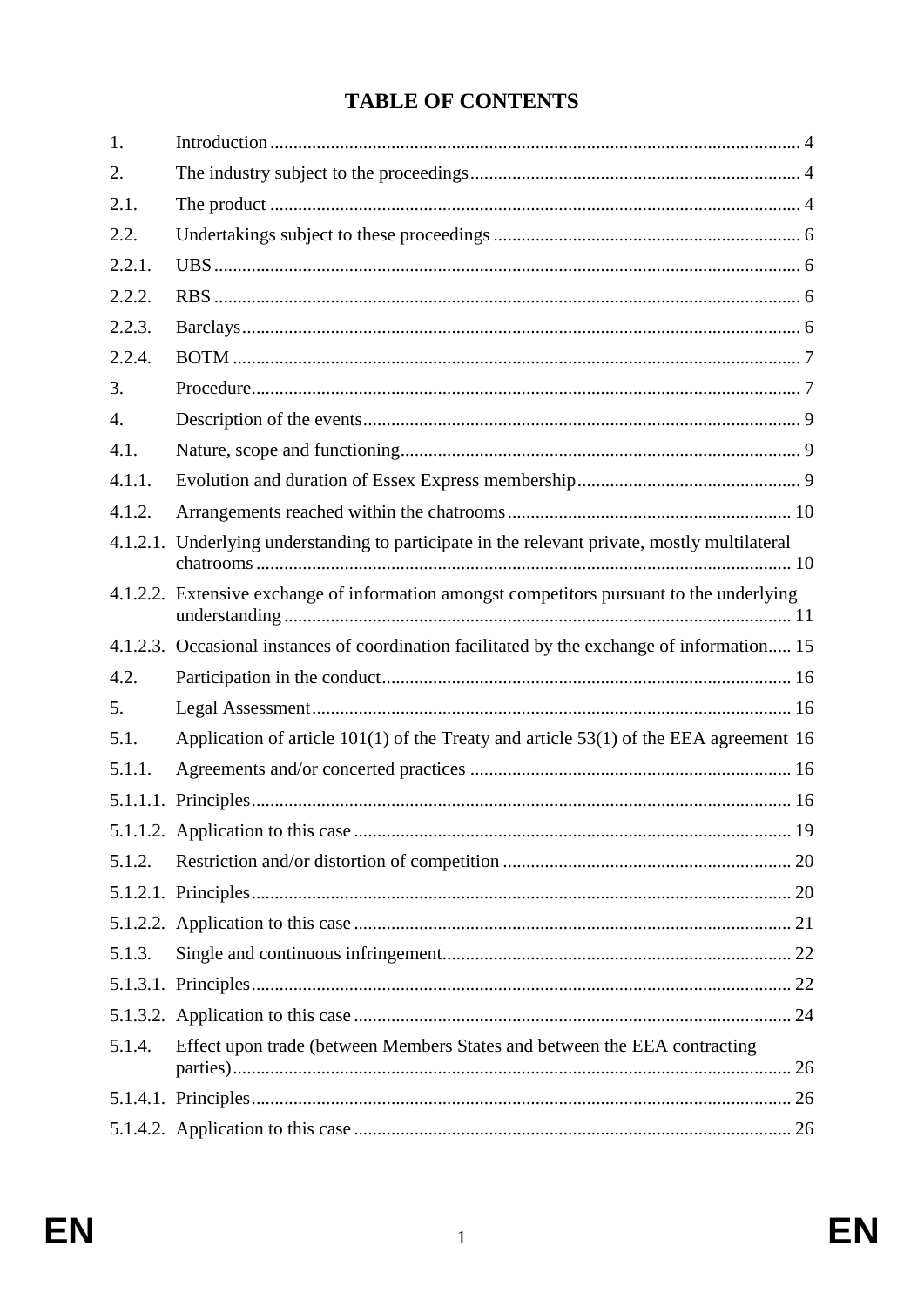| 5.1.5. | Non-applicability of Article 101(3) of the Treaty and of Article 53(3) of the EEA    |
|--------|--------------------------------------------------------------------------------------|
|        |                                                                                      |
|        |                                                                                      |
| 5.1.6. | Conclusion regarding the application of Article 101 of the Treaty and Article 53 of  |
| 6.     |                                                                                      |
| 6.1.   |                                                                                      |
| 6.2.   |                                                                                      |
| 6.2.1. |                                                                                      |
| 6.2.2. |                                                                                      |
| 6.2.3. |                                                                                      |
| 6.2.4. |                                                                                      |
| 6.3.   |                                                                                      |
| 6.3.1. |                                                                                      |
| 6.3.2. |                                                                                      |
| 6.3.3. |                                                                                      |
| 6.3.4. |                                                                                      |
| 7.     |                                                                                      |
| 8.     |                                                                                      |
| 8.1.   | Article 7 of Regulation (EC) No 1/2003. Termination of the infringement  32          |
| 8.2.   | Article 23(2) of Regulation (EC) No $1/2003$ – Determination of the applicable fines |
| 8.2.1. |                                                                                      |
|        |                                                                                      |
|        |                                                                                      |
|        |                                                                                      |
| 9.     | Conclusion: final amount of individual fines to be imposed in this Decision  43      |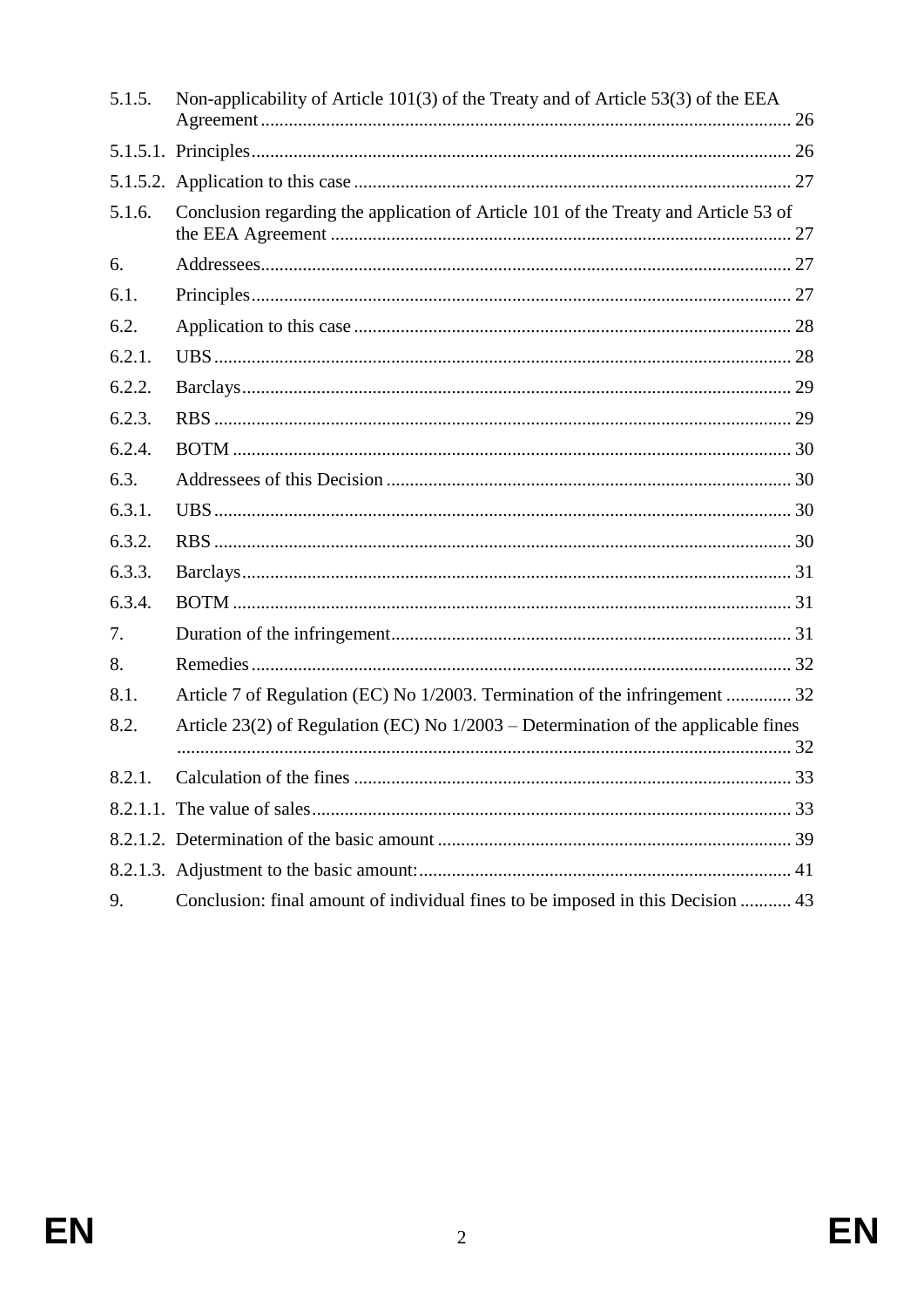#### **COMMISSION DECISION**

#### **of 16.5.2019**

### **relating to a proceeding under Article 101 of the Treaty on the Functioning of the European Union and Article 53 of the EEA Agreement**

#### **AT.40135-FOREX (Essex Express)**

#### (Text with EEA relevance)

(Only the English text is authentic)

#### THE COMMISSION,

Having regard to the Treaty on the Functioning of the European Union<sup>1</sup>,

Having regard to the Agreement on the European Economic Area,

Having regard to Council Regulation (EC) No 1/2003 of 16 December 2002 on the implementation of the rules on competition laid down in Articles 81 and 82 of the Treaty<sup>2</sup>, and in particular Article 7 and Article 23(2) thereof,

Having regard to Commission Decision of 27 October 2016 to initiate proceedings in this case,

Having given the undertakings concerned the opportunity to make known their views on the objections raised by the Commission pursuant to Article 27(1) of Regulation (EC) No 1/2003 and Article 12 of Commission Regulation (EC) No 773/2004 of 7 April 2004 relating to the conduct of proceedings by the Commission pursuant to Articles 81 and 82 of the Treaty.<sup>3</sup>

After consulting the Advisory Committee on Restrictive Practices and Dominant Positions,

Having regard to the final report of the hearing officer in this case,

Whereas:

<sup>&</sup>lt;sup>1</sup> OJ, C 115, 9/5/2008, p.47.

<sup>2</sup> OJ L 1, 4.1.2003, p.1.With effect from 1 December 2009, Articles 81 and 82 of the EC Treaty have become Articles 101 and 102, respectively, of the Treaty on the Functioning of the European Union ("the Treaty"). The two sets of provisions are, in substance, identical. For the purposes of this Decision, references to Articles 101 and 102 of the Treaty should be understood as references to Articles 81 and 82, respectively, of the EC Treaty when where appropriate. The Treaty also introduced certain changes in terminology, such as the replacement of "Community" by "Union" and "common market" by "internal market".

<sup>3</sup> OJ L 123, 27.4.2004, p. 18.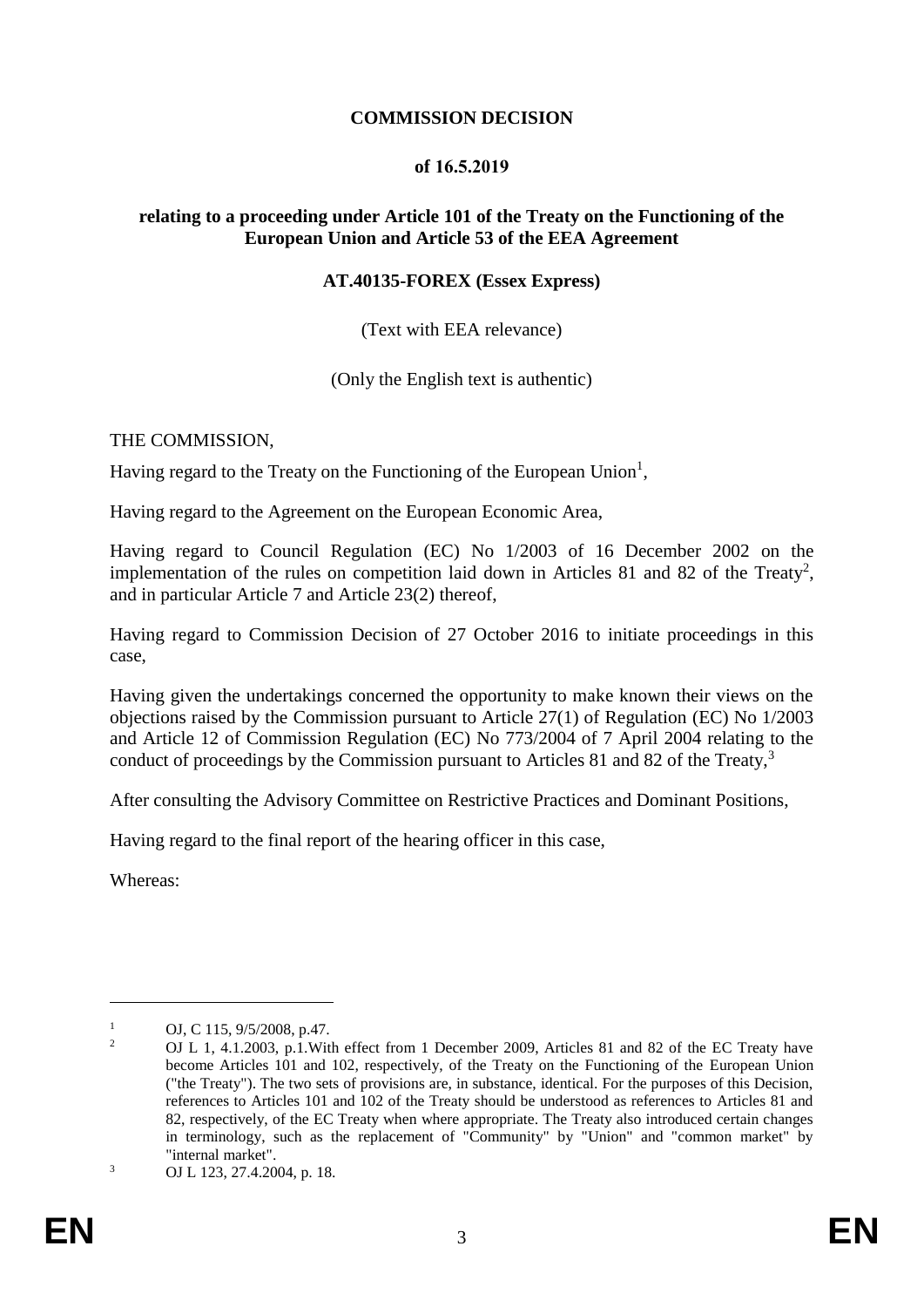### **1. INTRODUCTION**

- (1) This Decision concerns a single and continuous infringement of Article 101 of the Treaty on the Functioning of the European Union ("The Treaty") and Article 53 of the Agreement on the European Economic Area ('the EEA Agreement'). The single and continuous infringement, for which the addressees of this Decision are held liable, consisted in an underlying understanding reached among certain individual traders ("the participating traders") and implemented by them to exchange - on mostly multilateral,<sup>4</sup> private chatrooms and on an extensive and recurrent basis certain current or forward-looking commercially sensitive information about certain of their trading activities and occasionally coordinate, their trading activity with respect to Forex  $(FX)^5$  spot trading of G10 currencies. The G10 FX currencies concerned by this Decision comprise the USD and CAD, JPY, AUD, NZD, GBP, EUR, CHF, SEK, NOK and DKK (in other words 11 currencies altogether, which corresponds to the market convention for currencies covered by the G10 designation).
- (2) The infringement lasted from 14 December 2009 to 31 July 2012.
- (3) This Decision is addressed to the following legal entities:
	- (a) UBS AG (hereinafter "UBS");
	- (b) The Royal Bank of Scotland Group plc and NatWest Markets Plc (collectively "RBS");
	- (c) Barclays PLC, Barclays Services Limited, Barclays Capital Inc and Barclays Bank Plc ( collectively "Barclays"); and
	- (d) Mitsubishi UFJ Financial Group, Inc. and MUFG Bank, Ltd. (collectively "BOTM").

## **2. THE INDUSTRY SUBJECT TO THE PROCEEDINGS**

## **2.1. The product**

<span id="page-4-0"></span>(4) The infringement addressed in this Decision relates to the G10 FX spot trading activity of the undertakings involved. A spot foreign exchange or FX spot transaction is defined as an agreement between two parties exchange two currencies, that is to buy a certain amount (the "notional amount") of one currency against selling the equivalent notional amount of another currency at the current value at the moment of the agreement (the "exchange rate"), for settlement on the spot date (which is usually T (transaction's day) plus 2 days). <sup>6</sup>

<sup>&</sup>lt;sup>4</sup> For the purpose of this Decision, "mostly multilateral chatrooms" means chatrooms that in limited instances were bilateral as only two participants attended (each of them trading for a different bank), but most frequently were multilateral, with three or more participants attending.

<sup>&</sup>lt;sup>5</sup> The term "foreign exchange" (Forex or FX) refers to the trading of currencies, which happens in a decentralised manner. It includes all aspects of buying, selling and exchanging currencies at current or determined prices. The foreign exchange rate is the rate at which one currency will be exchanged for another. Since currencies are always traded in pairs, in foreign exchange there is not such a thing as a currency's absolute value but a relative value compared with other currencies. The market price of one currency is set in a given currency pair, that is, a value if it is exchanged against another.

<sup>&</sup>lt;sup>6</sup> The case does not concern FX spot e-commerce trading activity understood as FX spot trades that are automatically booked by, or executed by either the relevant bank's proprietary electronic trading platforms or computer algorithms. These transactions take place without the intervention of any trader.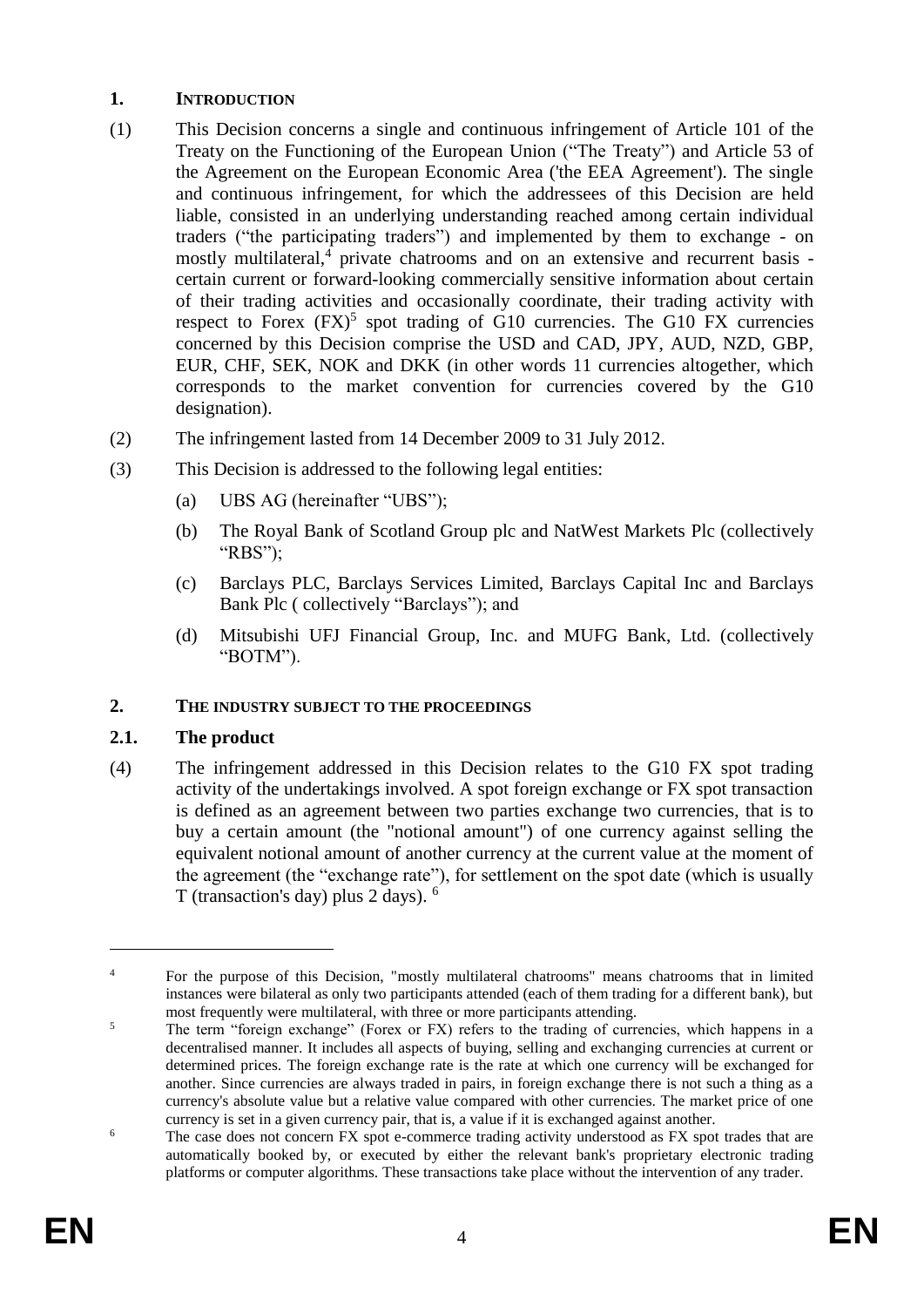- <span id="page-5-0"></span>(5) The FX spot trading activity encompasses both:
	- (a) Market making: the execution of customer's orders to exchange a currency amount by its equivalent in another currency; and
	- (b) Trading on own account: the execution of other currency exchanges in order to manage the exposure resulting from the market making transactions .
- (6) In their capacity as market makers, traders stand ready to trade on behalf of customers at the quoted prices. Customers include asset managers, hedge funds, corporations and other banks. In industry terms,<sup>7</sup> a market maker quotes two-way prices in a certain currency pair: the "bid price" which is the price at which the trader is ready to buy a currency against another), and the "ask price" which is the price at which the trader is ready to sell a currency against another currency. The difference between the bid and ask prices is the "bid-ask spread")<sup>8</sup>. A market maker would: (i) set bid prices and ask prices for a certain currency pair; (ii) commit to accepting spot transactions at these prices, and (iii) subsequently take the resulting exposure on to his/her own book.<sup>9</sup> As such, a market maker is a counterparty in a Forex transaction, who, -unlike brokers- bears the resulting exposure of the transactions he or she enters into.
- <span id="page-5-1"></span>(7) When trading on their own account, traders may, after having taken a certain currency exposure into their books, choose to subsequently (i) hold it, (ii) close it by entering into an equivalent reverse transaction or (iii) increase the exposure further. Both the magnitude of currency exposure market makers are willing or able to keep in their books and the pace at which they modify currency exposure depends on their market expectations, their risk appetite and regulatory limits.<sup>10</sup> This activity is called trading on own account, because it takes place on behalf of a trader's own undertaking.
- (8) The G10 FX spot trading desks of the relevant undertakings stood ready to trade any of those currencies depending on market demand. While the participating traders themselves were primarily responsible for market making in specific currencies or pairs, their mandate authorised them to further engage in trading activity on behalf of their own undertaking with respect to any G10 currency available in their books, which they also did to different extents during the relevant period, with a view to maximising the value of their respective holdings.
- (9) The following three types of orders characterising the customer-driven trading activity (market making) of the participating traders are pertinent in the present infringement:
	- (1) Customer immediate orders, to immediately enter trades for a certain amount of currency based on the prevailing market rate;

<sup>7</sup> https://admiralmarkets.com/education/articles/forex-basics/how-do-forex-market-makers-work

For currency pairs, prices are often referred to as exchange rates, though the terms prices and exchange rates can be used interchangeably in this context.

 $^{9}$  A trader's book is his/her transactions portfolio.<br><sup>10</sup> In the G10 EX spot trading activity, undertaki

<sup>10</sup> In the G10 FX spot trading activity, undertakings generally seek to generate revenues from FX spot trading by buying the relevant currencies at lower prices than the prices at which they sell those currencies.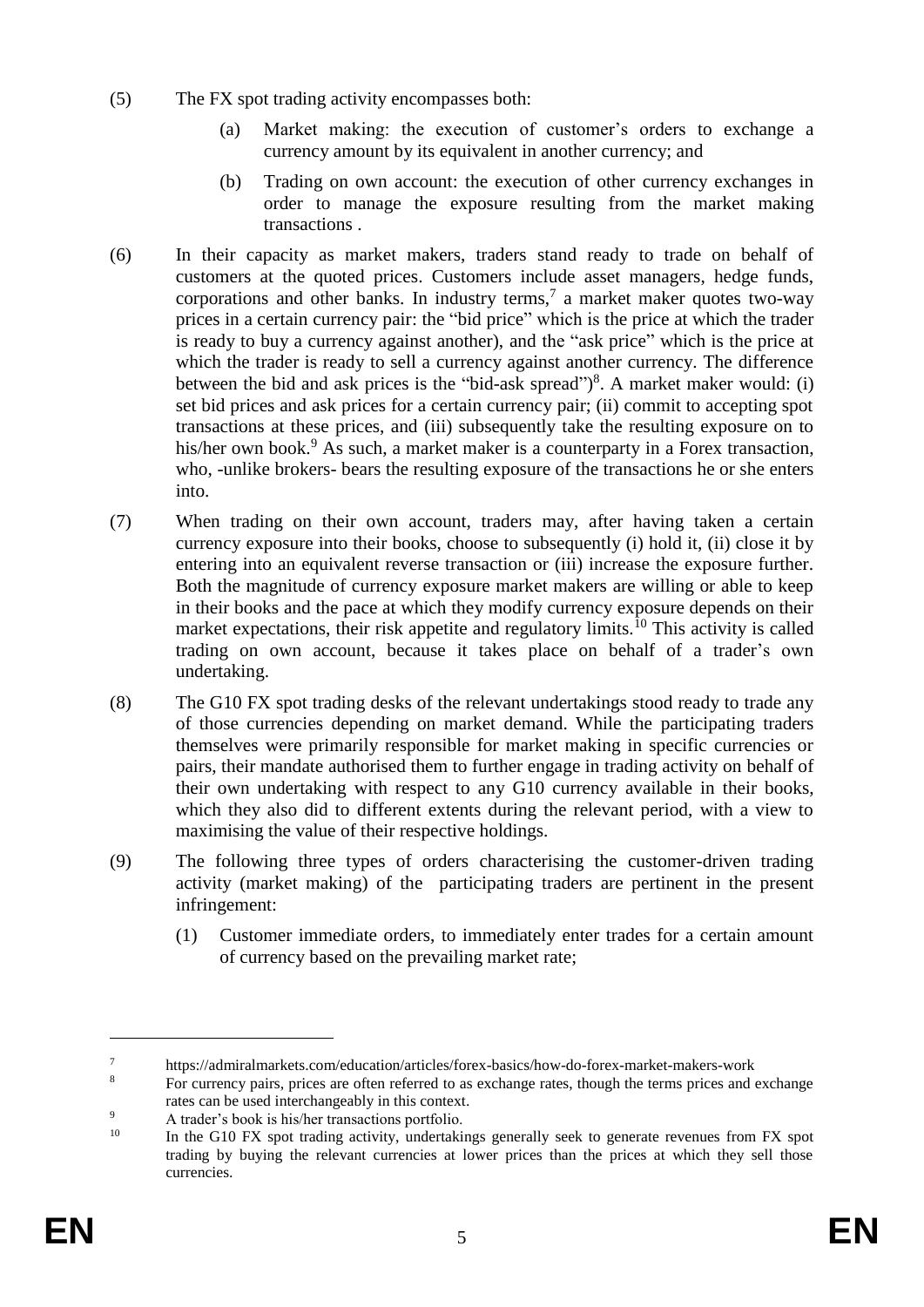- (2) Customer conditional orders, which are triggered when a given price level is reached and opens the traders' risk exposure. They only become executable when the market reaches a certain level (for example a stop-loss or take-profit order);
- (3) Customer orders to execute a trade at a specific Forex benchmark rate or "fixing" for particular currency pairs, which in the current case only concerned the WM/Reuters Closing Spot Rates (hereinafter the "WMR fixes") and the European Central Bank foreign exchange reference rates (hereinafter the "ECB fixes"). $^{11}$

## **2.2. Undertakings subject to these proceedings**

- *2.2.1. UBS*
- (10) UBS is a global financial institution headquartered in Switzerland that has offices in more than 50 countries including all major financial centres, including in the EEA. It offers financial services including wealth management, investment banking and asset management.
- (11) This Decision is addressed to the following legal entity:
	- UBS AG, with registered offices at Bahnhofstraße 45, 8001 Zürich, Switzerland.
- *2.2.2. RBS*
- (12) RBS is a provider of banking and integrated financial services. It is headquartered in the United Kingdom and active in the EEA, United States and Asia Pacific.
- (13) This Decision is addressed to the following legal entities:
	- The Royal Bank of Scotland Group plc with registered offices at 36 St Andrew Square, Edinburgh, EH2 2YB, United Kingdom; and
	- NatWest Markets Plc,<sup>12</sup> with registered offices at 36 St Andrew Square, Edinburgh, EH2 2YB, United Kingdom.
- *2.2.3. Barclays*
- (14) Barclays is a bank headquartered in the United Kingdom, which operates worldwide, including in the EEA.
- (15) This Decision is addressed to the following legal entities:
	- Barclays PLC, with registered offices at 1 Churchill Place Canary Wharf London, E14 5HP, United Kingdom;
	- Barclays Services Limited, with registered offices at 1 Churchill Place Canary Wharf London, E14 5HP, United Kingdom (formerly, "Barclays Capital Services Limited");
	- Barclays Capital Inc with registered offices at One Corporate Center, Floor 11, Hartford, CT 06103-3220, United States of America; and

<sup>&</sup>lt;sup>11</sup> The WMR fix and the ECB fix are based on spot FX trading activity by market participants at or around the times of the respective WMR or ECB fix.

<sup>&</sup>lt;sup>12</sup> On 30th April 2018, The Royal Bank of Scotland plc changed its name to NatWest Markets plc.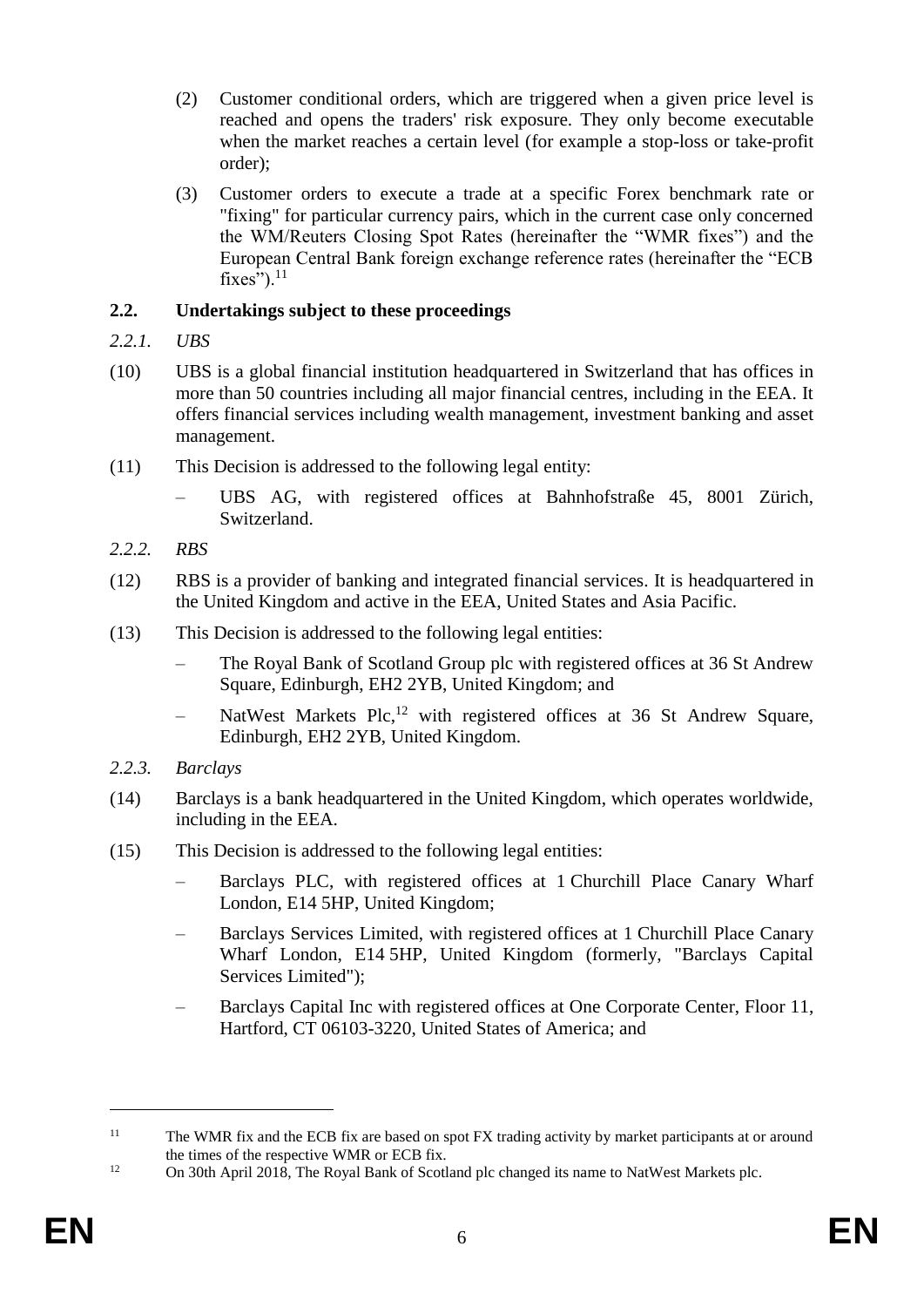- Barclays Bank Plc, with registered offices at 1 Churchill Place Canary Wharf London, E14 5HP, United Kingdom.
- *2.2.4. BOTM*
- (16) Bank of Tokyo Mitsubishi (BOTM) is a commercial organisation that provides a broad range of commercial and retail banking services from its offices in Japan and in numerous countries around the world. Its activities include foreign exchange trading in the international market from its five global treasury units. BOTM belongs to the Mitsubishi UFJ Financial group of companies, which is active in the banking services industry.
- (17) This Decision is addressed to the following legal entities:
	- MUFG Bank, Ltd.<sup>13</sup> with registered offices at 2-7-1, Marunouchi, Chiyoda-ku, Tokyo 100-8388, Japan; and
	- Mitsubishi UFJ Financial Group, Inc. with registered offices at 2-7-1, Marunouchi, Chiyoda-ku, Tokyo 100-8330, Japan.

## **3. PROCEDURE**

- (18) On 27 September 2013, UBS applied for a marker under points 14 and 15 of the Notice on immunity from fines and reduction of fines in cartel cases (hereinafter "the Leniency Notice").<sup>14</sup> The application was followed by a number of submissions consisting of oral statements and documentary evidence. By Decision of 2 July 2014, the Commission granted UBS conditional immunity pursuant to point 8(a) of the Leniency Notice.
- (19) On 11 October 2013, Barclays submitted an application for reduction of fines under the Leniency Notice. The application[…].
- (20) On […], RBS submitted an application for reduction of fines under the Leniency Notice. The application[…].
- (21) On 27 October 2016, the Commission informed the relevant undertakings that it considered that the evidence submitted constituted significant added value with respect to the evidence already in its possession and accordingly notified to them its intention to apply a reduction of fines within the applicable bands, in accordance with point 29 of the Leniency Notice.
- (22) On 27 October 2016, the Commission initiated proceedings pursuant to Article 11(6) of Regulation (EC) No 1/2003 against the addressees of this Decision (also referred to as the "Parties" or individually the "Party") and fixed a deadline pursuant to Article 10a(1) of Regulation (EC)  $N^{\circ}$  773/2004 for Parties to manifest their eventual interest in engaging in settlement discussions, which they all confirmed.
- (23) Settlement meetings with the Parties took place between […] and […]. At these bilateral meetings, the Commission informed the Parties about the potential objections it envisaged raising against them and disclosed the evidence in the Commission file relied on to establish the facts supporting the potential objections.

<sup>&</sup>lt;sup>13</sup> On 1<sup>st</sup> April 2018, Bank of Tokyo-Mitsubishi UFJ, Ltd. changed its name to MUFG Bank, Ltd.<br><sup>14</sup> OLG 208, 8, 12, 2006, p. 17

OJ C 298, 8.12.2006, p. 17.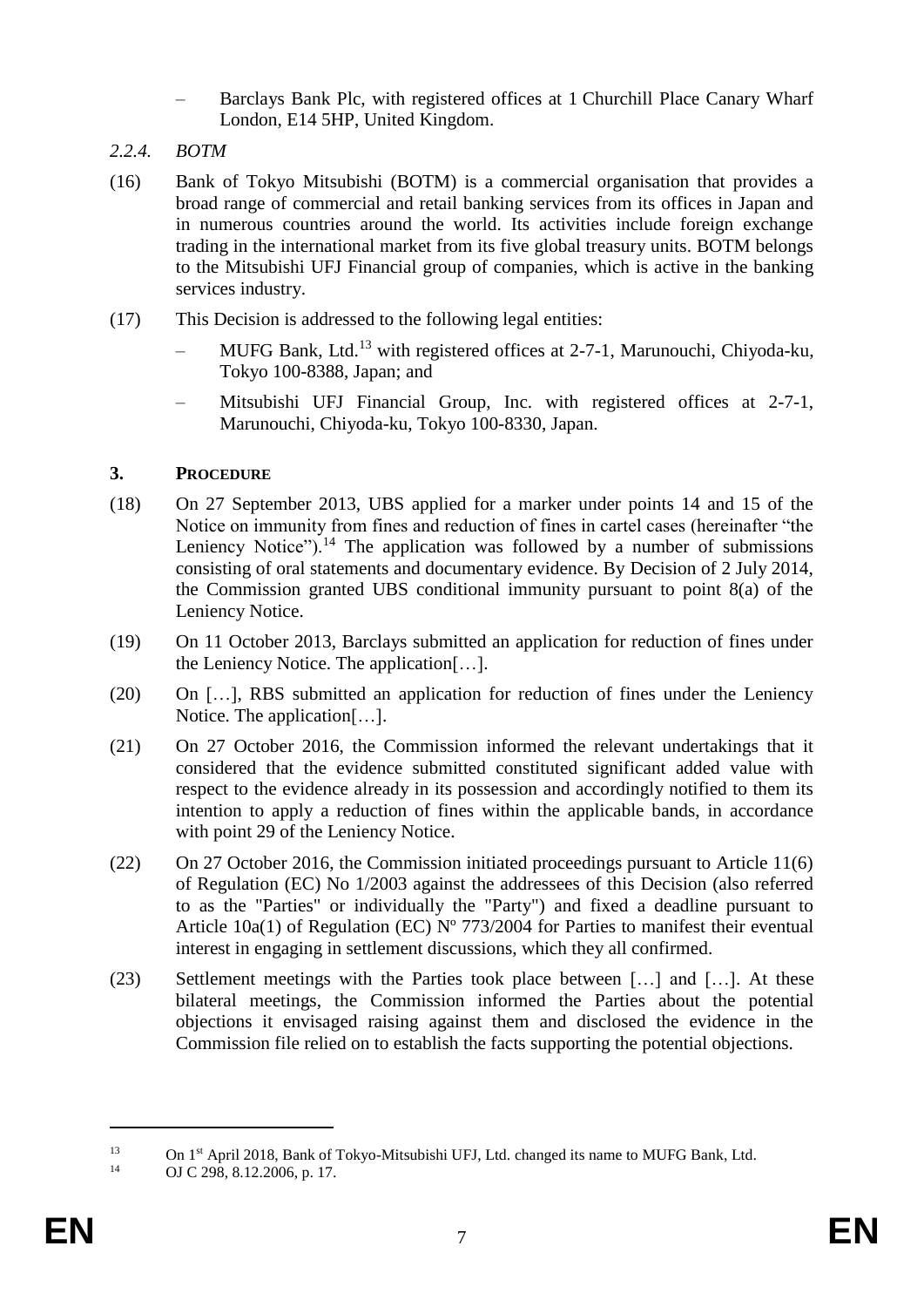- (24) The Parties were also given […] The Parties were further provided with an estimation of the range of the likely fines to be imposed by the Commission.
- (25) Each Party expressed its views on the potential objections which the Commission envisaged raising against them. The Parties' comments were carefully considered by the Commission and, where appropriate, taken into account in the ensuing settlement discussions.
- (26) At the end of the settlement discussions, all the Parties considered that there was a sufficient common understanding between them and the Commission as regards the potential objections as well as the estimation of the range of likely fines in order to continue the settlement process.
- (27) Between […] and […], the Parties submitted to the Commission their formal requests to settle pursuant to Article 10a(2) of Regulation (EC) No 773/2004, solely for the purpose of reaching a settlement with the Commission in the present proceeding and without prejudice to any other proceedings (the "settlement submissions"). The settlement submissions of each Party contained:
- an acknowledgement in clear and unequivocal terms of its liability for the infringement summarily described as regards its object, the main facts, their legal qualification, including the Party's role and the duration of its participation in the infringement in accordance with the results of the settlement discussions;
- an indication of the maximum amount of the fine each Party foresees to be imposed by the Commission and which it would accept in the framework of a settlement procedure;
- the Party's confirmation that it has been sufficiently informed of the objections the Commission envisages raising against it and that it has been given sufficient opportunity to make its views known to the Commission;
- the Party's confirmation that it does not envisage requesting access to the file or requesting to be heard in an oral hearing, unless the Commission does not reflect its settlement submission in the Statement of Objections and the Decision;
- the Party's agreement to receive the Statement of Objections and the final Decision pursuant to Articles 7 and 23 of Regulation (EC) No 1/2003 in English.
- (28) Each of the Parties made the above-mentioned settlement submission conditional upon the imposition of a fine by the Commission which will not exceed the amount as specified in its settlement submission.
- (29) On 24 July 2018, the Commission adopted a Statement of Objections addressed to the Parties. All the Parties replied to the Statement of Objections by confirming that it corresponded to the contents of their settlement submissions and that they therefore remained committed to following the settlement procedure.
- (30) Having regard to the body of evidence in the Commission's file referred to in this Decision, the clear and unequivocal acknowledgments of the facts and the legal qualification thereof contained in the settlement submissions introduced by the addressees of this Decision, as well as their explicit and unequivocal confirmation that the Statement of Objections reflected the contents of their settlement submissions, the Commission concludes that the addressees of this Decision took part in the cartel as described in Section [4](#page-9-0) and should be held liable for the infringement as set out in this Decision.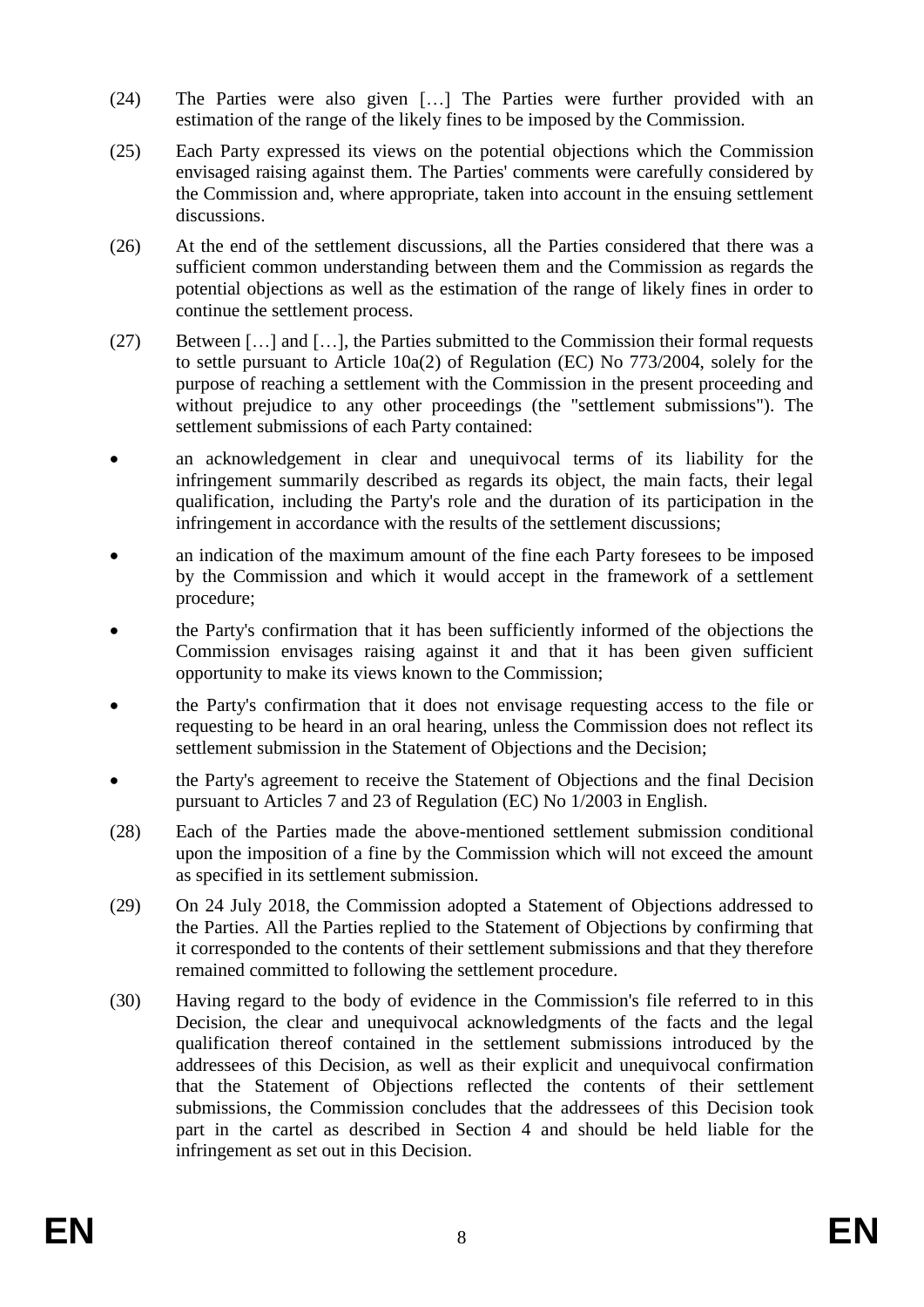#### <span id="page-9-0"></span>**4. DESCRIPTION OF THE EVENTS**

## **4.1. Nature, scope and functioning**

- (31) This Decision concerns the conduct herewith described as also documented in communications that took place within two private Bloomberg chatrooms<sup>15</sup> called, (i) "Essex Express 'n Jimmy" (identification CDBAFA) between […] (Barclays), […] (Barclays), […] (UBS), […] (RBS) and […] (BOTM) and (ii) "Grumpy Semi Old Men" (identification 1619 FCB), between [...] (BOTM), [...] (Barclays) and [...] (RBS) (collectively the "Essex Express chatrooms" or "the chatroom").
- (32) The above-mentioned individuals were traders employed by their respective undertakings during the relevant period, and all of them were authorised to trade G10 FX currencies in spot transactions on behalf of their respective employing undertaking at the corresponding dedicated FX spot trading desk.
- *4.1.1. Evolution and duration of Essex Express membership*
- (33) Overall, the chatrooms were open from 14 December 2009 until 1 August 2013, and were actively used between 14 December 2009 and 31 July 2012. Not all Parties participated in the chatrooms for their entire duration.
- (34) The Essex Express 'n Jimmy chatroom was created by […] (UBS) on 14 December 2009. […] (Barclays) joined on the same day, that is. 14 December 2009. Until 14 September 2010, the Essex Express 'n Jimmy chatroom was bilateral.
- (35) RBS […] joined the Essex Express n' Jimmy chatroom on 14 September 2010.
- (36) […] (also Barclays) joined the Essex Express n' Jimmy chatroom on 6 January 2011.
- (37) The Grumpy Semi Old Men chatroom was created by […] (BOTM) on 8 September 2010. […] (Barclays) joined on the same day, that is, 8 September 2010. Until 16 September 2010, the Grumpy Semi Old Men chatroom was bilateral (but run parallel to the Essex Express 'n Jimmy chatroom).
- (38) RBS […] joined the Grumpy Semi Old Men chatroom on 16 September 2010.
- (39) On 12 January 2011, following the initiative of […] (Barclays), Essex Express 'n Jimmy and Grumpy Semi Old Men merged into a single chatroom (Essex Express), administrated by […] (UBS).
- (40) BOTM left the chatroom on 12 September 2011, when […] quit BOTM. His last intervention in the chat happened at 07:20:52 on that day.
- (41) RBS left the Essex Express chatroom on 8 November 2011, when its trader […] left [...] the chatroom.
- (42) Barclays was in the Essex Express chatroom until 31 July 2012, through its traders [...] and [...] (also Barclays). The latest quitted the chatroom on 1 August 2012.
- (43) UBS was in the Essex Express chatroom until 31 July 2012, through its […].

<sup>15</sup> Bloomberg chatrooms (or Instant Bloomberg) are a messaging /chat tool integrated in the Bloomberg Professional service (https://www.bloomberg.com/professional/). Bloomberg Professional service users can create electronic chatrooms using the Instant Bloomberg tool, and invite other Bloomberg Professional users.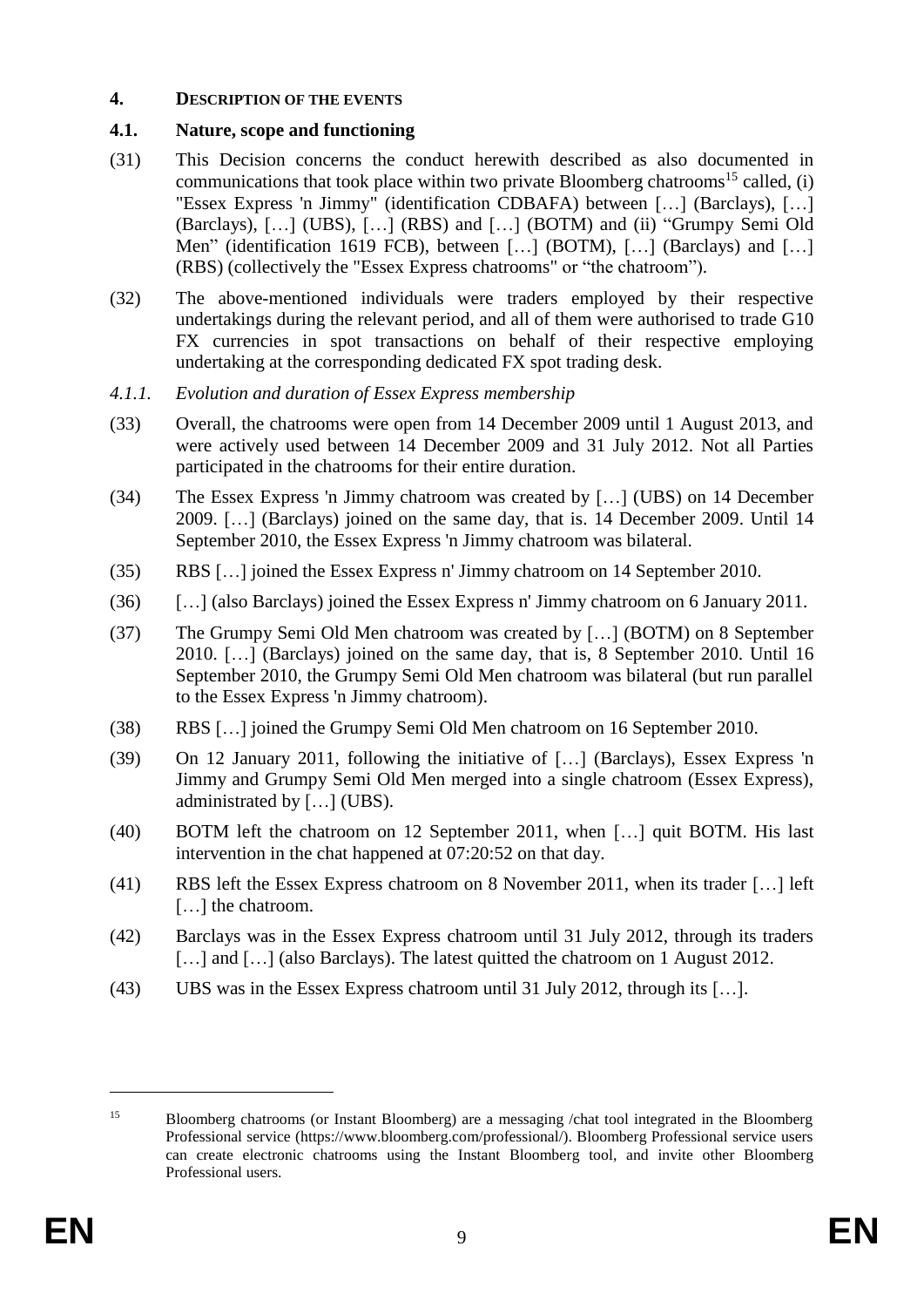#### <span id="page-10-0"></span>*4.1.2. Arrangements reached within the chatrooms*

- <span id="page-10-1"></span>4.1.2.1. Underlying understanding to participate in the relevant private, mostly multilateral chatrooms
- (44) The participating traders of UBS, Barclays, RBS and BOTM participated in nearly daily communications. As part of these communications, they engaged in extensive, recurrent and reciprocal<sup>16</sup> exchange of information, in the Essex Express chatrooms, relating to different aspects of FX spot trading of G10 currencies (although not all 55 combinations of the G10 currencies might necessarily have been discussed or actually implicated in the relevant conduct during the periods set out in section [6\)](#page-26-0).
- (45) This Decision does not concern the communications between the participating traders in the Essex Express chatrooms, in the ordinary course of their business, relating to matters such as the provision of information needed and intended to explore trading opportunities with each other as potential counterparties or as potential customers, or communications about market colour.<sup>17</sup>
- (46) In addition to such communications, the participating traders have however agreed to exchange - in private, $18$  mostly multilateral chatrooms and on an extensive and recurrent basis - certain current or forward-looking commercially sensitive information about their trading activities. This information exchange took place in accordance with a tacit underlying understanding that: (i) such information could be used to the traders' respective benefit and in order to identify occasions to coordinate their trading;<sup>19</sup> (ii) such information would be shared within the private chatrooms;<sup>20</sup> (iii) the traders would not disclose such shared information received from other chatroom participants to parties outside of the private chatrooms;<sup>21</sup> and (iv) such shared information would not be used against the traders who shared it<sup>22</sup> (hereinafter referred to as the "Underlying Understanding"). The exchange of information is further detailed in section [4.1.2.2](#page-11-0)
- (47) Moreover, pursuant to this underlying understanding, the participating traders occasionally coordinated their trading activities with respect to FX spot trading of G10 currencies.
- (48) In particular, the exchange of information pursuant to the underlying understanding facilitated the participating traders, at times, to better predict each other's market conduct and informed their subsequent decisions, allowing for occasional opportunistic coordinated behaviour relating to trading activities. Through their participation in nearly daily exchanges, the participating traders had the expectation of standing a better chance to coordinate behaviour opportunistically. The occasional coordination is further detailed in section [4.1.2.3.](#page-13-0)

 $\frac{16}{17}$  See recital [\(147\)](#page-30-0)

<sup>17</sup> For a definition of "market colour", see the Bank of International Settlements' Report published in May 2016 which defined the term as: "a view shared by market participants on the general state of, and trends in the market", and provides additional context on the subject (http://www.bis.org/mktc/fxwg/gc\_may16.pdf).

<sup>&</sup>lt;sup>18</sup> For the purpose of this decision, "private chatrooms" means chatrooms reserved to chatrooms members.

 $\begin{bmatrix} 19 \\ 20 \end{bmatrix}$   $\begin{bmatrix} \ldots \\ \ldots \end{bmatrix}$ 

 $\begin{bmatrix} 20 \\ 21 \end{bmatrix}$   $\begin{bmatrix} \ldots \\ \ldots \end{bmatrix}$ 

 $\begin{bmatrix} 21 \\ 22 \end{bmatrix}$ 

 $[\dots]$  and  $[\dots]$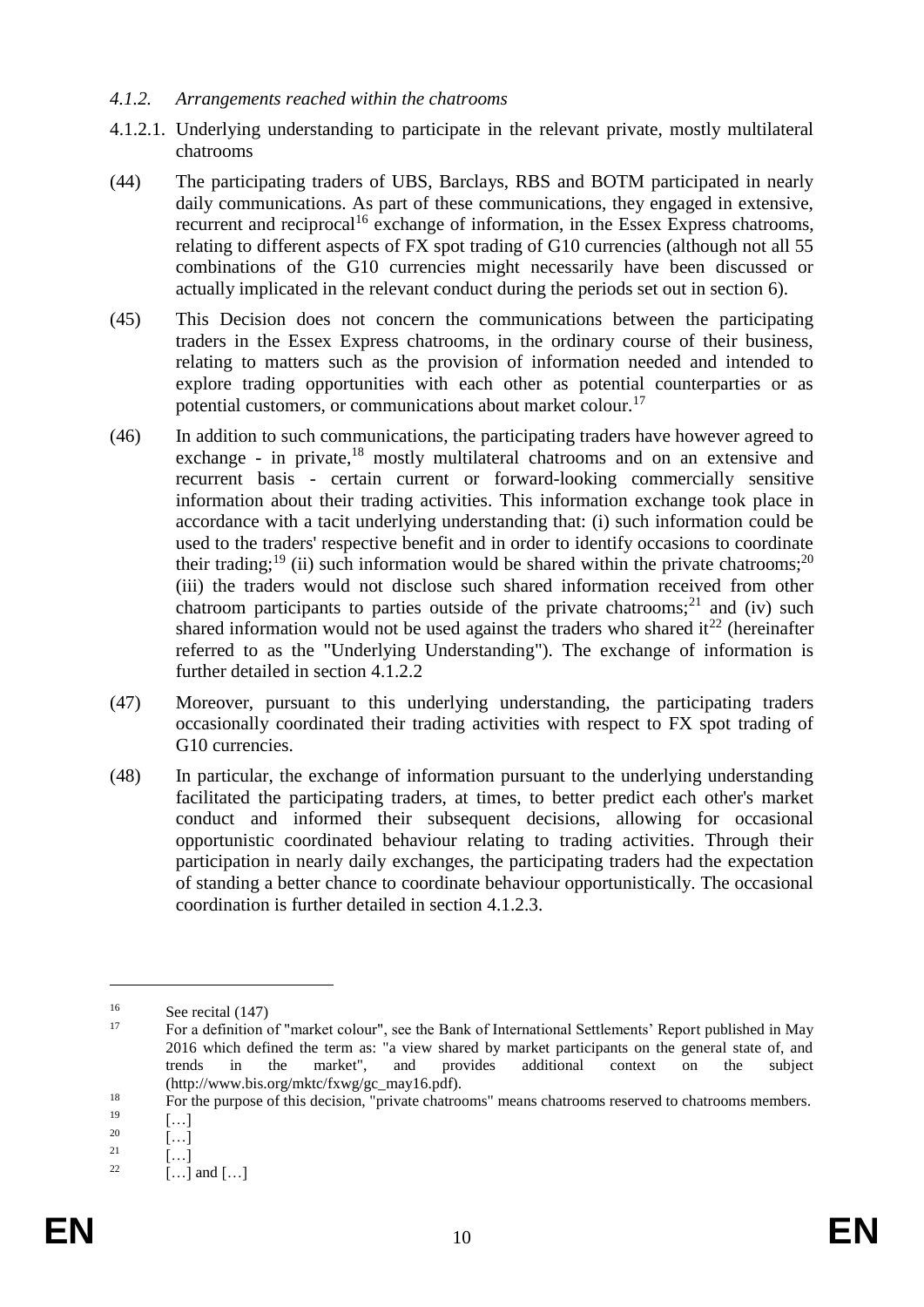- <span id="page-11-1"></span>(49) In particular, the participating traders involved in the private chatrooms engaged in the exchanges of information and occasional trading coordination, expecting some degree of reciprocity, without which the strategy would have been generally selfdefeating. Such an underlying understanding appears from numerous chats, in which traders (i) expressed gratitude when receiving certain current or forward-looking information,<sup>23</sup> (ii) indicated willingness to coordinate their trading to benefit any of the chatrooms participants, $24$  or (iii) apologized to each other when they may have departed from the underlying understanding.<sup>25</sup>
- <span id="page-11-2"></span>(50) As a result, participating in Essex Express chatrooms entailed membership of a closed group of traders who trusted each other and tacitly committed to comply with the terms of the underlying understanding.<sup>26</sup>
- (51) The underlying understanding provided a basis for, and was implemented through, extensive and recurrent exchanges of certain current or forward-looking commercially sensitive information about their trading in mostly multilateral private chatrooms, which in turn enabled the relevant traders to identify, and in some cases, seize opportunities for coordinated trading.
- <span id="page-11-0"></span>4.1.2.2. Extensive exchange of information amongst competitors pursuant to the underlying understanding
- (52) Pursuant to the underlying understanding, the participating traders exchanged in a recurrent and extensive fashion with each other, in mostly multilateral private chatrooms, certain current or forward-looking commercially sensitive information about their trading of either immediate commercial value, or of commercial value lasting for a period of minutes or at most hours after it had been shared, depending on the type of information or until it had been superseded by new updated information that overrode it (a practice hereinafter referred to as 'exchange of information'). The following specific types of exchange of information occurred in the Essex Express chatrooms:
- *(a) Exchange of information on open risk positions<sup>27</sup> of the participating traders*

1

Open risk positions can be 'long' or 'short'. In long positions, the trader holds a positive amount of a certain currency in his/her trading book. The trader will gain if the value of this currency increases vs. other currencies. The trader will have to sell this currency in order to close the position. In short positions, the trader holds a negative amount of a certain currency in his/her portfolio. The trader will gain if the value of this currency decreases vs. other currencies. The trader will have to buy this currency in order to close the position.

The "size" of a position is the positive or negative amount of a certain currency that a trader holds in his/her trading book.

For example, a trader begins the day with an empty trading book, meaning no position in any currency. If the trader sells EUR 1 million against USD and assuming an EUR/USD exchange rate of 1.15, he or she will create two open risk positions: a 'long' position, the size of which is USD 1 150 000 and a 'short' position of EUR 1 000 000. In order to close this short position, the trader will have to buy back EUR 1 000 000 (not necessarily against USD).

<sup>&</sup>lt;sup>23</sup> See, among others,  $[\dots]; [\dots]$ .<br><sup>24</sup>

<sup>&</sup>lt;sup>24</sup> See, among others,  $[\dots]$ ;  $[\dots]$ 

<sup>&</sup>lt;sup>25</sup> See, among others,  $[\dots]$ ;  $[\dots]$ 

<sup>&</sup>lt;sup>26</sup> See, for instance, chats of  $([...]$ .

<sup>27</sup> An "open risk position" in a certain currency is a position that has been recorded by a trader in his/her trading book following a spot transaction. The position remains open until an opposing trade takes place. An open risk position represents market exposure (the risk) for the trader.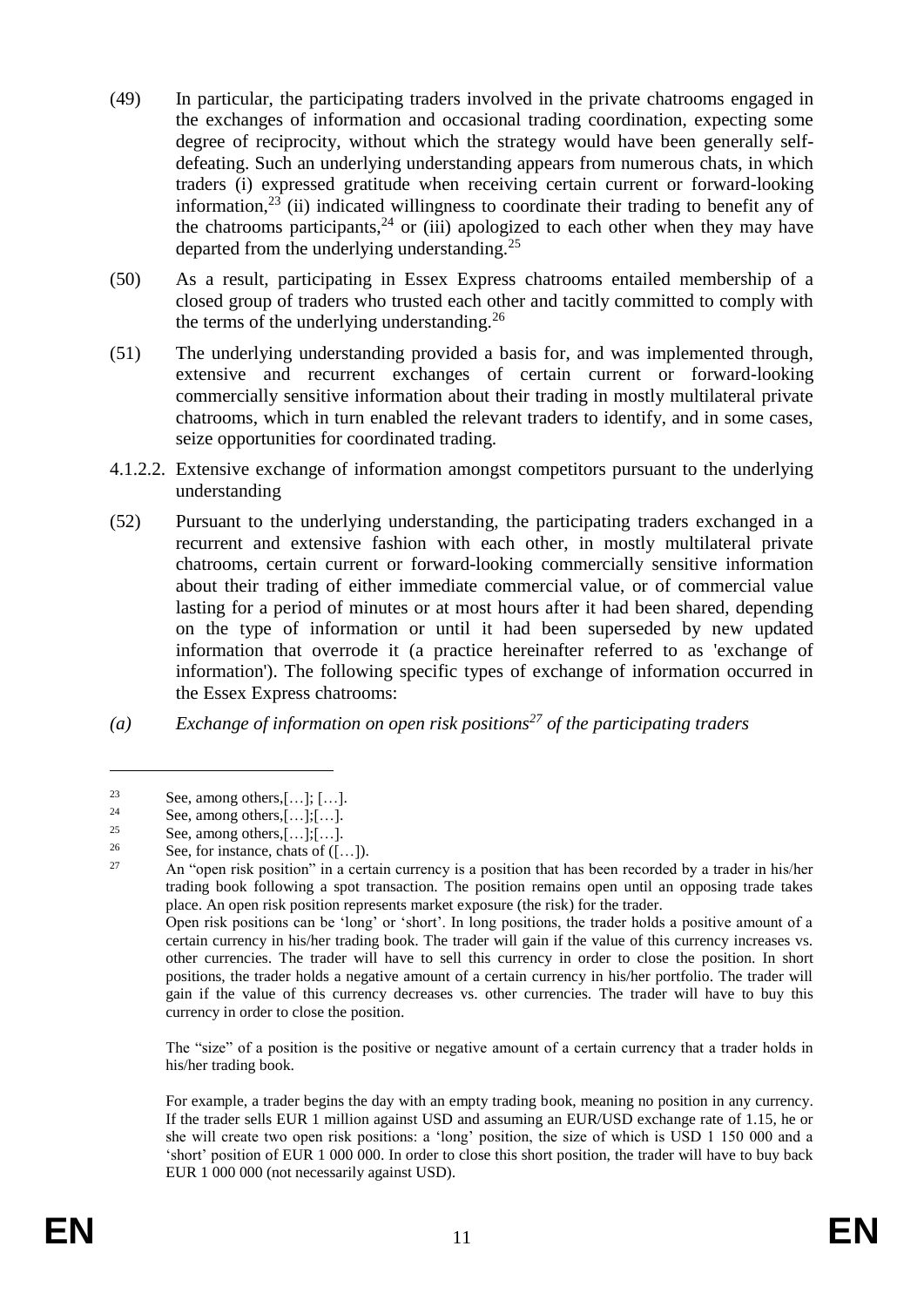- <span id="page-12-0"></span> $(53)$  The exchange of information on open risk positions<sup>28</sup> consisted in the recurrent sharing of certain current or forward-looking commercially sensitive information on open risk positions with competitors (the direction of the position (either "short" or "long") and, at times, the size of the position or an indication of it) pursuant to the underlying understanding. The exchange of such information could provide the participating traders with an insight into each other's potential hedging conduct. The recurrent knowledge update of such open risk positions of major competitors provided the traders with information which could be, for a window of minutes or until new information superseded it, relevant to their subsequent trading decisions and enable the participating traders to identify opportunities for coordination.
- *(b) Exchange of information on outstanding customers' orders*
- (54) The exchange of information on outstanding customers' orders concerned stop-loss orders,<sup>29</sup> take-profit orders, orders for the fix<sup>30</sup> and immediate orders.<sup>31</sup>
- (55) Pursuant to the underlying understanding, the participating traders of the addressees were expected to share and shared with each other confidential information related to their respective customers' outstanding orders. This applied to:
- **Customer Conditional orders** such as "stop-loss" and "take-profit" orders, which are triggered when a given price level is reached and opens the traders' risk exposure. In this case, the participating traders frequently revealed certain current or forwardlooking commercially sensitive information on conditional orders, such as the size or the direction of the orders, or the type of customer, to other participating traders on an extensive basis. This eased the identification of opportunities for coordination among the participating traders. The recurrent update of knowledge of customers' confidential conditional orders placed with participating traders increased the likelihood of the traders successfully coordinating their trading activities for their own benefit.
- **WMR or ECB fix positions**: traders usually engaged in these exchanges in the hour preceding the relevant fix. In contrast to instances of sharing their own fix positions (based on their own customers' orders executable at the fix or their own hedging needs) to explore trading opportunities as potential counterparties or as potential customers, these traders often shared certain commercially sensitive information on their fix positions (such as the size or the direction of the orders) to identify occasions to coordinate trading at or around the fix. Shared current or forwardlooking information on customers' orders executable at the fix remains relevant information until the relevant fix.
- C**ommercially sensitive information on customers' immediate orders** (such as the size or the direction of the orders, the type of customer) pursuant to the underlying understanding. In this case, the exchange of information results in the same consequences as explained regarding the exchange of certain commercially sensitive information on current or planned trading activity (section (c)).
- *(c) Exchange of information on other details of current or planned trading activities*

<sup>&</sup>lt;sup>28</sup> Examples of this can be found, for instance, in chats of  $([-...])$ .<br><sup>29</sup> Examples of this can be found, for instance, in shats of  $([-...])$ .

<sup>&</sup>lt;sup>29</sup> Examples of this can be found, for instance, in chats of  $([-..])$ .

<sup>&</sup>lt;sup>30</sup> Examples of this can be found, for instance, in chats of [...].

Examples of this can be found, for instance, in chats of  $([-...]$ .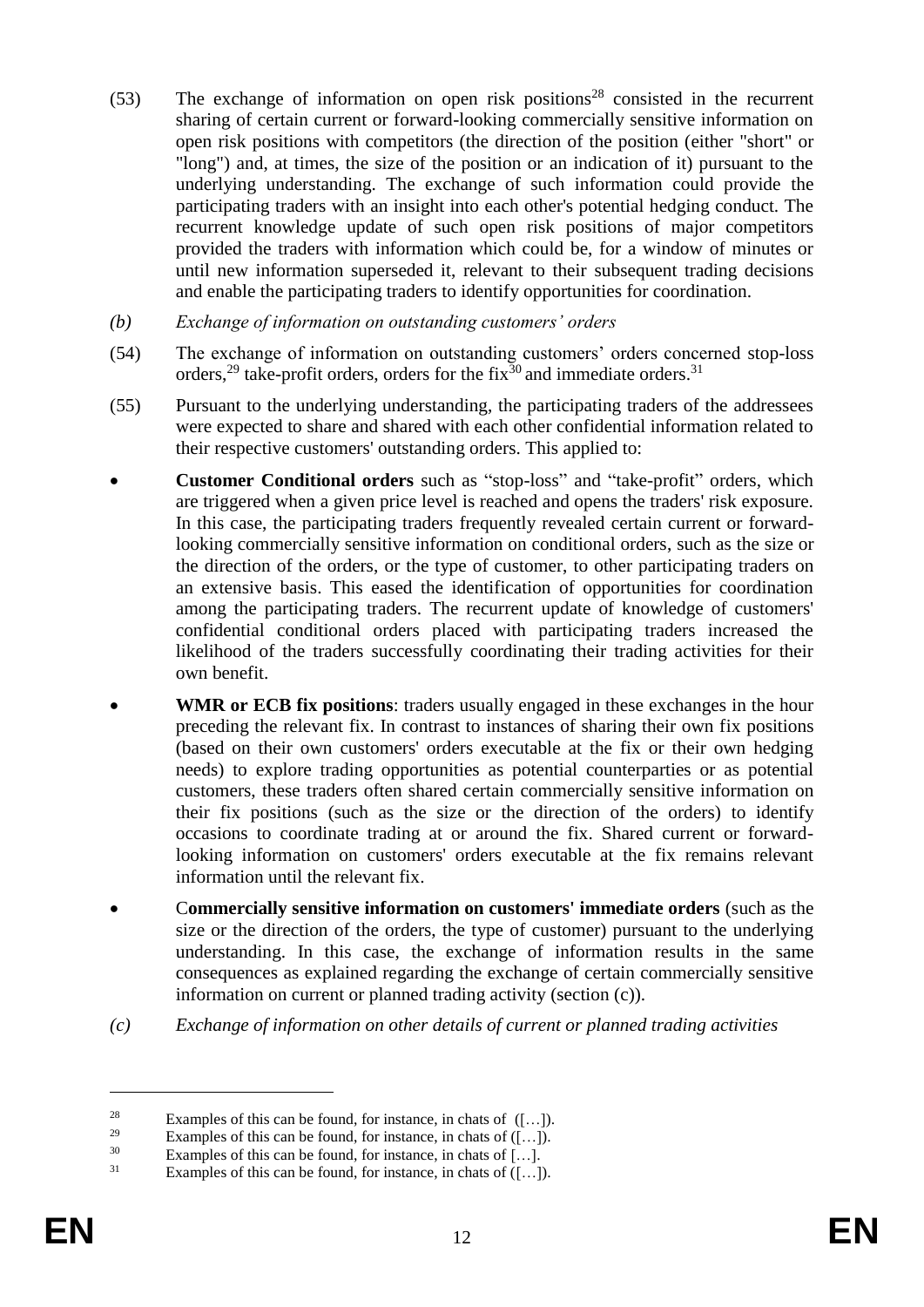- (56) Traders are constantly seeking to execute trades and to cover risks for those trades. This requires traders at competing undertakings to communicate with each other and request quotes directly from separate traders of given amounts and currencies. Nevertheless traders should manage their operations independently from competitors and should not coordinate their trading activities with one another.
- (57) The exchange of information on current or planned trading activities<sup>32</sup> covered by this Decision concerns the recurrent disclosure to other traders in mostly multilateral private chatrooms of certain commercially sensitive information on their current and intended trading activity pursuant to the underlying understanding, which made it easier for participating traders to identify occasions to coordinate their trading activities. Such information can remain relevant for competing undertakings during a window of between a few minutes and a few hours, or until new information supersedes it.
- *(d) Exchange of information on bid-ask spreads*
- (58) The exchange of information on bid-ask spreads concerned the instances in which the participating traders occasionally discussed existing or intended bid-ask spreads quotes of specific currency pairs for certain trade sizes.<sup>33</sup> The knowledge of existing or intended bid-ask spreads quotes of specific currency pairs for certain trade sizes, where there is a specific live trade, may remain, useful for the other traders for a window of up to a few hours depending on the market's volatility at the time and could enable coordination of spreads to that client.
- (59) Bid-ask spreads quoted by traders refer to specific currency pairs for certain trade sizes. They are an essential competition parameter in FX spot trading activity. Spreads affect the overall price paid by customers for trading currencies). The potential revenue earned by a trader is also affected by the spread. When quoting both bid and ask prices to a client, the traders would generally apply a spread to a given market mid-point<sup>34</sup> (whether in even amounts from that mid-point or otherwise) as part of this calculation.
- <span id="page-13-0"></span>4.1.2.3. Occasional instances of coordination facilitated by the exchange of information
- (60) When engaging in fixing-related trading, traders should decide independently whether to decrease, offset or increase their open risk positions (see recital [\(53\)\)](#page-12-0) in order to optimize their exposure to risk at the fix. However, in the present case, the underlying understanding implemented by the participating traders occasionally facilitated specific forms of coordination, which took place with a view to benefiting the participating traders' returns or to avoiding trading against each other's interest (see also recitals [\(49\)](#page-11-1) and [\(50\)](#page-11-2) above). In that regard, the following specific types of coordination occurred:
- (a) Coordinated trading with a view to affecting a fix

<sup>&</sup>lt;sup>32</sup> Examples of this can be found, for instance, in chats of  $([-..])$ .<br><sup>33</sup> Examples of this can be found, for instance, in chats of  $([-1])$ 

<sup>&</sup>lt;sup>33</sup> Examples of this can be found, for instance, in chats of  $([\dots])$ .<br><sup>34</sup> Eq. 2 certain currency pair, the mid point is equal to the average

<sup>34</sup> For a certain currency pair, the mid-point is equal to the average (in fact, the point in the middle) of the bid price and the ask price. For example, in the EUR/USD currency pair, if the bid price is 1.1560 and the ask price is 1.1580, then the bid-ask spread is 0.0020 and the mid-point is 1.1570. In perfect markets with costless forex transactions, the bid-ask spread would be zero and both the bid price and the ask price (and hence the mid-point) would be the same.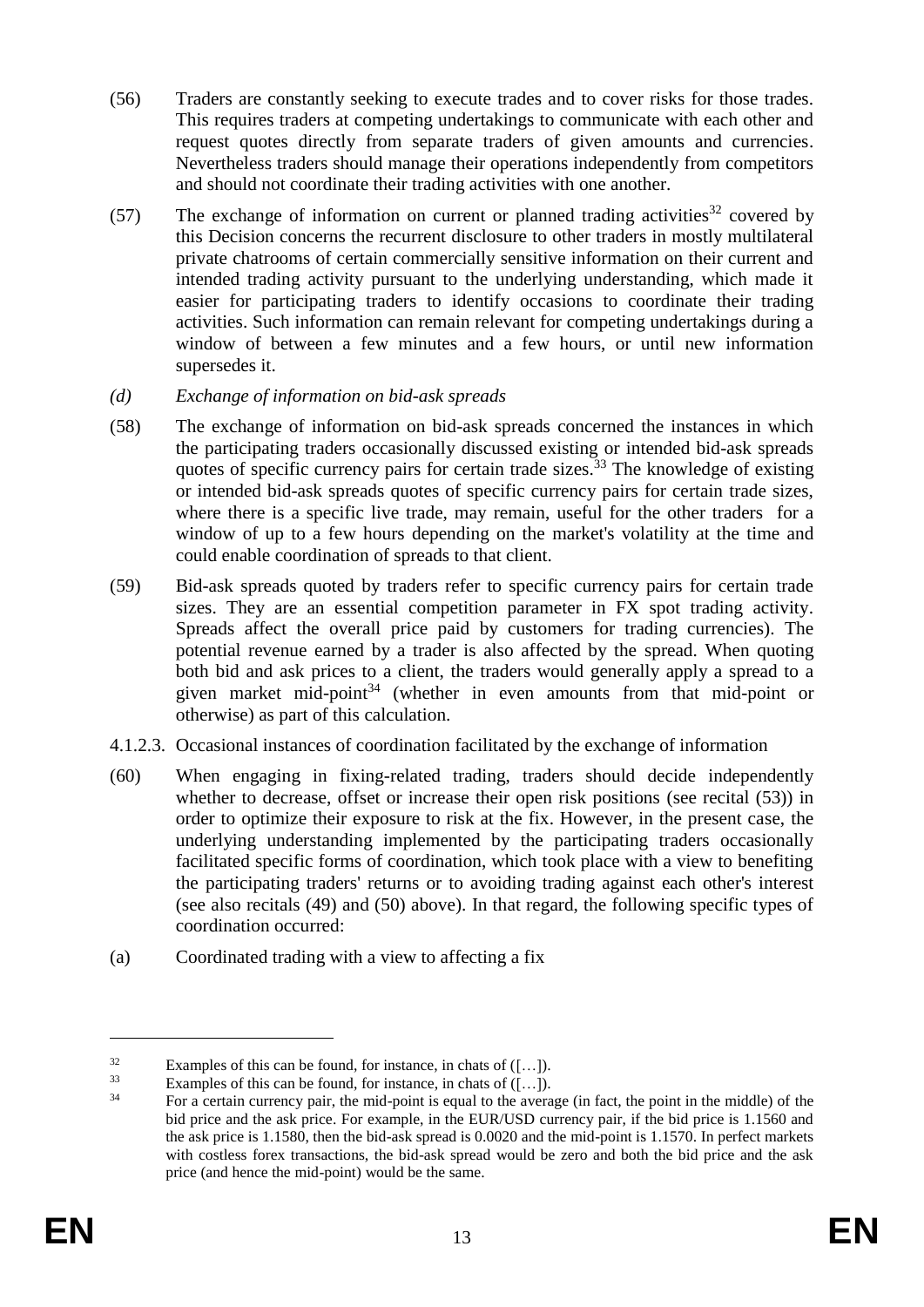- <span id="page-14-0"></span>(61) By occasionally coordinating with a view to influencing the WMR or ECB fixes, the Parties sought to gain an advantage over competitors that did not participate in the Essex Express chatrooms. It concerns certain instances where the participating traders had disclosed that their open risk positions at the fix were of a certain type and spotted the opportunity to potentially benefit from it. Instead of making an independent decision, they would sell or buy along with one of the traders to create a bulk position with the aim of increasing the impact this may have on the outcome of the relevant fix (ECB or WMR). $35$
- (b) 'Standing down'
- <span id="page-14-1"></span>(62) The occasional standing down practice concerned instances in which traders refrained from trading as they otherwise had planned to undertake during a particular time window on account of another trader's announced position or trading activity.<sup>36</sup>
- (63) Standing down constituted another form of coordinated trading by which the participating traders showed an implicit understanding not to trade in ways that would damage each other's interest. This entailed some alignment of their trading activities. Having exchanged the requisite current or forward-looking commercially sensitive information regarding their open positions without any intention of exploring trading opportunities as a potential counterparty or as a potential customer, the participating traders were occasionally in a position to align their trading interests by means of 'standing down', in other words. one or more of the traders refrained for a limited period of time from trading activity which was perceived to have the potential to negatively affect the trading interests of another participating trader. The suspension of trading activities by some participating traders during this time reduced the risk that a transaction by the participating trader would not achieve the desired outcome and avoided simultaneous trading in opposite directions.

## **4.2. Participation in the conduct**

- (64) The following undertakings participated in the conduct described in Section [4.1.2](#page-10-0) above: UBS, Barclays, RBS and BOTM.
- <span id="page-14-2"></span>(65) UBS, Barclays, RBS and BOTM engaged in the aforementioned conduct in the periods indicated in the following table:

| <b>BANK</b>     | <b>TRADER</b>           | <b>ESSEX</b><br><b>EXPRESS*</b> | <b>GRUMPY</b><br><b>SEMI</b><br><b>OLD</b><br><b>MEN*</b> |
|-----------------|-------------------------|---------------------------------|-----------------------------------------------------------|
| <b>UBS</b>      | []                      | 14/12/2009-<br>31/07/2012       |                                                           |
| <b>BARCLAYS</b> | []                      | 14/12/2009-<br>31/07/2012       | 08/09/2010-<br>12/01/2011                                 |
|                 | []                      | 06/01/2011-<br>31/07/2012       |                                                           |
| <b>RBS</b>      | []                      | 14/09/2010-<br>08/11/2011       | 16/09/2010-<br>12/01/2011                                 |
| <b>BOTM</b>     | $\left  \ldots \right $ | 12/01/2011-                     | 08/09/2010-                                               |

<sup>&</sup>lt;sup>35</sup> Examples of this can be found, for instance, in chats of  $([-...]$ .

This can be found in chats of  $[\dots]$ ).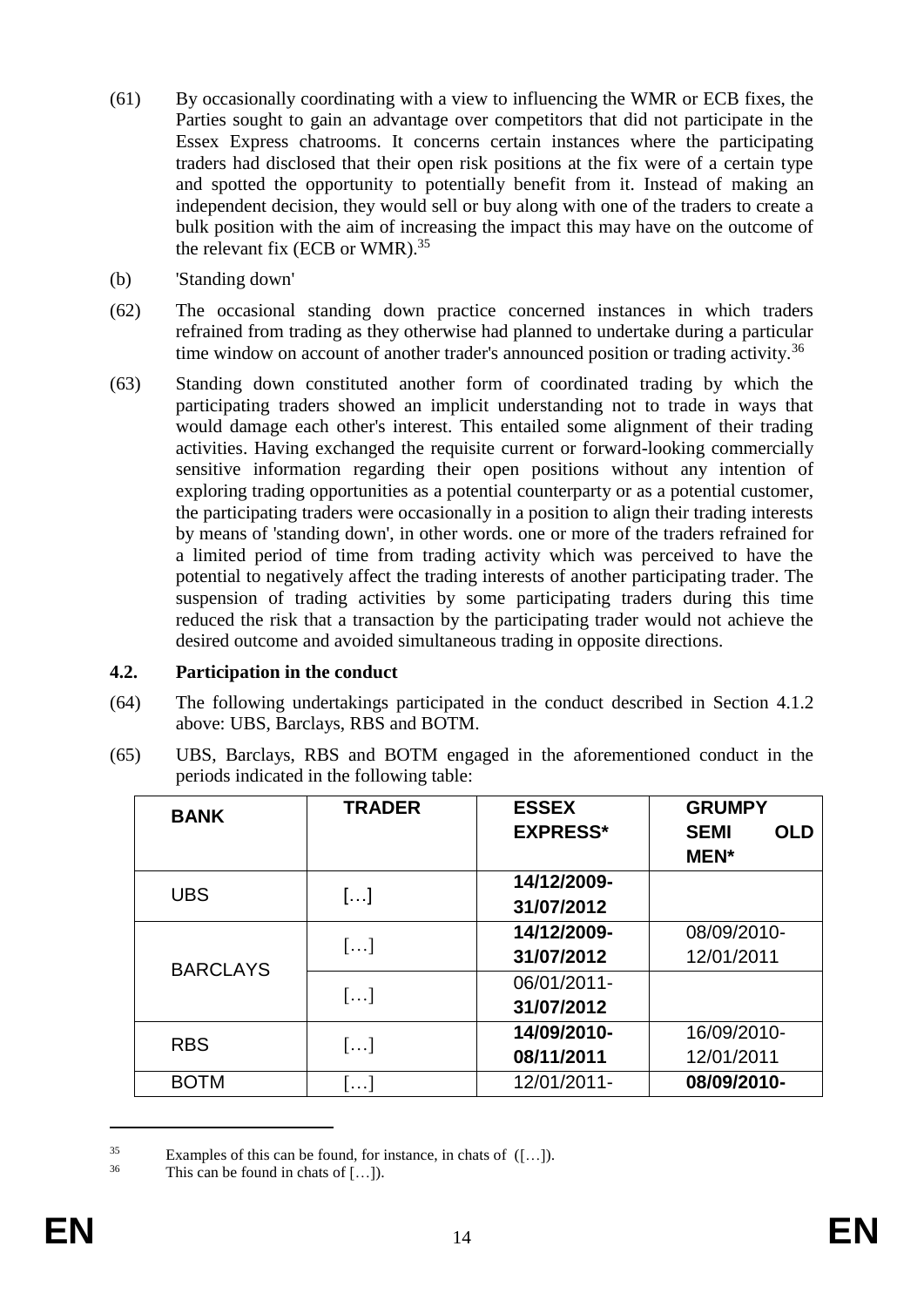|  | 12/09/2011 | ⌒ィ<br>, , , |
|--|------------|-------------|
|  |            |             |

\* In bold, the date of beginning and end of the participation in Essex Express for each bank.

# **5. LEGAL ASSESSMENT**

(66) Having regard to the body of evidence, the facts as described in Section 4 and the Parties' clear and unequivocal acknowledgement of the facts and the legal qualification thereof contained in their settlement submissions and their replies to the Statement of Objections, the Commission's legal assessment is set out in Section 5.

## **5.1. Application of article 101(1) of the Treaty and article 53(1) of the EEA agreement**

- *5.1.1. Agreements and/or concerted practices*
- 5.1.1.1. Principles
- (67) Article 101(1) of the Treaty and Article 53(1) of the EEA Agreement prohibit anticompetitive agreements between undertakings, decisions by associations of undertakings and concerted practices.
- (68) An agreement can be said to exist when the parties adhere to a common plan which limits or is likely to limit their individual commercial conduct by determining the lines of their mutual action or abstention from action in the market. It does not have to be made in writing; no formalities are necessary, and no contractual sanctions or enforcement measures are required. The agreement may be express or implicit in the behaviour of the parties. Furthermore, it is not necessary, in order for there to be an infringement of Article 101(1) of the Treaty, for the participants to have agreed in advance upon a comprehensive common plan. The concept of agreement in Article 101(1) of the Treaty applied to the inchoate understandings and partial and conditional agreements in the bargaining process which lead up to the definitive agreement.
- (69) In its judgement in PVC II case,<sup>37</sup> the General Court stated that *"it is well established in the case law that for there to be an agreement within the meaning of Article*  [101(1)] of the Treaty it is sufficient for the undertakings to have expressed their *joint intention to behave on the market in a certain way".<sup>38</sup>*
- (70) Although Article 101(1) of the Treaty and Article 53 of the EEA Agreement draw a distinction between the concept of "concerted practices" and "agreements between undertakings", the object is to bring within the prohibition of these Articles a form of co-ordination between undertakings by which, without having reached the stage where an agreement properly so-called has been concluded, they knowingly substitute practical co-operation between them for the risks of competition.  $39$

<sup>&</sup>lt;sup>37</sup> Joined Cases T-305/94 etc. Limburgse Vinyl Maatschappij N.V. and others v Commission (PVC II), ECLI:EU:T:1999:80, paragraph 715.

<sup>&</sup>lt;sup>38</sup> The case law of the Court of Justice and the General Court in relation to the interpretation of Article 81 of the EC Treaty [currently Article 101 of the Treaty applies equally to Article 53 of the EEA Agreement. See recitals No 4 and 15 as well as Article 6 of the EEA Agreement, Article 3(2) of the EEA Surveillance and Court Agreement, as well as Case E-1/94 of 16.12.1994, recitals 32-35. References in this text to Article 101 of the Treaty therefore apply also to Article 53..

<sup>&</sup>lt;sup>39</sup> Case 48/69, Imperial Chemical Industries v Commission ECLI:EU:C:1972:70, paragraph 64..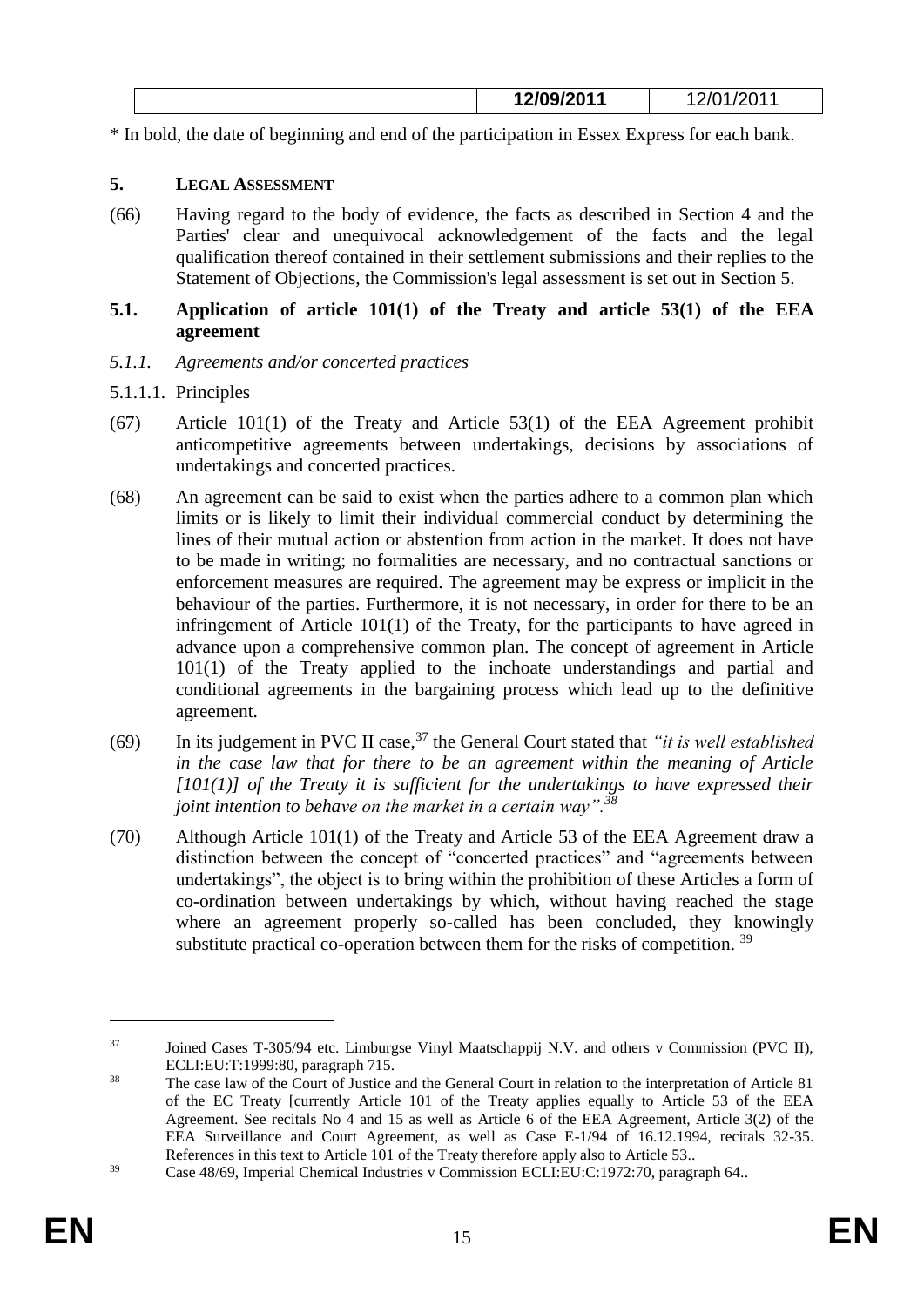- (71) The criteria of coordination and cooperation laid down by the case law of the Court of Justice, far from requiring the elaboration of an actual plan, must be understood in the light of the concept inherent in the provisions of the Treaty relating to competition, according to which each economic operator must determine independently the commercial policy which he intends to adopt in the common market. Although that requirement of independence does not deprive undertakings of the right to adapt themselves intelligently to the existing or anticipated conduct of their competitors, it strictly precludes any direct or indirect contact between such operators the object or effect whereof is either to influence the conduct on the market of an actual or potential competitor or to disclose to such a competitor the course of conduct which they themselves have decided to adopt or contemplate adopting on the market. <sup>40</sup>
- (72) Thus, conduct may fall under Article 101(1) of the Treaty as a concerted practice even where the parties have not explicitly subscribed to a common plan defining their action in the market but knowingly adopt or adhere to collusive devices, which facilitate the co-ordination of their commercial behaviour.<sup>41</sup>
- (73) Furthermore, exchange of information between competitors can be characterised as a concerted practice if it reduces or removes the degree of uncertainty as to the operation of the market in question, with the result that competition between undertakings is restricted. $42$
- (74) Although in terms of Article 101(1) of the Treaty the concept of a concerted practice requires not only concertation but also conduct on the market resulting from the concertation and having a causal connection with it, it may be presumed, subject to proof to the contrary, that undertakings taking part in such a concertation and remaining active in the market will take account of the information exchanged with competitors in determining their own conduct on the market, all the more so when the concertation occurs on a regular basis and over a long period. Such a concerted practice is caught by Article 101(1) of the Treaty even in the absence of anticompetitive effects on the market. $43$
- (75) Moreover, it is established case law that the exchange, between undertakings, in pursuance of a cartel falling under Article 101(1) of the Treaty, of information concerning their respective deliveries, which not only covers deliveries already made but is intended to facilitate constant monitoring of current deliveries in order to ensure that the cartel is sufficiently effective, constitutes a concerted practice within the meaning of that article.<sup>44</sup>
- (76) However, in the case of a complex infringement of long duration, it is not necessary for the Commission to characterise the conduct as exclusively one or other of these forms of illegal behaviour. The concepts of agreement and concerted practice are fluid and may overlap. The anti-competitive behaviour may well be varied from time to time, or its mechanisms adapted or strengthened to take account of new

<sup>40</sup> Joined Cases 40-48/73 etc. Suiker Unie and others v Commission, ECLI:EU:C:1975:174.

<sup>41</sup> Case T-7/89 Hercules Chemicals v. Commission, EU:T: 1991:75, paragraphs 255–261 and Case T-279/02 Degussa AG v. Commission, ECLI:EU:T:2006:103, paragraph 132 .

<sup>42</sup> Case C-8/08, *T-Mobile Netherlands*, ECLI:EU:C:2009:343, paragraphs 35 and 43.

<sup>&</sup>lt;sup>43</sup> See also Case C-199/92 P Hüls v Commission, ECLI:EU:C:1999:358, paragraphs 158-166..<br><sup>44</sup> See in this sance Cases T 147/80, T 148/80 and T 151/80. Sociáté Mátellurgique de N

See, in this sense, Cases T-147/89, T-148/89 and T-151/89, Société Métallurgique de Normandie v Commission, ECLI:EU:T:1995:67; Trefilunion v Commission, ECLI:EU:T:1995:68; and Société des treillis et panneaux soudés v Commission, ECLI:EU:T:1995:71; respectively, paragraph 72.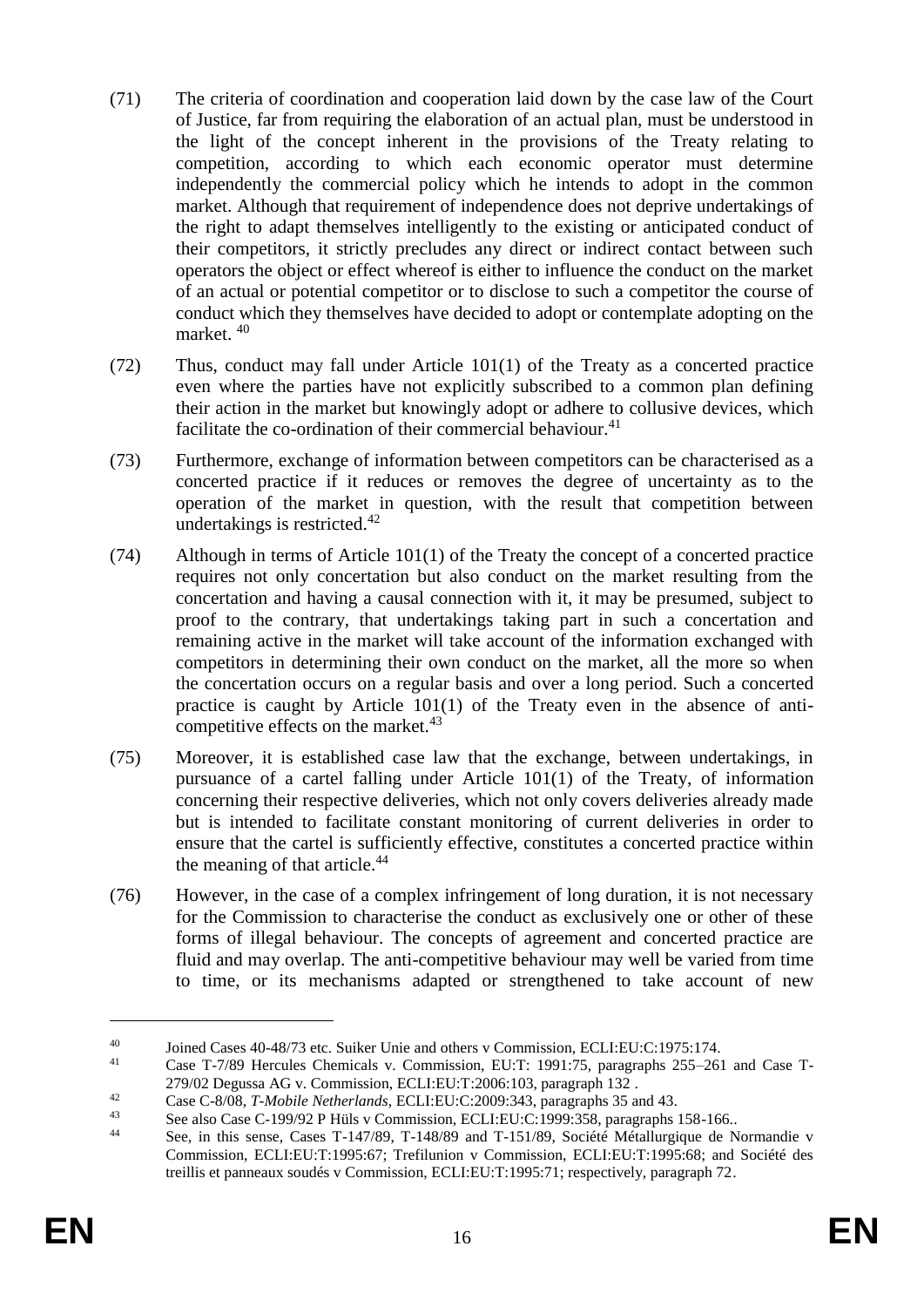developments. Indeed, it may not even be possible to make such a distinction, as an infringement may present simultaneously the characteristics of each form of prohibited conduct, while when considered in isolation some of its manifestations could accurately be described as one rather than the other. It would however be artificial analytically to sub-divide what is clearly a continuing common enterprise having one and the same overall objective into several different forms of infringement. A cartel may therefore be an agreement and a concerted practice at the same time. Article 101 of the Treaty lays down no specific category for a complex infringement of the present type.<sup>45</sup>

- (77) For instance, in this regard, according *to paragraph 59 of the Commission's Guidelines on Horizontal Cooperation,<sup>46</sup> "communication of information among competitors may constitute an agreement, a concerted practice, or a decision by an association of undertakings with the object of fixing, in particular, prices or quantities. Those types of information exchanges will normally be considered and fined as cartels. Information exchange may also facilitate the implementation of a cartel by enabling companies to monitor whether the participants comply with the agreed terms. Those types of exchanges of information will be assessed as part of the cartel."*.
- (78) In its PVC II judgement,  $47$  the General Court stated that *"[i]n the context of a complex infringement which involves many producers seeking over a number of years to regulate the market between them, the Commission cannot be expected to classify the infringement precisely, for each undertaking and for any given moment, as in any event both those forms of infringement are covered by Article [101] of the Treaty".*
- (79) An agreement for the purposes of Article 101(1) of the Treaty does not require the same certainty as would be necessary for the enforcement of a commercial contract at civil law. Moreover, in the case of a complex cartel of long duration, the term "agreement" can properly be applied not only to any overall plan or to the terms expressly agreed but also to the implementation of what has been agreed on the basis of the same mechanisms and in pursuance of the same common purpose. As the Court of Justice has pointed out it follows from the express terms of Article 101(1) of the Treaty that agreement may consist not only in an isolated act but also in a series of acts or a course of conduct.<sup>48</sup>
- <span id="page-17-0"></span>5.1.1.2. Application to this case
- (80) The Commission considers that the complex conduct described in Section 4 can be qualified as constituting agreements and/or concerted practices between competitors, within the meaning of Article 101 of the Treaty and Article 53 of the EEA Agreement, in which the addressees have taken part and thereby they knowingly substituted practical cooperation between them for the risks of competition.
- (a) The underlying understanding qualifies as an agreement

<sup>&</sup>lt;sup>45</sup> See Case T-7/89 Hercules v Commission, ECLI:EU:T: 1991:75, paragraph 264.

<sup>46</sup> Communication from the Commission Guidelines on the applicability of Article 101 of the Treaty on the Functioning of the European Union to horizontal co-operation agreements, OJ C 11, 14.1.2011, p. 1. 47 See paragraph 696 of *PVC II* judgement referred to in footnote 41 above.

See Case C-49/92P Commission v Anic Partecipazioni SpA, ECLI:EU:C:1999:356, paragraph 81.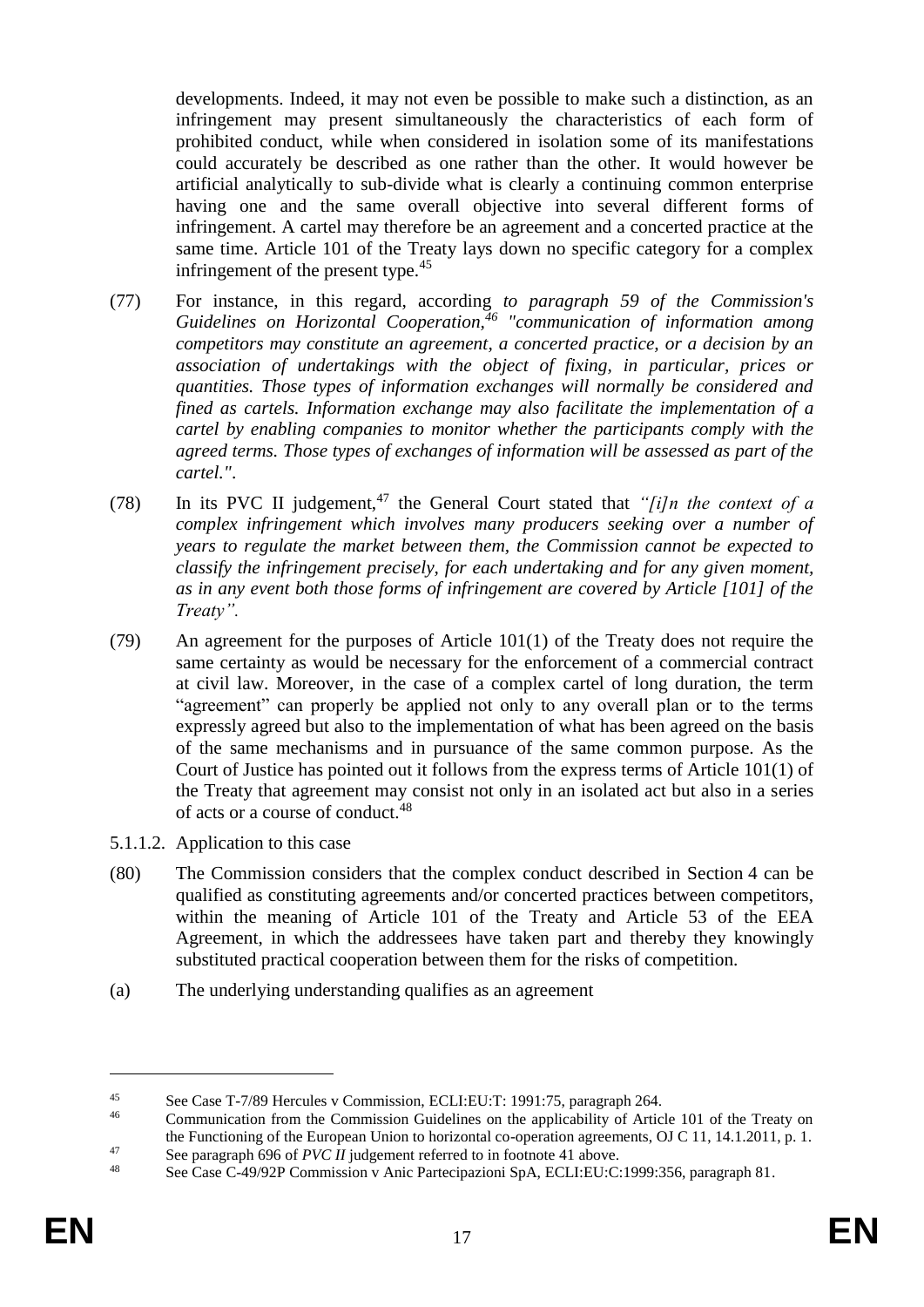- (81) Being a member of the Essex Express chatrooms came with a set of implied rules (the underlying understanding, as described above in Section [4.1.2.1\)](#page-10-1) which the participating traders accepted and observed through their participation in the chatrooms, and by means of which they knowingly substituted practical cooperation between them for the risks of competition. The participating traders agreed not to use the information against traders who shared it. They tacitly understood that rules were necessary in a situation where the participating traders shared with each other, pursuant to the underlying understanding, certain current or forward-looking commercially sensitive information about their trading and that, in some cases, exposed them to market opportunism from the recipients of this information. As the evidence shows, the participating traders were also expected not to disclose certain information they had obtained in the private chatrooms to traders who did not participate in the chatrooms.<sup>49</sup> To ensure that none of the participating traders could free ride on certain information shared by the others, each of them was expected to disclose certain information of the types described above and traders apologized when they failed to do so. $50$  The recurrent and extensive exchange of certain commercially sensitive information facilitated occasional coordination among the participating traders with a view to securing commercial benefit. Moreover, the extensive exchange of information helped in monitoring compliance with the underlying understanding.
- (82) All such facts show that the Essex Express chatrooms were based on the underlying understanding, an implied tacit agreement with rules, commitments and reciprocity, which, while not set out in detail, were understood by the participating traders. This tacit agreement manifested itself through an extensive exchange of certain current or forward-looking commercially sensitive information (as described in section 4.1.2.2), and the occasional coordination of trading activities (as described in section 4.1.2.3).
- (83) Based on its assessment of the complex conduct described in Section 4, the Commission considers that the underlying understanding constitutes an agreement in the sense of Article 101 of the Treaty and Article 53 of the EEA Agreement.
- (b) Other agreements and/or concerted practices
- (84) As described in section 4.1.2.2, the participating traders were recurrently in direct contact, making regularly available to each other in mostly multilateral private chatrooms, the Essex Express chatrooms, certain current or forward-looking commercially sensitive information on their commercial circumstances and plans pursuant to the underlying understanding, whereby the undertakings knowingly substituted practical co-operation between them for the risks of competition. This exchange of information, with a view to reducing competitive uncertainty, which was pursuant to the underlying understanding, so facilitated occasional coordination among the traders.
- (85) Based on its assessment of the complex conduct described in Section 4, the Commission considers that the instances of exchange of information and occasional coordination described in sections 4.1.2.2 and 4.1.2.3 qualify as agreements and/or concerted practices in the sense of Article 101 of the Treaty and Article 53 of the EEA Agreement.

<sup>49</sup> See, for instance, chats of  $([...]$ .

See, for instance, chat of  $([-...]$ .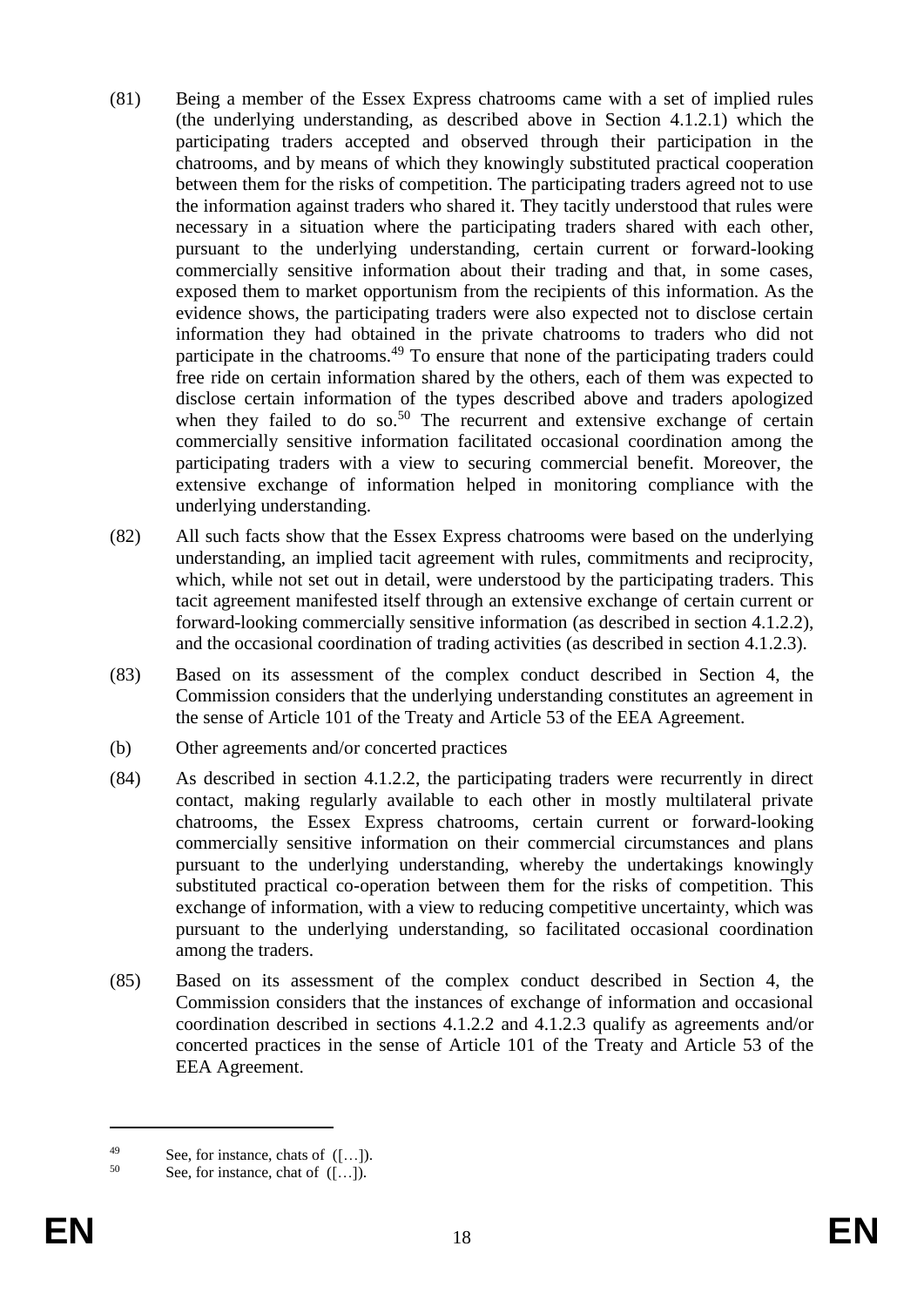## *5.1.2. Restriction and/or distortion of competition*

## 5.1.2.1. Principles

- (86) Article 101 of the Treaty and Article 53 of the EEA Agreement prohibit agreements and concerted practices which have as their object or effect the restriction of competition by directly or indirectly fixing prices or any other trading conditions. It is settled case-law that, for the purpose of the application of Article 101 of the Treaty and Article 53 of the EEA Agreement, there is no need to take into account the actual effects of an agreement when it has as its object the prevention, restriction or distortion of competition within the common market.<sup>51</sup> The same applies to concerted practices.<sup>52</sup> Furthermore, exchange of information between competitors is liable to be incompatible with the competition rules if it reduces or removes the degree of uncertainty as to the operation of the market in question, with the result that competition between undertakings is restricted. In particular, an exchange of information which is capable of removing uncertainty between participants as regards the timing, extent and details of the modifications to be adopted by the undertakings concerned in their conduct on the market must be regarded as pursuing an anticompetitive object.<sup>53</sup>
- (87) It is inherent in the Treaty provisions on competition that every economic operator must determine autonomously the policy which it intends to pursue on the common market. Thus, according to that case-law, such a requirement of autonomy precludes any direct or indirect contact between economic operators of such a kind as either to influence the conduct on the market of an actual or potential competitor or to reveal to such a competitor the conduct which an operator has decided to follow itself or contemplates adopting on the market, where the object or effect of those contacts is to give rise to conditions of competition which do not correspond to the normal conditions of the market in question, taking into account the nature of the products or the services provided, the size and number of the undertakings and also the volume of the market.<sup>54</sup>
- 5.1.2.2. Application to this case
- (88) Pursuant to the underlying understanding, the participating traders engaged in recurrent and extensive exchange of information through which they revealed to each other certain current or forward-looking commercially sensitive information about confidential aspects of their market conduct, which enabled participating traders trading on behalf of competing undertakings to engage in occasional coordination of their trading activities by either occasionally suspending the trading activity of some traders in order not to interfere with another participating trader (standing down) or

<sup>51</sup> Case T-62/98 Volkswagen AG v Commission, ECLI: EU:T:2000:180, paragraph 178 and case-law cited therein.

<sup>52</sup> See Case C 49/92 P Commission v Anic Partecipazioni, ECLI:EU:C:1999:356, paragraph 121; Case C 199/92 P Hüls v Commission, ECLI:EU:C:1999:358, paragraphs 161 to 163; Case C 8/08 T-Mobile Netherlands and Others, ECLI: EU:C:2009:343, paragraph 51; Case C-286/13 P - Dole Food and Dole Fresh Fruit Europe v Commission, ECLI:EU:C:2015:184, paragraph 127.

<sup>53</sup> Case C-286/13 P Dole Food and Dole Fresh Fruit Europe v Commission, ECLI:EU:C:2015:184, paragraph 121 and the case law cited..

<sup>54</sup> See Case C-238/05 Asnef-Equifax, ECLI:EU:C:2006:734, paragraph 51. See also case C-7/95P John Deere v Commission, ECLI:EU:C:1998:256, paragraph 90, Case C-194/99 P Thyssen Stahl v Commission, ECLI:EU:C:2003:527, paragraph 81 and Case C-49/92 Commission v Anic Partecipazioni, ECLI:EU:C:1999:356, paragraphs 116 and 117, as well as the case-law cited.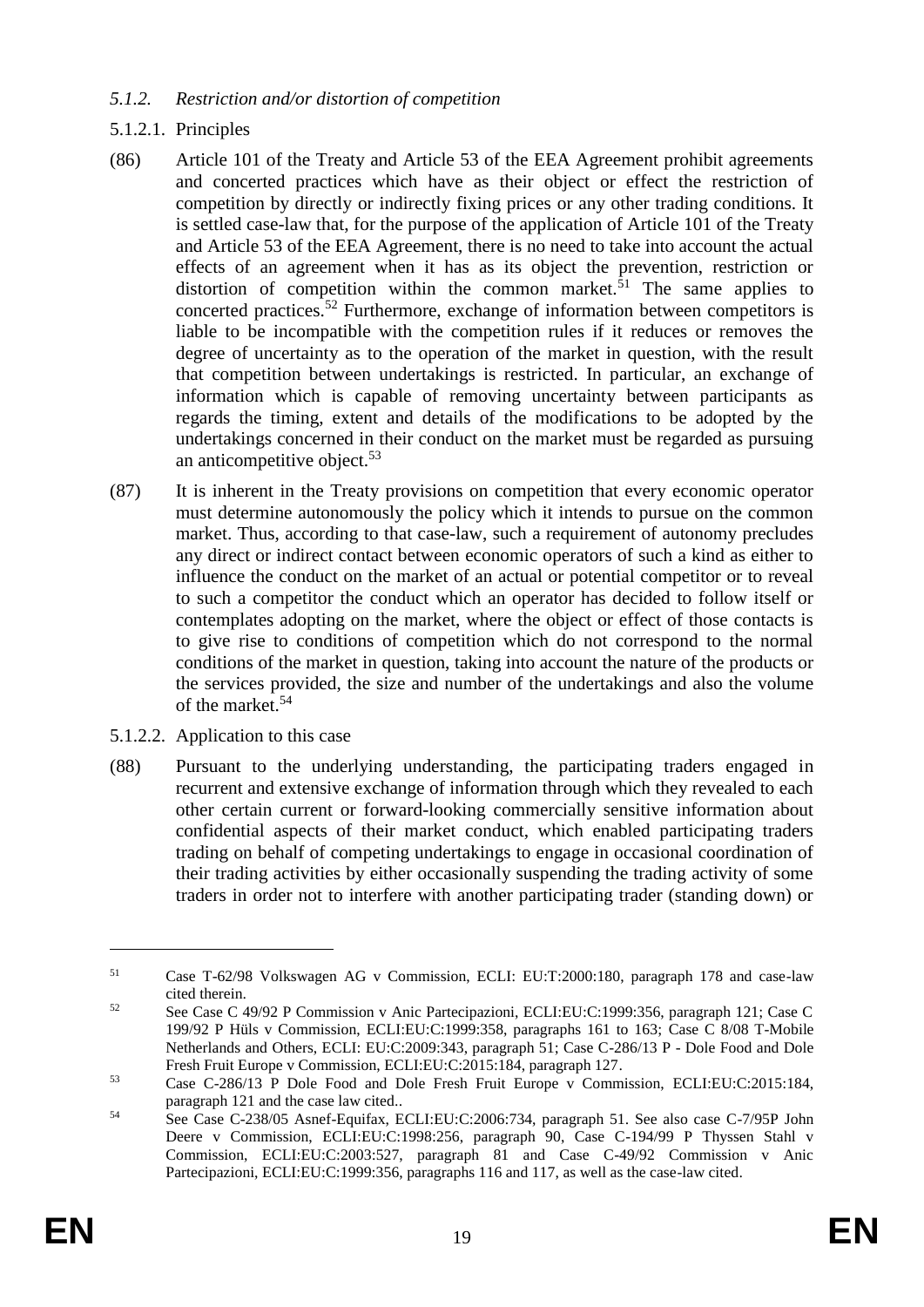by occasionally coordinating trading with a view to influencing the WMR or ECB fixes.

- (89) Traders also competed specifically on prices quoted for specified currency pairs for certain trade sizes in relation to FX spot trading. It follows that the information exchanges pursuant to the underlying understanding, whereby the participating traders provided current or forward-looking information to one another on the level of spread quotes or communicated spread strategy for a given client in a specific situation where there was a specific live potential trade, may have facilitated occasional tacit coordination of those traders' spreads behaviour, thereby tightening or widening the spread quote in that specific situation.
- (90) Traders generally have differing trading interests triggered by new customer orders, which did not favour constant coordination. However, in this case the participating traders engaged in occasional coordination pursuant to the underlying understanding and facilitated by extensive exchange of certain current or forward-looking commercially sensitive information about their trading, in which their interests could be favoured by occasionally coordinating their actions or by refraining from action in order to help a member of the chatrooms with higher stakes at play (as set out in the following recitals). This resulted in occasional coordinated trading at and around the WMR or ECB fixes and 'standing down' (see recitals [\(61\)](#page-14-0) and [\(62\)](#page-14-1) above).
- (91) The participating traders occasionally resorted to coordinated trading at and around the relevant WMR and ECB fixes seeking to influence to their own benefit the level of the fixes and to benefit their trading revenues around the fixes. Therefore, the occasional coordinated trading carried out by the participating traders with a view to affecting the relevant fix constituted an implicit agreement and/or concerted practice by the participating undertakings because it sought to influence the fix, which in turn potentially affected the undertakings' revenues. Hence, this conduct aimed at affecting prices to their own benefit.
- (92) Standing down constituted another form of coordinated trading by which the participating traders showed an implicit understanding not to trade in ways that would damage each other's interest. This entailed some alignment of their trading activities. Having exchanged the requisite current or forward-looking commercially sensitive information regarding their open positions without any intention of exploring trading opportunities as a potential counterparty or as a potential customer, the participating traders were occasionally in a position to align their trading interests by means of 'standing down', in other words, one or more of the traders refrained for a limited period of time from trading activity which was perceived to have the potential to negatively affect the trading interests of another participating trader. The suspension of trading activities by some participating traders during this time reduced the risk that a transaction by the participating trader would not achieve the desired outcome and avoided simultaneous trading in opposite directions.
- (93) The Commission considers that the underlying understanding implemented through recurrent and extensive information sharing and the occasional coordinated trading considered as a whole had the object of restricting and/or distorting competition.
- (94) The extensive exchange of certain current or forward-looking commercially sensitive information among the participating traders about their trading enabled the participating traders (see sections [4.1.2.2](#page-11-0) and [4.1.2.3\)](#page-13-0):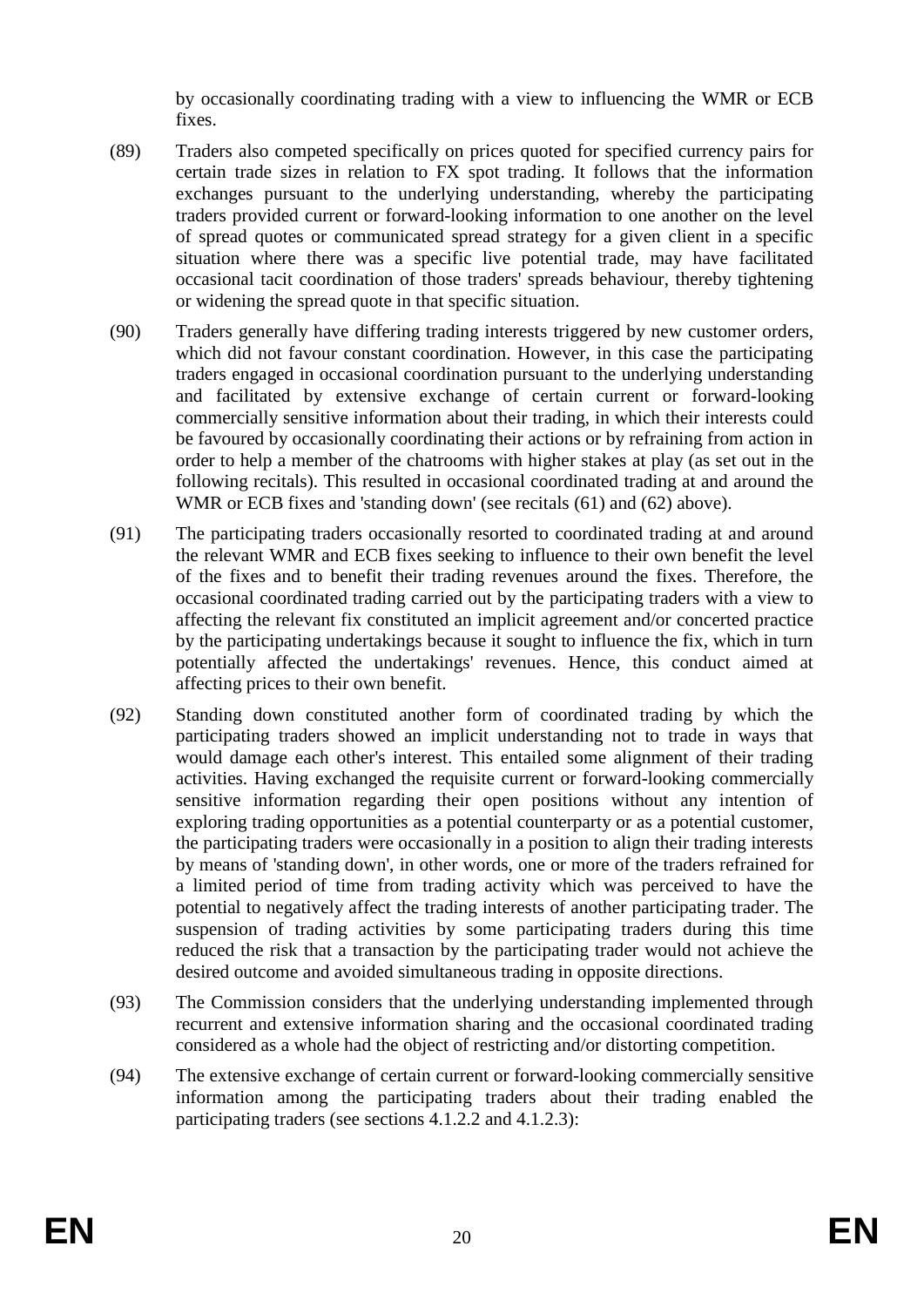- to make market decisions informed by those information exchanges pursuant to the underlying understanding;
- to identify opportunities for coordination in the market amongst the participating traders;
- occasionally, to adjust their behaviour in the market and coordinate their trading activity, consisting in the suspension of trading activity of some traders not to interfere with another member of the chatroom (standing down) or coordination of their trading with a view to influencing the WMR or ECB fixes; and
- to monitor the traders' compliance with the underlying understanding.
- (95) It follows that the agreement and the agreements and/or concerted practices referred to in Section [5.1.1.2](#page-17-0) were capable of altering the terms in which the participating traders competed on the market compared to how they would have competed in their absence.
- (96) The Commission accordingly concludes that the agreement and the agreements and/or concerted practices described in Section [4](#page-9-0) were capable of affecting the basic parameters on which the participating undertakings should be competing autonomously and accordingly have the object of distorting and/or restricting competition within the meaning of Article 101 of the Treaty and Article 53 of the EEA Agreement.
- *5.1.3. Single and continuous infringement*
- 5.1.3.1. Principles
- (97) A complex cartel may properly be viewed as a single and continuous infringement for the timeframe in which it existed. The concept of "single agreement" or "single infringement" presupposes a group of practices adopted by various parties in pursuit of a single anticompetitive economic aim.<sup>55</sup> The cartel may well vary from time to time, or its mechanisms adapted or strengthened to take account of new developments.
- (98) The mere fact that each participant in an infringement may play the role which is appropriate to its own specific circumstances does not exclude its responsibility for the infringement as a whole, including acts committed by other participants but which share the same anticompetitive object or effect. An undertaking which takes part in the common unlawful enterprise by actions which contribute to the realisation of the shared objective is equally responsible, for the whole period of its adherence to the common scheme, for the acts of the other participants pursuant to the same infringement, where it is established that the undertaking in question was aware of the unlawful behaviour of the other participants or could reasonably have foreseen it and was prepared to take the risk.<sup>56</sup>

<sup>55</sup> Joined Cases T-25/95 and others *Cement*, ECLI:EU:T:2000:77, paragraph 369...<br>56 Case 40/02 B Commission u Ania Bantasing riggi, ECLI:EU:C:1000:256, paragraph

<sup>56</sup> Case 49/92 P *Commission v Anic Partecipazioni,* ECLI:EU:C:1999:356, paragraph 83: "*an undertaking that had taken part in such an infringement through conduct of its own which formed an agreement or concerted practice having an anti-competitive object for the purposes of Article 85(1) of the Treaty and which was intended to help bring about the infringement as a whole was also responsible, throughout the entire period of its participation in that infringement, for conduct put into effect by other undertakings in the context of the same infringement. That is the case where it is established that the undertaking in question was aware of the offending conduct of the other participants or that it could reasonably have foreseen it and that it was prepared to take the risk.*"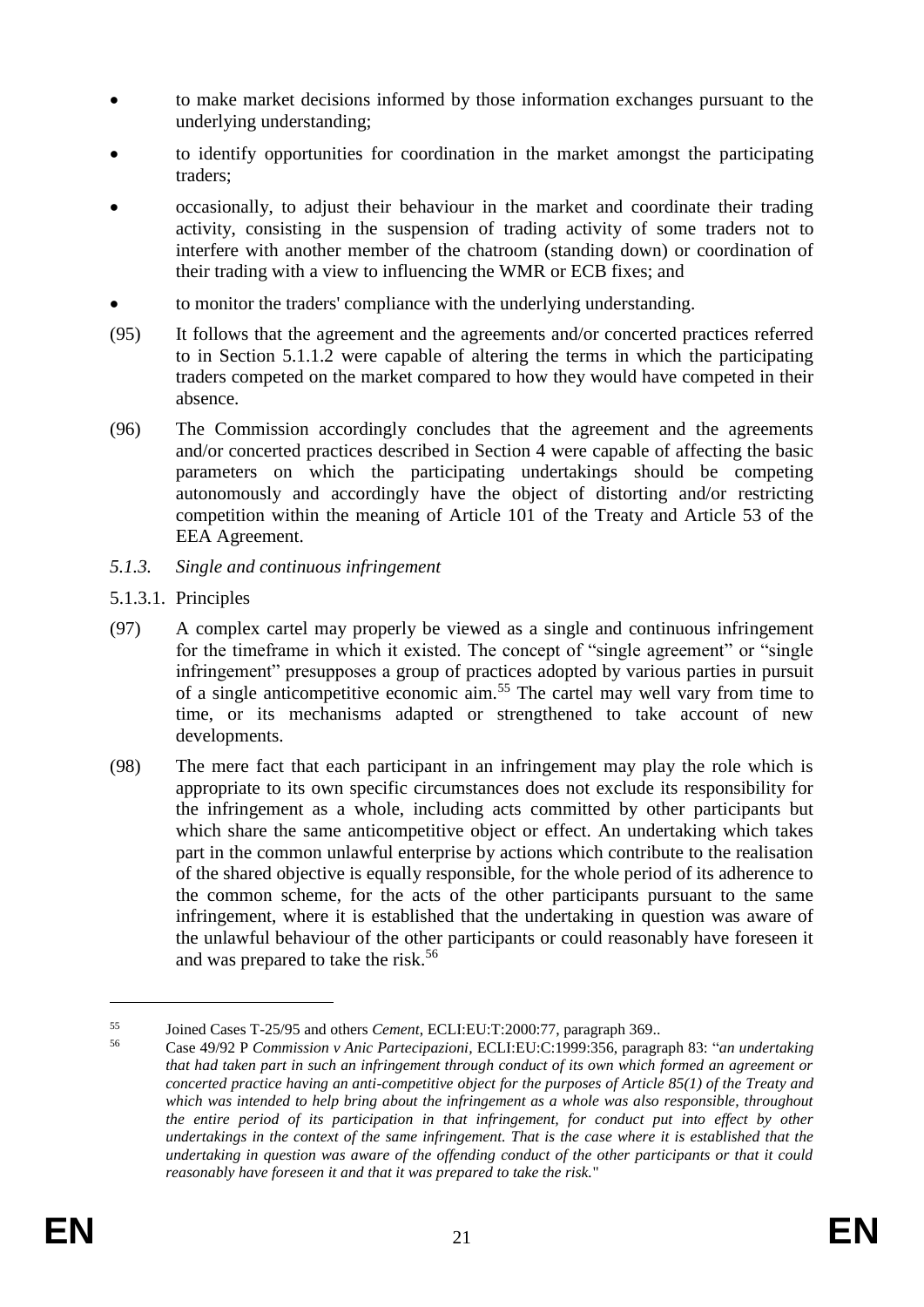- (99) An undertaking may thus have participated directly in all the aspects of anticompetitive conduct comprising a single infringement, in which case the Commission is entitled to attribute liability to it in relation to that conduct as a whole and, therefore, in relation to the infringement as a whole. Equally, the undertaking may have participated directly in only some of the anti-competitive conduct comprising a single infringement, but have been aware of all the other unlawful conduct planned or put into effect by the other participants in the cartel in pursuit of the same objectives, or could reasonably have foreseen that conduct and have been prepared to take the risk. In such a case, the Commission is also entitled to attribute liability to that undertaking in relation to all the anti-competitive conduct comprising such an infringement and, accordingly, in relation to the infringement as a whole.<sup>57</sup>
- (100) On the other hand, if an undertaking has participated directly in one or more of the aspects of anti-competitive conduct comprising a single infringement, but it has not been shown that that undertaking intended, through its own conduct, to contribute to all the common objectives pursued by the other participants in the cartel and that it was aware of all the other unlawful conduct planned or put into effect by those other participants in pursuit of the same objectives or that it could reasonably have foreseen all that conduct and was prepared to take the risk, the Commission is entitled to attribute to that undertaking liability only for the conduct in which it participated directly and the conduct planned or put into effect by the other participants in pursuit of the same objectives as those pursued by that undertaking where it has been shown that the undertaking was aware of that conduct or could reasonably have foreseen it and was prepared to take the risk.<sup>58</sup>
- 5.1.3.2. Application to this case
- (101) The cartel arrangements in this case present the characteristics of a single, complex and continuous infringement. The participating traders maintained a consistent pattern of nearly daily communications where they had extensive and recurrent information exchanges pursuant to the underlying understanding and occasionally engaged in coordination of their trading activities including standing down, pursuant to an underlying understanding that being a member of the private chatrooms entailed such behaviour and each member could rely on the fact that the other members would act the same way. They were under the assumption that, by behaving recurrently in such way, they were increasing the knowledge with which they operated on the market and the probabilities to seize opportunities to their benefit. The traders' perception that this recurrent conduct was overall beneficial to them outweighed the fact that on a given transaction a number of traders had to be ready to serve the interests of only one of them, for instance by standing down, to increase the chances of that participating trader to seize an opportunity to obtain a better deal. Therefore, the conduct documented in the chatrooms responded to a single overall plan pursuing an anticompetitive common objective during the whole duration of the infringement: (a) the conduct documented in the chatrooms formed part of a single overall plan pursuing an anticompetitive common objective during the whole duration of the infringement, (b) the Parties intended to contribute to the common objective and were aware of the full scope of the infringement.

 $\overline{a}$ 

<sup>57</sup> Case C-441/11 P *Commission* v *Verhuizingen Coppens*, ECLI:EU:C:2012:778, paragraph 43.

<sup>58</sup> Case C-441/11 P *Commission* v *Verhuizingen Coppens* ECLI:EU:C:2012:778, paragraph 44.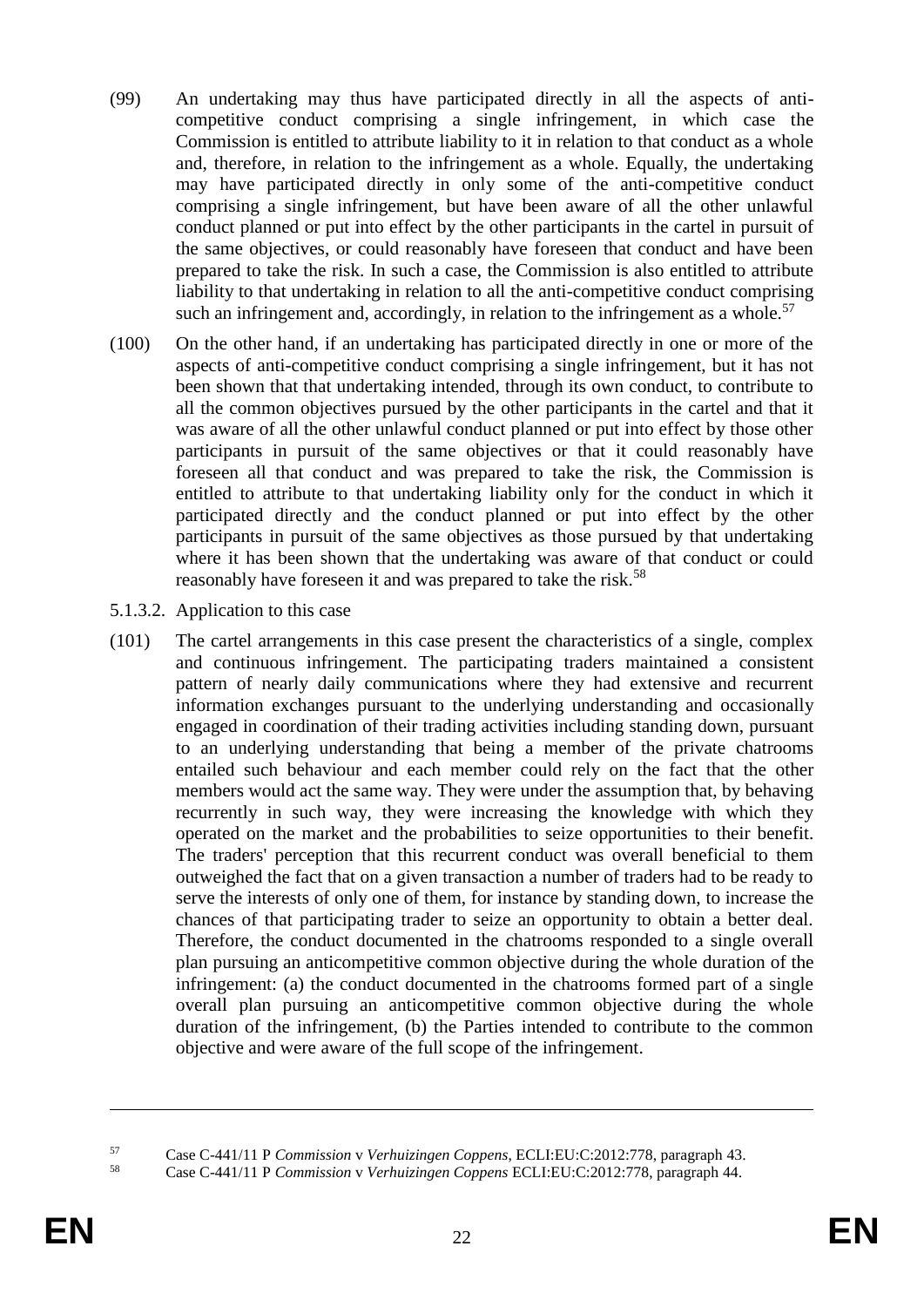- (a) Overall plan pursuing an anti-competitive common objective
- The Parties shared the same common anti-competitive objective
- (102) The Commission considers that, taken together, the above-described agreement, and the agreements and/or concerted practices, as referred to in section [5.1.1.2](#page-17-0) above, had a common anticompetitive objective. Evidence reveals that the same participating traders were engaged in an interrelated string of actions – in the same framework, using the same means – which were inextricably linked by their common overall objective of restricting and/or distorting competition in the FX spot trading of G10 currencies (although not all 55 combinations of the G10 currencies might necessarily have been discussed or actually implicated in the relevant conduct). The recurrent exchange of information among the closed group of traders pursuant to the underlying understanding allowed them to set the conditions to identify opportunities to coordinate their trading activities if and when they arose.
- (103) Concerning the relationship between the two chatrooms Essex Express 'n Jimmy and Grumpy Semi Old Men, the two chatrooms co-existed simultaneously during the whole duration of Grumpy Semi Old Men and followed the same pattern.
- Modus operandi
- (104) During the whole duration of the chatrooms the participating traders joined it following individual invitations on the basis of personal relationships with other members of the chatrooms. The membership of the chatrooms entailed the acceptance of a set of rules that remained unchanged during the whole duration of the infringement (see section [4.1.2.1\)](#page-10-1).
- (105) All throughout the duration of the chatrooms, the participating traders joined in almost daily communications. As part of these communications, they engaged in extensive, recurrent and reciprocal exchanges of information, relating to different aspects of FX spot trading of G10 currencies (although not all 55 combinations of the G10 currencies might necessarily have been discussed or actually implicated in the relevant conduct).
- Continuity of the individuals and undertakings participating in the chatrooms
- (106) As the evidence shows and described in Section [4,](#page-9-0) the frequency and quality of these exchanges remained steady through the duration of the infringement.
- (107) The participation of the traders covered parallel or adjacent periods, without there being any interruption of the infringement from its inception to its end.
- (108) Therefore, the Commission considers that the various arrangements between the undertakings concerned, which the Commission has found have occurred in this case (see Sections [4](#page-9-0) and [5.1.1.2\)](#page-17-0), constitute a complex, single and continuous infringement of Article 101 of the Treaty and Article 53 of the EEA Agreement, in relation to FX spot trading of G10 currencies.
	- (b) Intention to contribute to the common objective and awareness
- (109) In the period of the parallel existence of the two chatrooms, two undertakings (Barclays and RBS) participated in both of them at the same time. However, in this period, […] (UBS) only participated in Essex Express 'n Jimmy and […] (BOTM) participated only in Grumpy Semi Old Men and were not aware of the simultaneous existence of the other chatroom.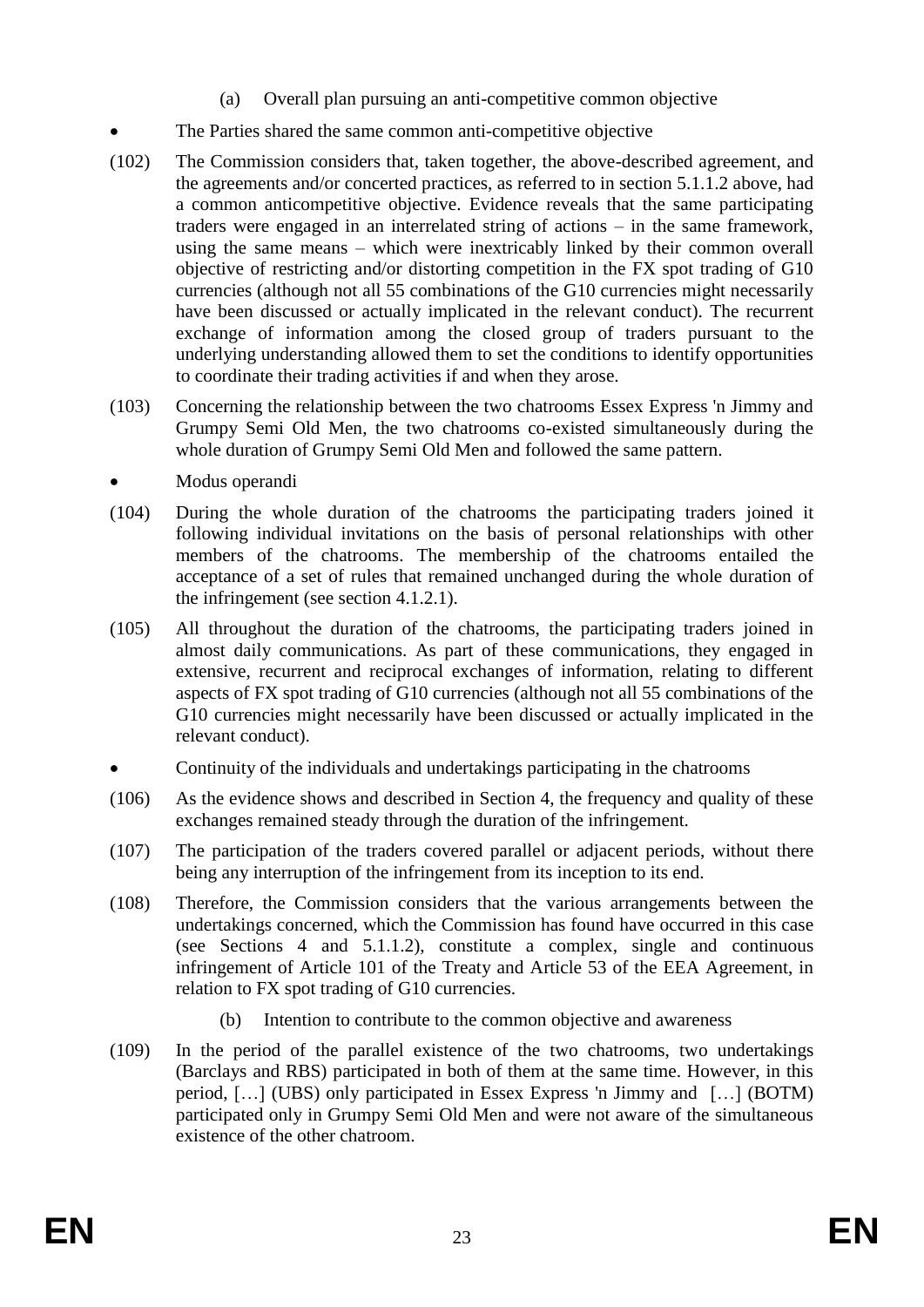- (110) The short duration of Grumpy Semi Old Men (4 months and 4 days) shows that running both chatrooms in parallel soon became redundant for […] (Barclays) and [...] (RBS). Indeed, [...] and [...] used both chatrooms interchangeably. They used the two chatrooms simultaneously instead of a single one because […] (BOTM) and [...] (UBS) did not know each other and traded at different hours, but they used both chatrooms in pursuit of the same objective.
- (111) This was also the case for […] (BOTM) and […] (UBS), each of whom intended to contribute and contributed to the objective shared with […] (Barclays) and […] (RBS), irrespective of the chatroom in which they participated. The only difference was that [...] and [...] were temporarily not aware of each other's parallel participation. The evidence shows that […] and […] became aware, respectively, of the existence of the Essex Express 'n Jimmy and Grumpy Semi Old Men chatroom on 12 January 2011, just before the two chatrooms were merged. As such they only learned of the other chatroom's existence on that day. As soon as […] inquired on [...] and [...] activities before he started his day, on 12 January 2011, the participants of the two chatrooms merged them.<sup>59</sup>
- (112) As from 12 January 2011, there was only one chatroom, in which the participating traders of the four undertakings (BOTM, UBS, Barclays and RBS) were active.
- (113) In light of the above, the Commission considers that, for the period of their participation in the infringement, Barclays and RBS are liable for the whole single and continuous infringement. During the period before 12 January 2011, UBS and BOTM were not aware of the chatroom in which they were not involved.
- *5.1.4. Effect upon trade (between Members States and between the EEA contracting parties)*
- 5.1.4.1. Principles
- (114) Article 101 of the Treaty is aimed at agreements and concerted practices which might harm the attainment of an internal market between the Member States, whether by partitioning national markets or by affecting the structure of competition within the internal market. Similarly, Article 53 of the EEA Agreement is directed at agreements that undermine the achievement of a homogenous EEA.
- (115) The application of Article 101 of the Treaty and Article 53 of the EEA Agreement is not, however, limited to that part of the participants' sales that actually involves the transfer of goods from one Member State to another. Nor is it necessary, in order for these provisions to apply, to show that the individual conduct of each participant, as opposed to the infringement as a whole, affected trade between the Member States $60$ and between contracting parties to the EEA Agreement.
- (116) The Union Courts have consistently held that: *"in order that an agreement between undertakings may affect trade between Member States, it must be possible to foresee with a sufficient degree of probability on the basis of a set of objective factors of law or fact that it may have an influence, direct or indirect, actual or potential, on the pattern of trade between Member States. Article 101 of the Treaty does not require that agreements have actually affected trade between Member States, but it does*

 $59$  See [...] and [...].

<sup>60</sup> Case T-13/89 Imperial Chemical Industries v Commission, ECLI:EU:T:1992:35, paragraph 304.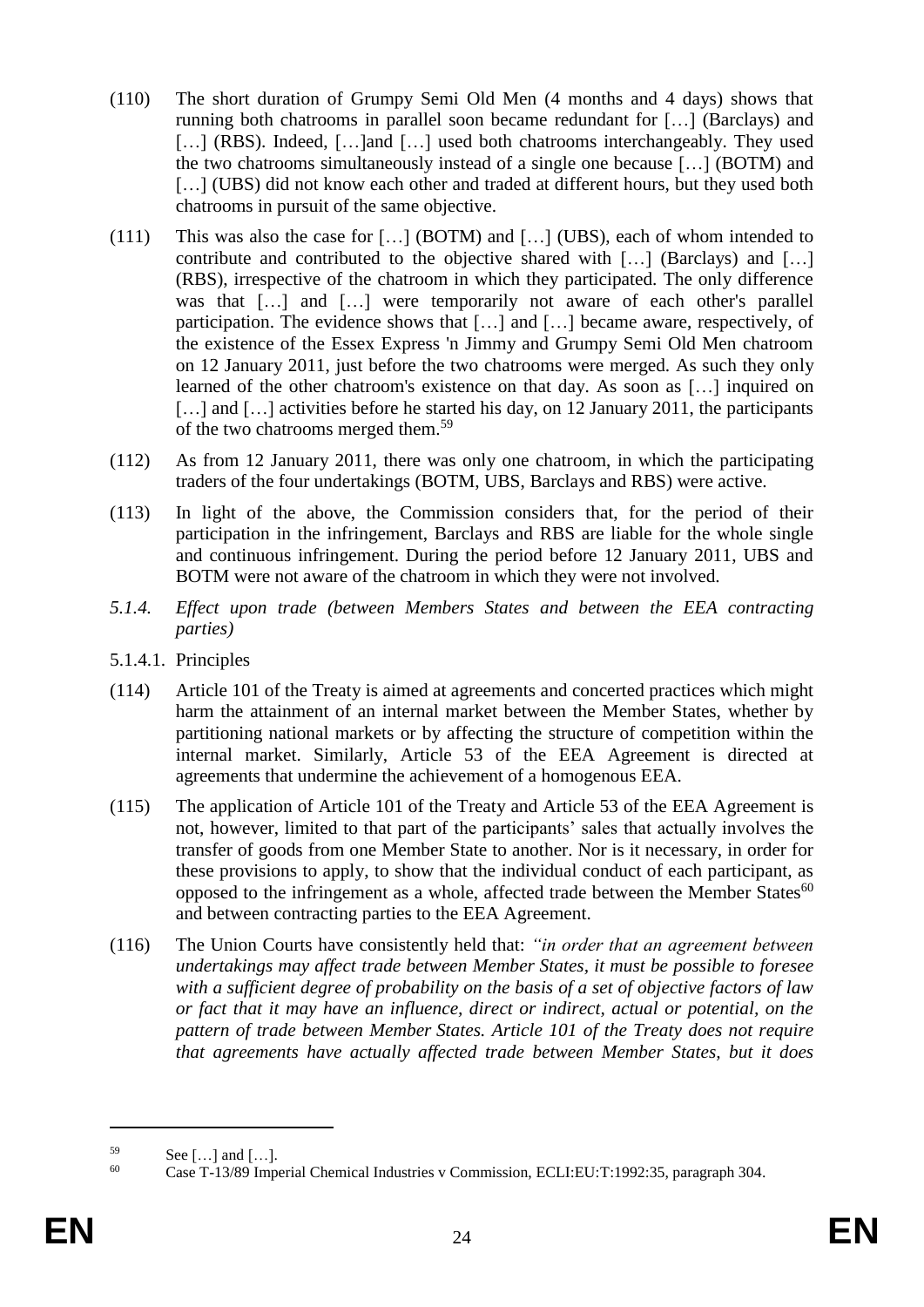*require that it be established that the agreements are capable of having that effect."<sup>61</sup>*

- 5.1.4.2. Application to this case
- (117) In this case, the Commission finds that the participating traders' FX spot trading activities in G10 currencies were at least EEA-wide in scope.
- (118) FX spot trading services are routinely used by multinational undertakings such as banks, corporations, hedge funds, pension funds and investment banking firms within the EEA. The infringement covered the entire EEA and related to trade within the EEA and was therefore capable of having an appreciable effect upon trade between EU Member States and between contracting parties to the EEA Agreement.
- (119) Therefore, for the purposes of the application of Articles 101 of the Treaty and Article 53 of the EEA Agreement, the agreement and the agreements and/or concerted practices referred to in section 5.1.1.2 covered the entire EEA.
- *5.1.5. Non-applicability of Article 101(3) of the Treaty and of Article 53(3) of the EEA Agreement*
- 5.1.5.1. Principles
- (120) The provisions of Article 101 of the Treaty and Article 53 of the EEA Agreement may be declared inapplicable pursuant to Article 101(3) of the Treaty and Article 53(3) of the EEA Agreement where an agreement or concerted practice contributes to improving the production or distribution of goods or to promoting technical or economic progress, provided that it allows consumers a fair share of the resulting benefit, does not impose restrictions that are not indispensable to the attainment of those objectives and does not afford the undertakings concerned the possibility of eliminating competition in respect of a substantial part of the products in question.
- 5.1.5.2. Application to this case
- (121) There is no indication that the agreements and/or concerted practices, as referred to in section 5.1.1.2 above, entailed any efficiency benefits or otherwise promoted technical or economic progress or benefitted consumers. Complex infringements amounting to secretly organised coordination between competitors, like the one which is the subject of this Decision, are, by definition, among the most detrimental restrictions of competition.
- (122) Accordingly, the Commission considers that the conditions for exemption provided for in Article 101(3) of the Treaty and Article 53(3) of the EEA Agreement are not met in this case.
- *5.1.6. Conclusion regarding the application of Article 101 of the Treaty and Article 53 of the EEA Agreement*
- (123) The Commission concludes that by exchanging sensitive business information and by occasionally coordinating their trading activities pursuant to an underlying understanding (see section 4.1.2), the Parties have engaged in the agreements and/or concerted practices referred to in section 5.1.1.2 which taken together constitute a

<sup>61</sup> Case 56/65 Société Technique Minière, ECLI:EU:C:1966:38, paragraph 7; Case 42/84 Remia and Others, ECLI:EU:C:1985:327, paragraph 22; Joined Cases T-25/95 and others Cement, ECLI:EU:T:2000:77; and Joined Cases C 215/96 and C 216/96 Bagnasco and Others, ECLI:EU:C:1999:12, paragraph 48.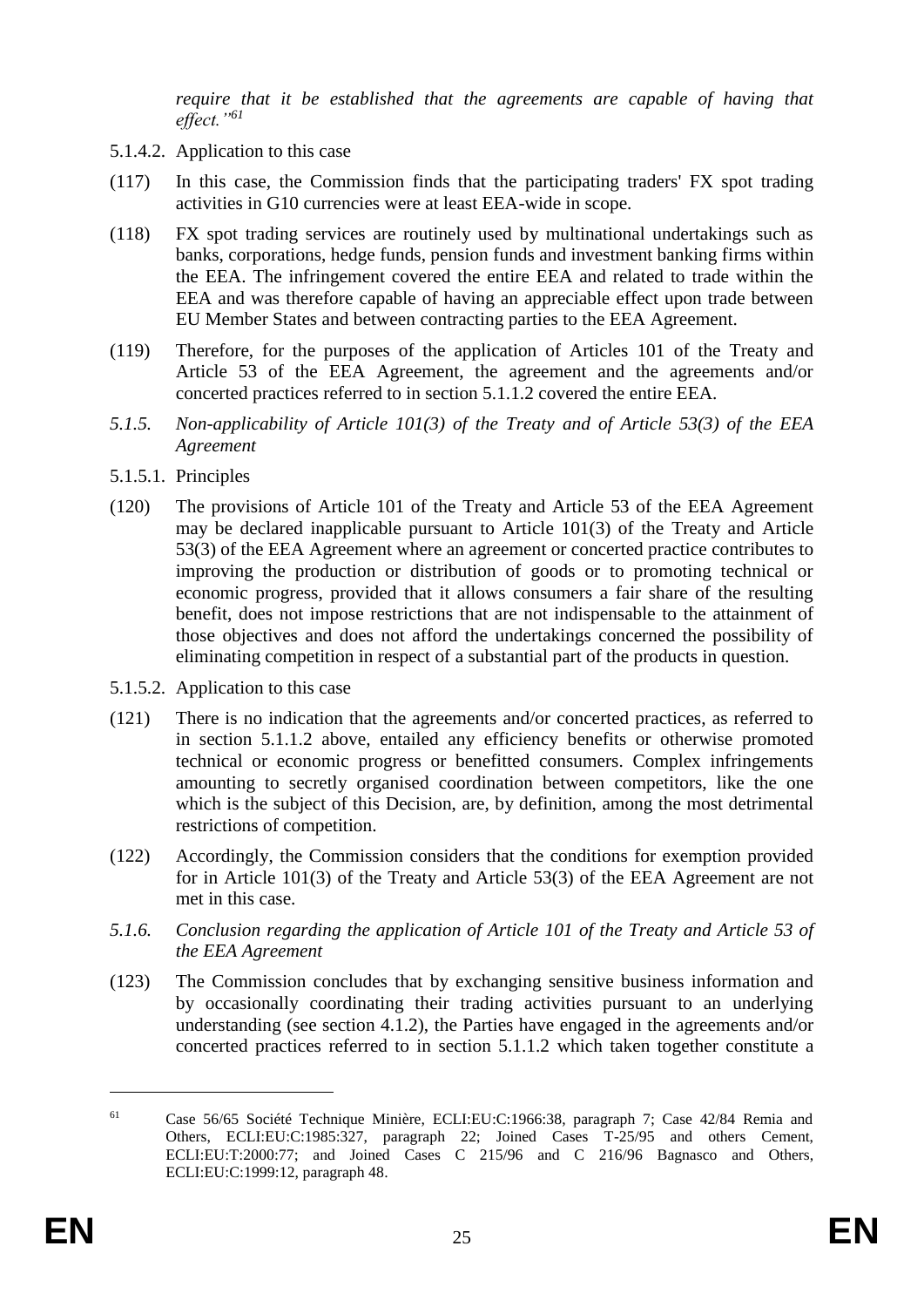single and continuous infringement by object of Article 101 of the Treaty and Article 53 EEA in relation to FX spot trading of G10 currencies.

## <span id="page-26-0"></span>**6. ADDRESSEES**

## **6.1. Principles**

- (124) Union/EEA competition law refers to the activities of undertakings and the concept of an undertaking covers any entity engaged in an economic activity, irrespective of its legal status and the way in which it is financed. $62$
- (125) When such an entity infringes the competition rules, it falls, according to the principle of personal responsibility, to that entity to answer for that infringement. The conduct of the subsidiary can be imputed to the parent where the parent exercises a decisive influence over it, namely where that subsidiary does not decide independently upon its own conduct on the market. In effect, as the controlling company in the undertaking, the parent is deemed to have itself committed the infringement of Article 101 of the Treaty and Article 53 of the EEA Agreement.<sup>63</sup>
- (126) The Commission cannot merely find that a legal entity is able to exert decisive influence over another legal entity, without checking whether that influence was actually exerted. On the contrary, it is, as a rule, for the Commission to demonstrate such decisive influence on the basis of factual evidence, including, in particular, any management power one of the legal entities may have over the other.<sup>64</sup>
- <span id="page-26-1"></span>(127) However, in particular in those cases, where one parent holds all or almost all of the capital in a subsidiary which has committed an infringement of Union/EEA competition rules, there is a rebuttable presumption that that parent company in fact does exercise a decisive influence over its subsidiary. In such a situation, it is sufficient for the Commission to prove that all or almost all of the capital in the subsidiary is held by the parent company in order to take the view that that presumption applies.<sup>65</sup>
- (128) In addition, when an entity which has committed an infringement of the competition rules is subject to a legal or organisational change, this change does not necessarily create a new undertaking free of liability for the conduct of its predecessor which infringed the competition rules, when, from an economic point of view, the two entities are identical. Where two entities constitute one economic entity, the fact that the entity that committed the infringement still exists does not as such preclude imposing a penalty on the entity to which its economic activities were transferred. In particular, applying penalties in this way is permissible where those entities have been under the control of the same person and have therefore, given the close

<sup>62</sup> Case C-511/11 P, *Versalis v Commission*, ECLI:EU:C:2013:386, paragraph 51.

<sup>63</sup> Case C-97/08 P, *Akzo Nobel and others v Commission*, ECLI:EU:C:2009:536, paragraph 61; Case C-521/09 P, *Elf Aquitaine* v *Commission*, ECLI:EU:C:2011:620, paragraphs 57 and 63; Joined cases C-628/10 P and C-14/11 P, *Alliance One International and Standard Commercial Tobacco* v *Commission*  and *Commission* v *Alliance One International and Others,* ECLI:EU:C:2012:479, paragraphs 43 and 46; Case C-508/11 P, *ENI* v *Commission*, ECLI:EU:C:2013:289, paragraph 47; Case C-286/98 P, *Stora Kopparbergs Bergslags v Commission*, ECLI:EU:C:2000:630, paragraph 29; Case T-391/09, *Evonik Degussa et AlzChem v Commission*, ECLI:EU:T:2014:22, paragraph 77; and Case C-440/11 P, *Commission v Stichting Administratiekantoor Portielje*, ECLI:EU:C:2013:514, paragraph 41.

<sup>64</sup> Joined Cases T-56/09 and T-73/09 *Saint-Gobain Glass France and others v Commission*, ECLI:EU:T:2014:160, paragraph 311.

<sup>65</sup> Case C-97/08 P, *Akzo Nobel and others v Commission*, ECLI:EU:C:2009:536, paragraph 60.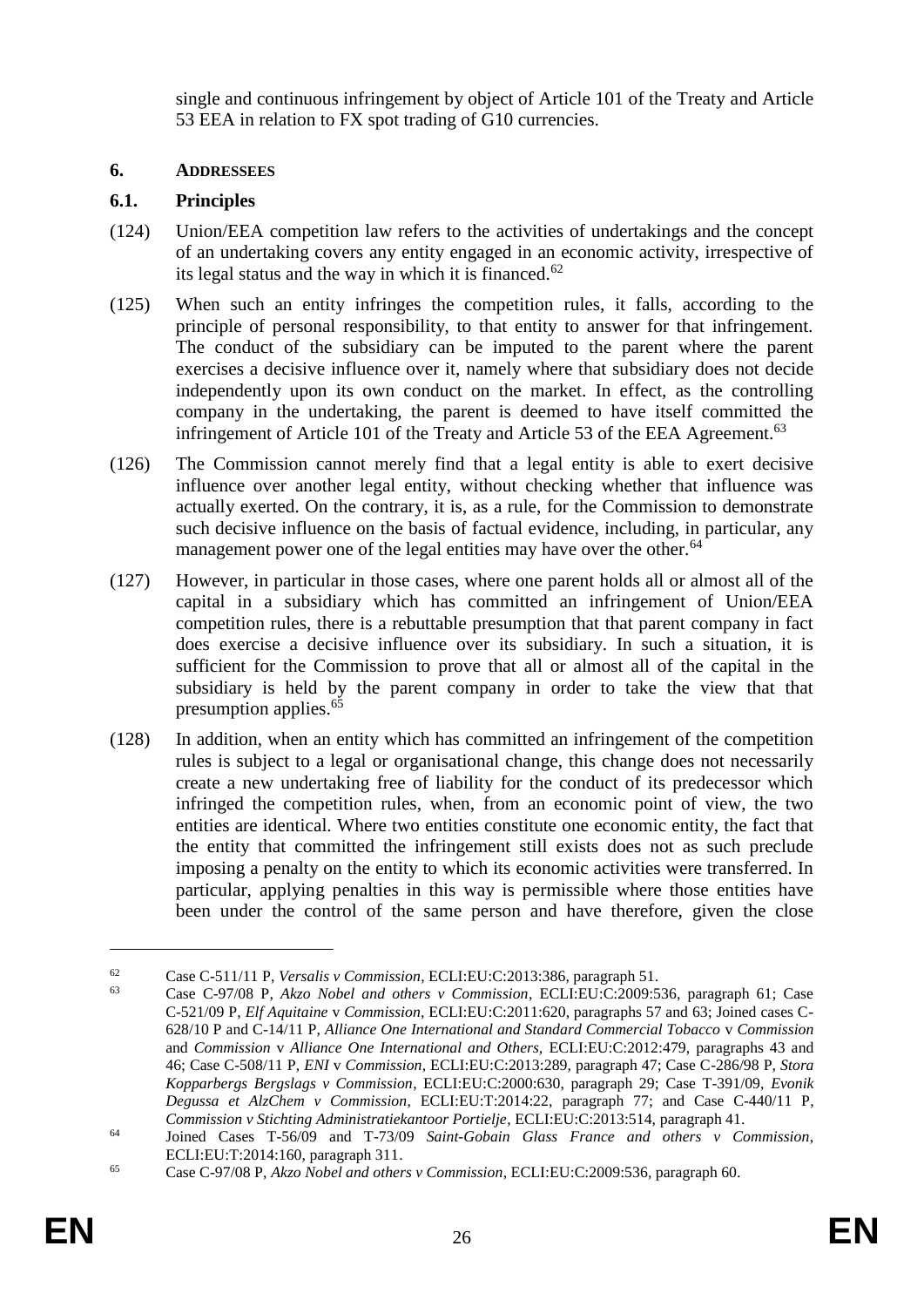economic and organisational links between them, carried out, in all material respects, the same commercial instructions.<sup>66</sup>

(129) Where several legal entities may be held liable for the participation in an infringement of one and the same undertaking, they must be regarded as jointly and severally liable for that infringement.

## <span id="page-27-0"></span>**6.2. Application to this case**

- (130) Having regard to the body of evidence and the facts described in Section 4, the clear and unequivocal acknowledgements by the addressees of the facts and the legal qualification thereof, the Commission imputes liability to the following legal entities within the relevant undertakings, as addressees:
- *6.2.1. UBS*
- (131) From 14 December 2009 until 31 July 2012, […] participated in the anti-competitive behaviours that took place in the Essex Express 'n Jimmy chatroom, of which he was a member. At that time, […] was employed by UBS AG and entrusted with an explicit mandate to execute FX spot transactions on its behalf for at least G10 FX currencies.<sup>67</sup> Hence, UBS AG directly participated in the infringement, through [...] participation in the Essex Express 'n Jimmy chatroom, for the duration indicated in recital [\(146\).](#page-30-1) UBS AG acknowledged its direct participation as described above.
- (132) The Commission therefore intends hold UBS AG liable for the infringement from 14 December 2009 to 31 July 2012.
- *6.2.2. Barclays*
- (133) From 14 December 2009 until 31 July 2012, […] participated in the anti-competitive behaviours that took place in the Essex Express 'n Jimmy and the Grumpy Semi Old Men chatrooms, of which he was a member. From 6 January 2011 until 31 July 2012, […] participated in the anti-ompetitive behaviours that took place in the Essex Express 'n Jimmy chatroom, of which he was a member. Barclays Services Limited directly participated in the infringement through the behaviour of its employee,[...].<sup>68</sup> Likewise, Barclays Capital Inc directly participated in the infringement through the behaviour of its employee, [...].<sup>69</sup> Moreover, Barclays Bank Plc directly participated in the infringement through the behaviour of both […] and[…], who were entrusted with an explicit mandate to execute FX spot transactions on behalf of Barclays Bank Plc for at least G10 FX currencies.<sup>70</sup> Barclays Services Limited, Barclays Capital Inc and Barclays Bank Plc acknowledged their direct participation as described above.
- (134) In addition, for the duration indicated in recital [\(146\),](#page-30-1) Barclays PLC, directly or indirectly, owned 100 % or at least 99,99 % of the shareholdings of Barclays Bank Plc, Barclays Services Limited and Barclays Capital Inc.<sup>71</sup> Therefore, for the reasons explained in recital [\(127\),](#page-26-1) Barclays PLC is presumed to have had decisive influence over the conduct of its wholly-owned or nearly wholly-owned subsidiaries that are

<sup>66</sup> Case C-434/13 P, *Commission v Parker Hannifin Manufacturing and Parker-Hannifin*, ECLI:EU:C:2014:2456, paragraphs 40-41.

 $67$  See [...].

 $\begin{bmatrix} 68 \\ 69 \end{bmatrix}$  [...].

 $\begin{bmatrix} 69 \\ 70 \end{bmatrix}$  [...].

 $\begin{bmatrix} 70 \\ 71 \end{bmatrix}$  [...].

See  $[\dots]$ .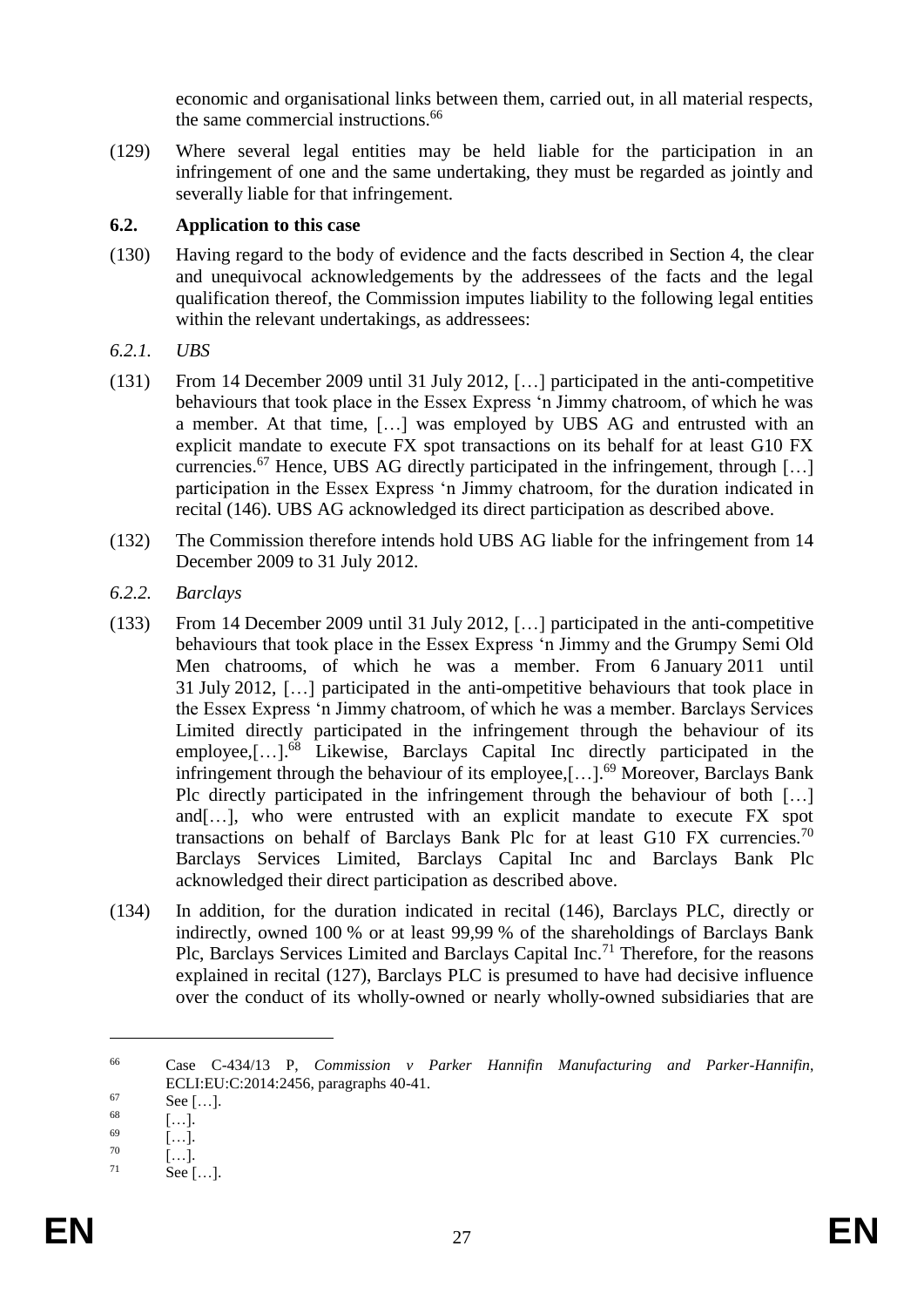Barclays Bank Plc, Barclays Services Limited and Barclays Capital Inc. Barclays PLC shall be jointly and severally liable for the conduct of its subsidiaries for the whole duration of their participation in the infringement. Finally, Barclays PLC acknowledged its joint and several liability for the conduct of Barclays Bank Plc, Barclays Services Limited and Barclays Capital Inc.

- (135) The Commission therefore holds Barclays PLC, Barclays Services Limited, and Barclays Bank Plc. jointly and severally liable for the infringement from 14 December 2009 until 31 July 2012, and Barclays Capital Inc jointly and severally liable for the infringement from 6 January 2011 until 31 July 2012.
- *6.2.3. RBS*
- (136) From 14 September 2010 until 8 November 2011, […] participated in the anticompetitive behaviours that took place in the Essex Express chatrooms, of which he was a member. At that time, […] was employed by The NatWest Markets Plc and entrusted with an explicit mandate to execute FX spot transactions on its behalf for at least G10 FX currencies.<sup>72</sup> Hence, NatWest Markets Plc directly participated in the infringement, through […] participation in the Essex Express chatrooms, for the duration indicated in recital [\(146\).](#page-30-1) The NatWest Markets Plc acknowledged its direct participation as described above.
- (137) In addition, for the duration indicated in recital [\(146\),](#page-30-1) The Royal Bank of Scotland Group plc owned 100 % of the shareholding of NatWest Markets Plc.<sup>73</sup> Therefore, for the reasons explained in recital [\(127\),](#page-26-1) The Royal Bank of Scotland Group plc is presumed to have had decisive influence over the conduct of its wholly-owned NatWest Markets Plc. The Royal Bank of Scotland Group plc shall be jointly and severally liable for the conduct of its subsidiary for the whole duration of the latter's participation in the infringement. Finally, The Royal Bank of Scotland Group plc acknowledged its joint and several liability for the conduct of its subsidiary NatWest Markets Plc for the whole duration of the latter's participation in the infringement.
- (138) The Commission therefore holds The Royal Bank of Scotland Group plc and NatWest Markets Plc. jointly and severally liable for the infringement from 14 September 2010 until 8 November 2011.
- *6.2.4. BOTM*
- (139) From 8 September 2010 until 12 September 2011, […] participated in the anticompetitive behaviours that took place in the Essex Express 'n Jimmy and the Grumpy Semi Old Men chatrooms, of which he was a member. At that time, […] was employed by MUFG Bank, Ltd. and entrusted with an explicit mandate to execute FX spot transactions on its behalf for at least G10 FX currencies.<sup>74</sup> Hence, MUFG Bank, Ltd. directly participated in the infringement through […] participation in the Essex Express chatrooms, for the duration indicated in recital [\(146\).](#page-30-1) MUFG Bank, Ltd. acknowledged its direct participation in the infringement as described above.
- (140) In addition, for the duration indicated in recital [\(146\),](#page-30-1) Mitsubishi UFJ Financial Group, Inc. directly owned 100 % of the shareholding of MUFG Bank, Ltd. <sup>75</sup>

 $\begin{bmatrix} 72 \\ 73 \end{bmatrix}$   $\begin{bmatrix} \ldots \\ \ldots \end{bmatrix}$ 

 $\frac{73}{74}$  [...].

 $\begin{bmatrix} 74 \\ 75 \end{bmatrix}$  [...]

See  $[...]$ .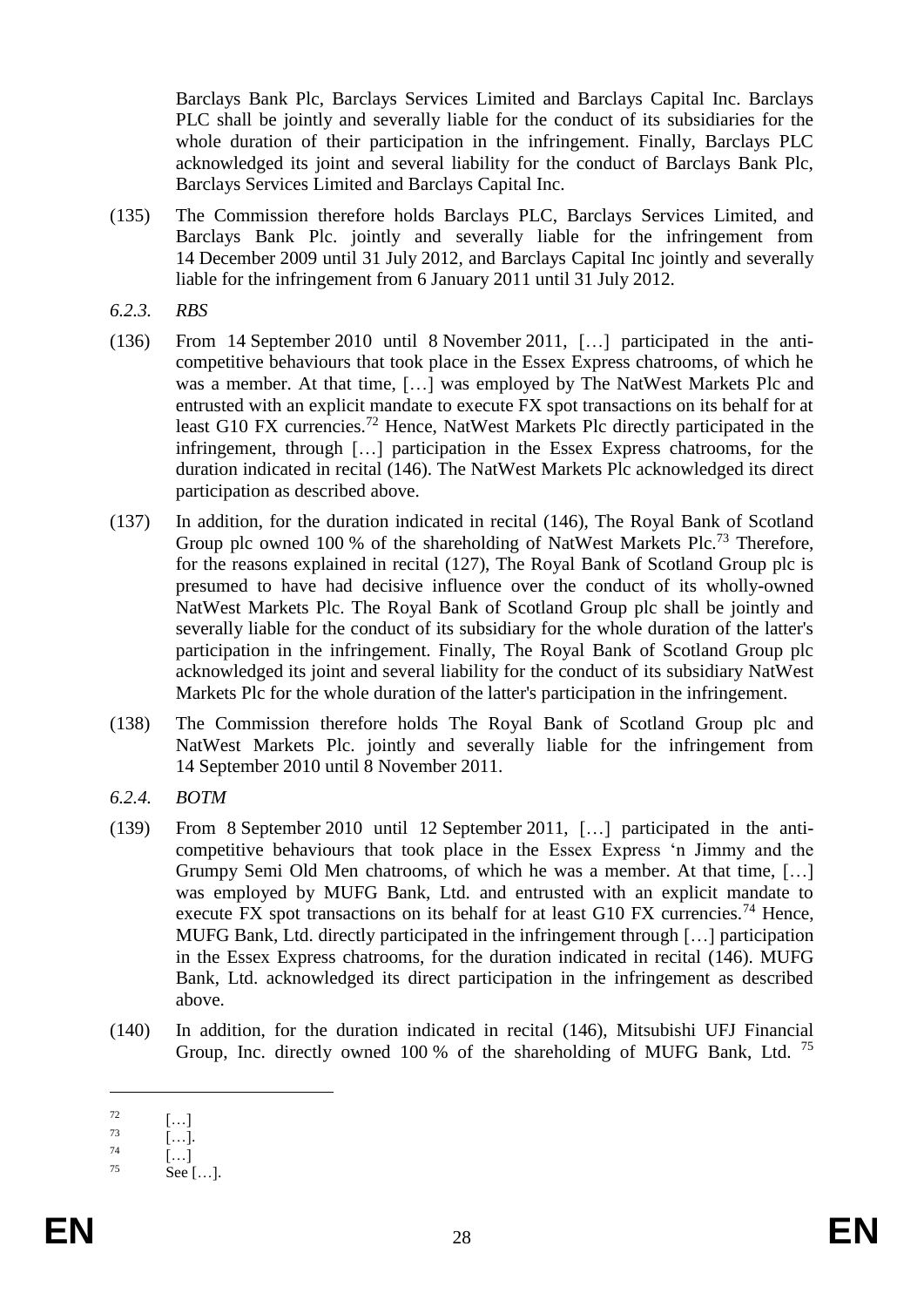Therefore, for the reasons explained in recital [\(127\),](#page-26-1) Mitsubishi UFJ Financial Group, Inc. is presumed to have had decisive influence over the conduct of its directly wholly-owned subsidiary MUFG Bank, Ltd. Consequently, Mitsubishi UFJ Financial Group, Inc. shall be jointly and severally liable for the conduct of its subsidiary MUFG Bank, Ltd. for the whole duration of the latter's participation in the infringement. Finally, Mitsubishi UFJ Financial Group, Inc. acknowledged their joint and several liability for the conduct of its subsidiary MUFG Bank, Ltd.

(141) The Commission therefore holds Mitsubishi UFJ Financial Group, Inc. and MUFG Bank, Ltd. jointly and severally liable for the infringement from 8 September 2010 until 12 September 2011.

#### **6.3. Addressees of this Decision**

- *6.3.1. UBS*
- (142) This Decision is addressed to the following legal entity:
	- UBS AG, with registered offices at Bahnhofstraße 45, 8001 Zürich, Switzerland.
- *6.3.2. RBS*
- (143) This Decision is addressed to the following legal entities:
	- The Royal Bank of Scotland Group plc, with registered offices at 36 St Andrew Square, Edinburgh, EH2 2YB, United Kingdom; and
	- NatWest Markets Plc,<sup>76</sup> with registered offices at 36 St Andrew Square, Edinburgh, EH2 2YB, United Kingdom.
- *6.3.3. Barclays*
- (144) This Decision is addressed to the following legal entities:
	- Barclays PLC, with registered offices at 1 Churchill Place Canary Wharf London, E14 5HP, United Kingdom;
	- Barclays Services Limited, with registered offices at 1 Churchill Place Canary Wharf London, E14 5HP, United Kingdom (formerly, "Barclays Capital Services Limited");
	- Barclays Capital Inc with registered offices at One Corporate Center, Floor 11, Hartford, CT 06103-3220, United States of America; and
	- Barclays Bank Plc, with registered offices at 1 Churchill Place Canary Wharf London, E14 5HP, United Kingdom.
- *6.3.4. BOTM*
- (145) This Decision is addressed to the following legal entities:
	- MUFG Bank, Ltd.,<sup>77</sup> with registered offices at 2-7-1, Marunouchi, Chiyoda-ku, Tokyo 100-8388, Japan and
	- Mitsubishi UFJ Financial Group Inc., with registered offices at 2-7-1, Marunouchi, Chiyoda-ku, Tokyo 100-8330, Japan.

<sup>76</sup> On 30th April 2018, Royal Bank of Scotland plc changed its name to NatWest Markets plc.

On 1st April 2018, Bank of Tokyo-Mitsubishi UFJ, Ltd. changed its name to MUFG Bank, Ltd.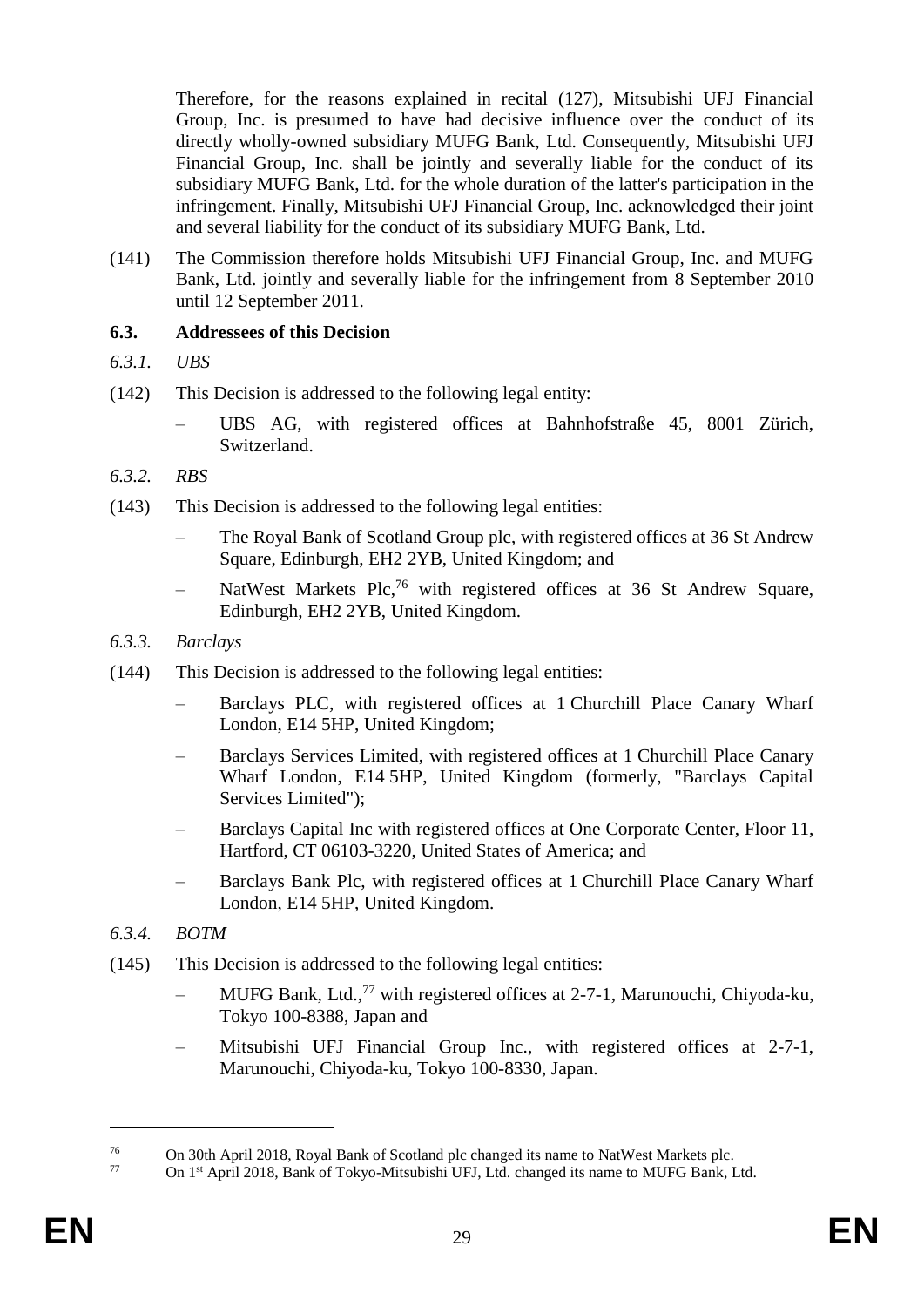## **7. DURATION OF THE INFRINGEMENT**

- <span id="page-30-1"></span>(146) The Commission considers that the infringement relating to the Essex Express chatrooms concerned the period from 14 December 2009 to 31 July 2012.
- <span id="page-30-0"></span>(147) The Commission has established each addressee's participation in the collusive arrangements on the basis of the participation in the chatrooms of one or more of their participating traders during the period in which the anti-competitive arrangements took place. To the effect of proving the participation of the addressees in the conduct, the Commission considers that once their membership to the chatrooms during a period of anticompetitive arrangements is proven, their continued involvement is established, irrespective of whether the relevant trader: (i) was an active participant in a given instance of the anticompetitive discussions, (ii) was simply present in the chatroom as those discussions were taking place between other participating traders or,(iii) had connected to the chatroom after an anticompetitive exchange had taken place, but was able to see its content. In this regard, it is taken into account that none of the participating traders left the chatrooms in reaction to the anti-competitive arrangements that were taking place or have otherwise distanced themselves from them.
- (148) In sum, having regard to the periods of involvement of the participating traders established at recital [\(65\),](#page-14-2) the Commission finds that the Parties have participated in the infringement during the following periods:
	- UBS: 14 December 2009 31 July 2012.
	- Barclays: 14 December 2009 31 July 2012.
	- RBS: 14 September 2010 8 November 2011.
	- BOTM: 8 September 2010 12 September 2011.

# **8. REMEDIES**

# **8.1. Article 7 of Regulation (EC) No 1/2003. Termination of the infringement**

- (149) Where the Commission finds that there is an infringement of Article 101 of the Treaty and Article 53 of the EEA Agreement, it may by decision require the undertakings concerned to bring such infringement to an end in accordance with Article 7 of Regulation (EC) No 1/2003.
- (150) Although evidence shows that agreements and concerted practices which are the object of these proceedings have ceased with the closing of the Essex Express chatrooms, it is not possible to determine with absolute certainty that the addressees of this Decision have ceased all agreements or concerted practices which may have the same or a similar object or effect of those concerned with the Essex Express chatrooms. The Commission therefore enjoins the addressees of this Decision to refrain from participating in any agreement, concerted practice or decision of an association which may have the same or a similar object or effect.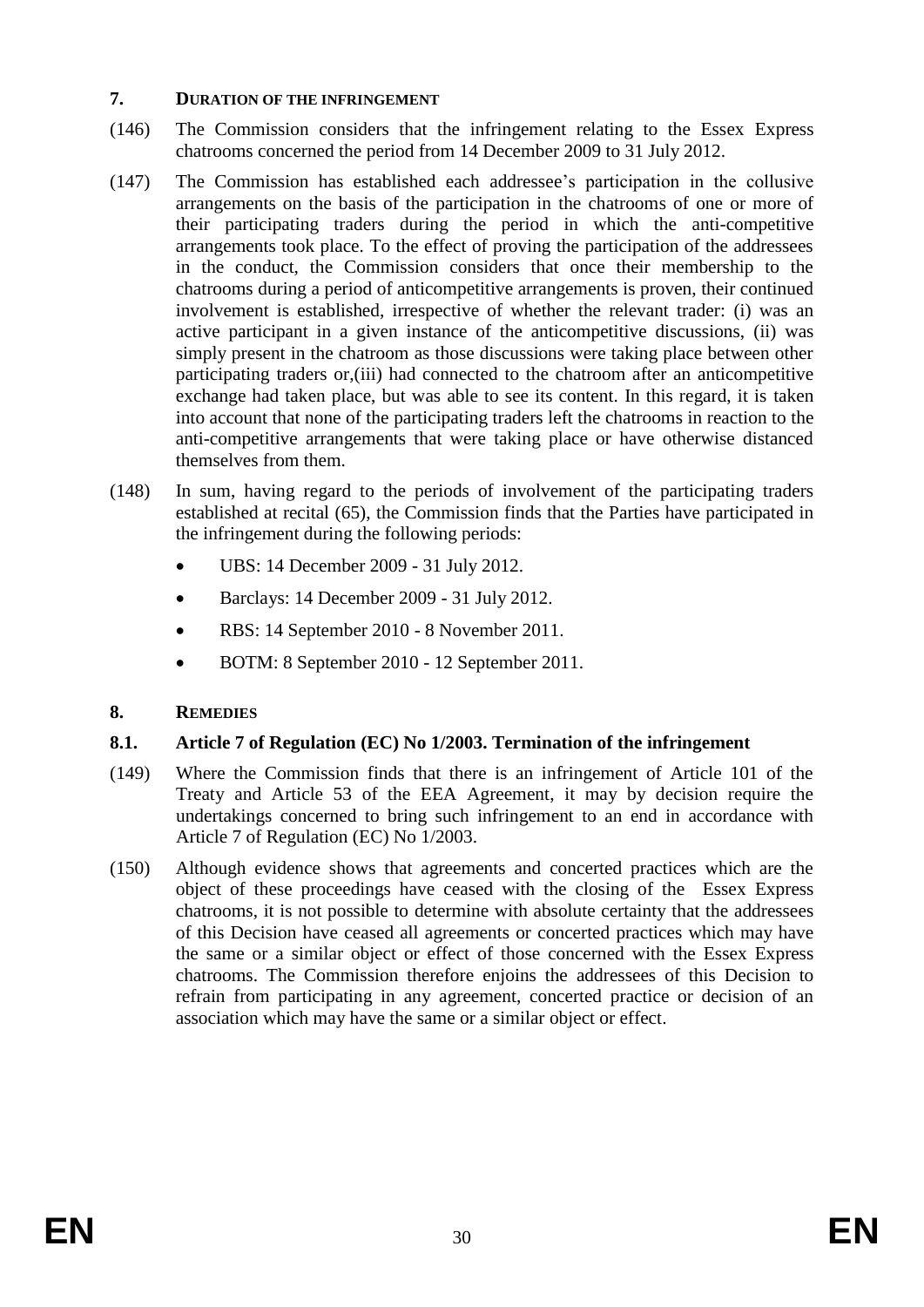#### **8.2. Article 23(2) of Regulation (EC) No 1/2003 – Determination of the applicable fines**

- (151) Under Article 23(2) of Regulation (EC) No  $1/2003$ ,<sup>78</sup> the Commission may by decision impose on undertakings fines where, either intentionally or negligently, they infringe Article 101 of the Treaty and Article 53 of the EEA Agreement. For each undertaking participating in the infringement, the fine shall not exceed 10% of its total turnover in the preceding business year.
- (152) In the present case, the Commission considers that, based on the facts described in this Decision, the infringement has been committed intentionally. The anticompetitive conduct required deliberate actions by the Parties concerned, who actively, privately, extensively and recurrently exchanged certain current or forward looking commercially sensitive information with direct competitors, thereby facilitating the actual coordination of their trading activities when the opportunity arose.
- (153) The Commission therefore imposes fines in this case on the undertakings to which this Decision is addressed.
- (154) Pursuant to Article 23(3) of Regulation (EC) No 1/2003, in fixing the amount of fine, the Commission shall have regard to all relevant circumstances and particularly the gravity and duration of the infringement, which are the two criteria explicitly referred to in the Regulation. In doing so, the Commission sets the fines at a level sufficient to ensure deterrence. Moreover, the role played by each undertaking party to an infringement is assessed on an individual basis. The fine imposed must reflect any aggravating and attenuating circumstances pertaining to each undertaking.
- (155) In setting the fines to be imposed, the Commission will refer to the principles laid down in its Guidelines on the method of setting fines imposed pursuant to Article  $23(2)(a)$  of Regulation (EC) No  $1/2003^{79}$  (hereinafter "the Guidelines on fines"). Finally, the Commission will apply, as appropriate, the provisions of the Leniency Notice and the Commission Notice on the conduct of settlement procedures in view of the adoption of decisions pursuant to Article 7 and Article 23 of Council Regulation (EC) No 1/2003 in cartel cases (hereinafter "the Settlement Notice").<sup>80</sup>
- *8.2.1. Calculation of the fines*
- 8.2.1.1. The value of sales
- (156) In applying the Guidelines on fines, the basic amount for each Party results from the addition of a variable amount and an additional amount. The variable amount results from a percentage of up to 30% of the value of sales of goods or services to which the infringement directly or indirectly relates, in a given year (normally, the last full business year of the infringement) multiplied by the number of years of the undertaking's participation in that infringement. The additional amount is calculated as a percentage of between 15% and 25% of the same value of sales of the last

<sup>78</sup> Under Article 5 of Council Regulation (EC) No 2894/94 of 28 November 1994 concerning arrangements of implementing the Agreement on the European Economic Area "the Community rules giving effect to the principles set out in Articles 85 and 86 [now Articles 101 and 102] of the EC treaty [..] shall apply *mutatis mutandis*" (OJ L 305, 30.11.1994, p.6).

 $^{79}$  OJ C 210, 1.9.2006, p. 2.

OJ C 167, 2.7.2008, p. 1–6.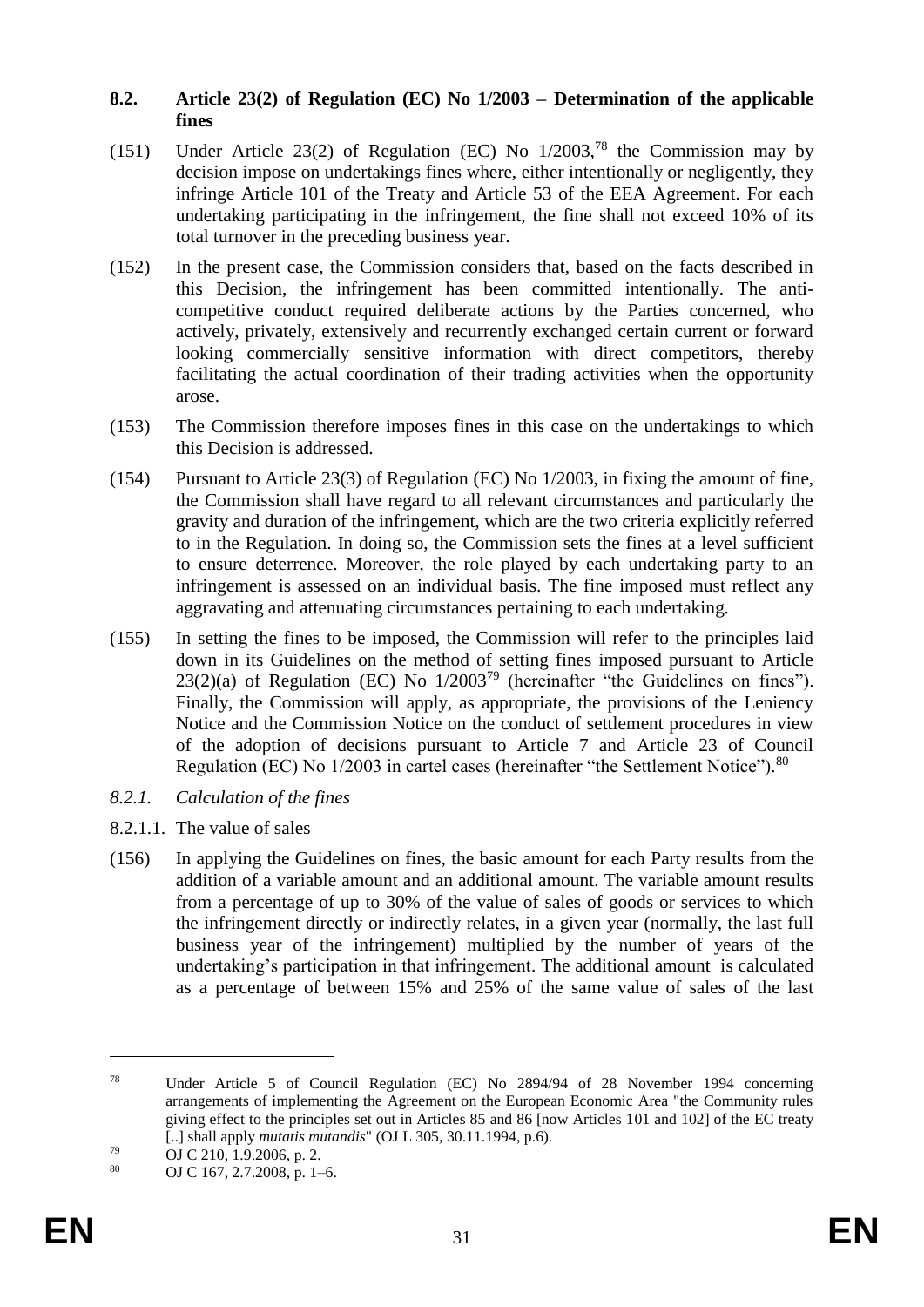business year. The resulting basic amount can then be increased or reduced for each undertaking if aggravating or mitigating circumstances are retained.

- <span id="page-32-0"></span>(157) The basic amount of the fine to be imposed on the undertakings concerned is to be set by reference to the value of sales, $81$  that is, the value of the undertakings' sales of goods or services to which the infringement directly or indirectly related in the relevant geographic area in the EEA. Normally, in order to calculate the variable amount, the Commission takes the sales made by the undertakings during the last full business year of their participation in the infringement multiplied by the number of years of the undertaking's participation in that infringement.<sup>82</sup> There are circumstances, such as the last year of the infringement not being representative, in which another reference period might be considered to be more appropriate in view of the characteristics of the case or the available data.<sup>83</sup>
- (158) Moreover, according to the case law, the Commission is not required to apply a precise mathematical formula and has a margin of discretion when determining the amount of each fine.<sup>84</sup>
- (159) The Commission considers it appropriate to apply a proxy for the value of sales as a starting point for its determination of the fines because G10 FX spot transactions do not generate any value of sales as described in recital [\(157\)](#page-32-0) that are directly traceable in the accounts of the Parties.
- (160) Normally, in other sectors, the value of sales is traceable in the accounts of the companies or in the publicly available financial reports, because the sales concerned typically involve the exchange of goods or services against a certain amount of money, that is to say the selling price. In such cases, the value of sales is determined easily by multiplying the quantity of products sold by the selling price, which is then recorded.
- (161) However, in the present case, G10 FX spot transactions involve the exchange of a notional amount of money expressed in a certain currency into the equivalent notional amount expressed in another currency, the price of which is embedded in the bid-ask spread applied by the FX spot dealer. Both factors – the notional amounts exchanged and the applied bid-ask spreads – are therefore considered by the Commission to be essential parameters of the value of sales related to the infringement.<sup>85</sup>
- (162) As explained in recitals [\(165\)](#page-33-0) to [\(179\),](#page-36-0) the Commission determines the proxy for the relevant values of sales as follows:
	- Firstly, the Commission takes as reference the annualised notional amounts traded by the concerned undertaking in the G10 FX spot transactions entered into with a counterparty located in the EEA. To this end, as explained in recital [\(178\),](#page-36-1) the Commission considers it more

 $\frac{81}{82}$  Point 12 of the Guidelines on fines.

<sup>&</sup>lt;sup>82</sup> Point 13 of the Guidelines on fines.<br><sup>83</sup> Case T. 76.06, *D*. *Attices* Executed

<sup>83</sup> Case T-76/06, *Plásticos Españoles (ASPLA) v Commission*, ECLI:EU:T:2011:672, paragraphs 111-113.

<sup>84</sup> Case T-40/06 *Trioplast Industrier AB* v *Commission*, ECLI:EU:T:2012:286, paragraph 141; Case C-

<sup>289/04</sup> P *Showa Denko* v *Commission* ECLI:EU:C:2006:431, paragraph 36.

<sup>&</sup>lt;sup>85</sup> However, none of these two factors is recorded as such in the publicly available accounts of the dealer's undertaking. The accounts only reflect 'net trading income' or 'net profit from financial operations', but such a metric includes trading profits netted against trading losses. Therefore, this measure comes closer to a measurement of profit, than to a proxy for value of sales under the Guidelines on fines.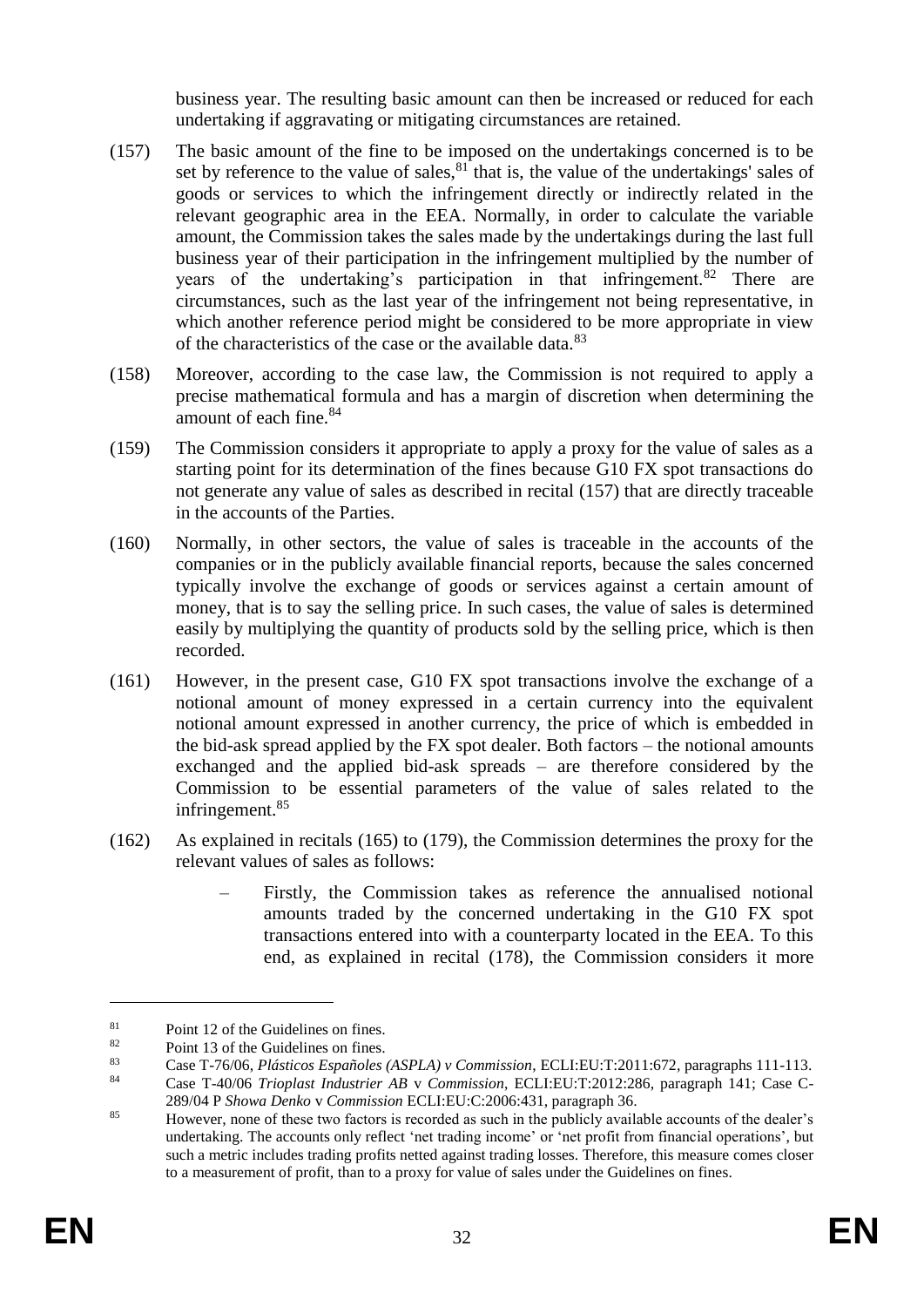appropriate to base the proxy for the value of sales directly on the revenues made by the Parties during the months corresponding to their respective participation in the infringement, which are subsequently annualised.

- Secondly, the Commission multiplies those amounts by an appropriate adjustment factor, uniform for all the Parties, reflecting the applicable bid-ask spreads in G10 FX spot transactions. This factor is the sum of two elements: one related to market making activities and a second related to trading on own account.
- Adjustment factor related to market making activities
- (163) As G10 FX spot transactions involve the exchange of a specified notional amount<sup>86</sup> from one currency to another, the revenues made by the traders on such transactions are proportionate to the notional amounts exchanged.<sup>87</sup>
- (164) Therefore, in the G10 FX spot activities, notional amounts serve as a basis for the calculation of the revenues made by the undertakings concerned when acting as market makers.<sup>88</sup> Normally, market makers simultaneously quote two prices to their counterparties, a bid price and an ask price; these are the prices at which they are ready to respectively buy or sell one particular pair of G10 currencies, one against the other. The difference between the two is called the bid-ask spread.
- <span id="page-33-0"></span>(165) The revenues made on each transaction depend on the notional amount and the bidask spread. When a market maker finds two counterparties that are willing to take the opposite sides of the same G10 FX spot transaction, specifying the same notional amount and currency pair, the market maker can execute the transactions by, at the same time, buying at the bid price and selling at the ask price, the bid price being lower that the ask price. Conceptually, the revenues made by the market maker amount to the full bid-ask spread only when considering the two transactions together. It follows that, when one considers each of the two transactions individually, the revenues from market making activities conceptually amount to the notional amount multiplied by half the bid-ask spread. The Commission therefore considers that the appropriate proxy for the value of sales corresponding to the market making revenues can be calculated by multiplying the applicable notional amount by […] of the applicable bid-ask spread.
- (166) The level of bid-ask spreads depend on many factors, including the currency pair (in general the more liquid the currency pair, the tighter the bid-ask spread), the transaction size (in general the larger the transaction size the higher the bid askspread) and the type of client.
- (167) The bid-ask spread level retained for the proxy for market making revenues was based on evidence on the file. Historical bid-ask spreads retrieved from data

<sup>&</sup>lt;sup>86</sup> See also recital (4). The notional amount can be recorded in the dealers' trading book in either of the currencies of the transaction.

<sup>&</sup>lt;sup>87</sup> In the calculation of the proxy for the value of sales, all notional amounts have been converted into euros.

<sup>88</sup> Since e-commerce transactions – as defined in footnote  $7$  –are out of the scope of the infringement, they are excluded from the basis of notional amounts to determine the proxy of the value of sales.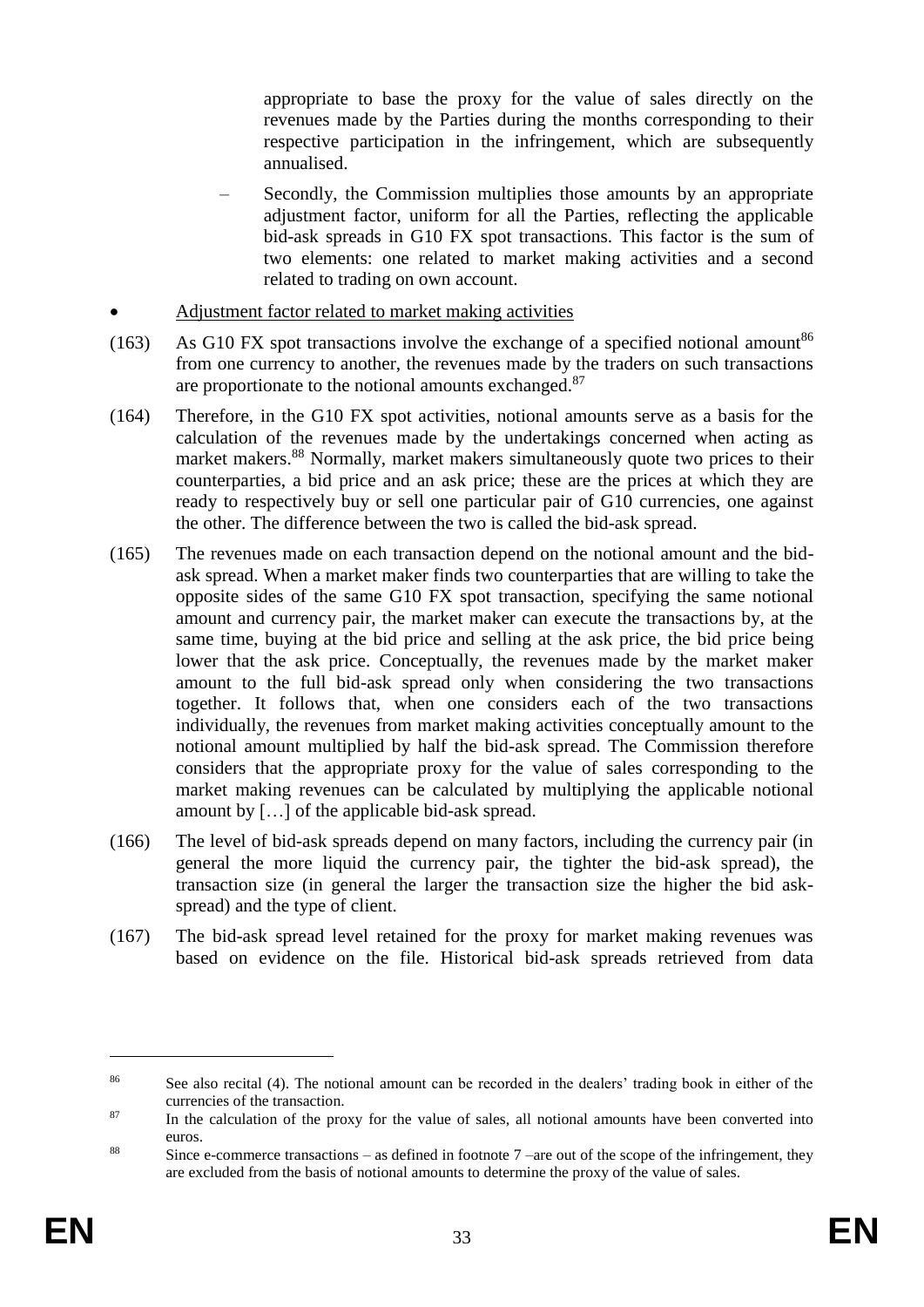providers such as Bloomberg were considered to have limitations making them inappropriate for the purpose of setting fines in this case.<sup>89</sup>

- (168) The file contains chats involving spread conduct. For each occurrence of an exchange involving spread conduct, the Commission took into account the minimum spread (the minimum quote mentioned by one of the traders), the maximum spread (the maximum quote mentioned by one of the traders) and the average spread (of the minimum and maximum spreads).
- (169) Since the bid-ask spreads retrieved from the evidence on the file referred to different currency pairs and represent revenues expressed in different currencies,  $90$  they were all converted into  $EUR<sup>91</sup>$  using the historical FX conversion rates from the ECB, so as to make the spreads comparable between them and applicable to notional amounts expressed in EUR.
- (170) The average and the median of the quoted bid-ask spreads were computed and considered avoiding outliers.<sup>92</sup> On this basis, the Commission retains a bid-ask spread of  $[...]^{93}$
- (171) As described in recital [\(165\),](#page-33-0) the Commission considers that the appropriate adjustment factor related to the market making activities can be estimated at […] of the applicable bid-ask spread, which results in an adjustment factor […].
- Adjustment factor related to trading on own account
- (172) The situation described in recital [\(165\)](#page-33-0) is a theoretical situation where the market maker does not have any open risk position, as the currency amount bought from a first counterparty has been immediately matched by a sale of that currency amount to a second counterparty and therefore "passed through" to that second counterparty. However, the infringement involved notably the exchange by the Parties of information on their open risk positions (see recital [\(5\).](#page-5-0) Therefore, the Parties were not only acting as market makers but also trading on their own account, by running

<sup>&</sup>lt;sup>89</sup> The forex spot market is a market with decentralized platforms (including Bloomberg). Each uses proprietary algorithm(s) to determine the market's best bid and ask prices. In all cases, the spread consisting in the market's best bid price and best ask prices will always be lower than the actual spread quoted by the banks. In addition, quoted spreads are very dependent on the transactions' sizes and there is no guarantee that prices from Bloomberg refers to transaction sizes that are representative for this case.

<sup>&</sup>lt;sup>90</sup> The spread corresponds to an income expressed in the 'second' currency of a currency pair, also known as the 'cross-currency' (as opposed to the first currency, which is the 'base currency'. For example, the bid-ask spread on a EURUSD trade will generate an income in USD (the EUR is the base currency, the USD is the cross-currency). If the bid price is 1.1560 and the ask price is 1.1580, then the bid-ask spread is 0.0020. If a dealer simultaneously buys and sells EUR 1 million against USD to two different counterparties, he or she will pay USD 1 156 000 for the first trade and receive USD 1 158 000 for the second one. Hence, his or her revenue will be USD 2 000, a revenue expressed in USD, the crosscurrency.

<sup>&</sup>lt;sup>91</sup> Taking the example above, the revenue is USD 2 000. Assuming that on the day of the transaction, the FX conversion rate from the ECB is 1.1578 (note that this rate does not have to be equal to the midpoint of the transaction described above). The revenue expressed in EUR will be  $(2\ 000 / 1.1578)$  = EUR 1 727.41. This revenue relates to a notional amount of EUR 1 000 000. The spread in EUR is therefore equal to  $(1 727.41 / 1 000 000) = 0.172%$  or 17.2 basis points. In practice, only the bid-ask spread level and the ECB conversion rate (in the above example: 0.0020 and 1.1578 respectively) are sufficient to calculate the spread expressed in EUR.

<sup>&</sup>lt;sup>92</sup> Transaction sizes comprised between EUR 20 and 500 million of the most discussed currency pairs were retained.

 $93$  [...].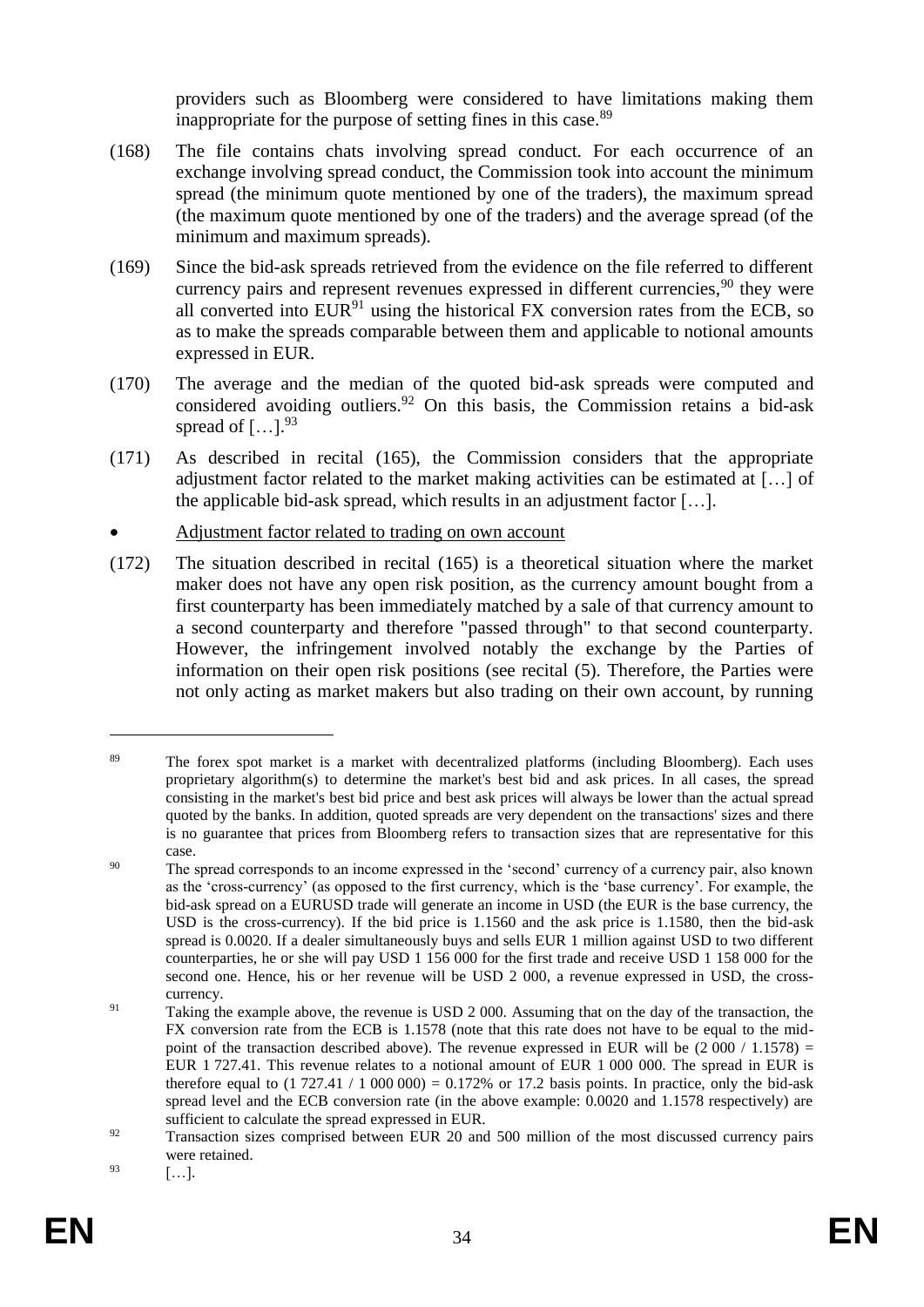open risk positions, that is to say devising certain strategies for seeking to obtain some benefit on their portfolio from the variation of the mid-point price  $94$  of the currencies traded over time. This activity generates trading revenues in addition to the market making revenues<sup>95</sup>.

- (173) In determining the proxy for the value of sales, an additional amount is added to reflect the trading on own account obtained through the management of open risks positions over time.
- (174) Given the technical challenges involved in the calculation of the proxy for revenues from trading on own account<sup>96</sup>, the Commission exercises its margin of discretion and, in order to ensure deterrence, considers that the appropriate adjustment factor related to the trading on own account is set at […] of the applicable bid-ask spread which is set at  $[\dots]$  basis point, based on public sources<sup>97</sup>. The adjustment factor for revenues from trading on own account is therefore fixed at [..]. basis point, which is [...] of the applicable bid-ask spread of [...] basis point.
- Total adjustment factor
- (175) In view of the above, in determining the proxy for the value of sales for the infringement, the Commission applies to the notional amounts of each Party an adjustment factor of […], being the sum of:
	- $\bullet$  [...]
	- $\bullet$  [...]
- (176) The Commission considers that the concepts of market making revenues and trading revenues are inherently interlinked. If not hedged immediately, a G10 FX spot transaction for which a market maker has earned half of the bid-ask spread generates an open risk position that can further generate additional trading revenues. Conversely, an open risk position generating trading revenues may be hedged by entering into a G10 FX spot transaction generating additional market making revenues.
- (177) As indicated in recital [\(4\)](#page-4-0) and sections [4](#page-9-0) and [6.2,](#page-27-0) the mandate of the participating traders authorised them to further engage in trading activity on behalf of their own undertaking with respect to any G10 currency available in their portfolios, which they did to varying extents during the respective relevant periods. Taking into account that not all 55 combinations of the G10 currencies or currency pairs might necessarily have been discussed or actually implicated in the relevant conduct, but that potentially they could have been, and that it is not possible to precisely distinguish those currency pairs from the others, the Commission considers it appropriate to determine the proxy for the value of sales of the infringement on the basis of the notional amounts corresponding to the top G10 currency pair most discussed and traded in the evidence of the infringement and the notional amounts corresponding to the G10 currency pairs involving any of the EEA currencies.<sup>98</sup> Since the currency pair USD/JPY (US Dollar/ Japanese Yen) falls under the first

<sup>&</sup>lt;sup>94</sup><br>The mid-point price or mid-price is the average between the bid price and the ask price.<br>See also recital  $(7)$  for a description of trading on own account

<sup>&</sup>lt;sup>95</sup> See also recital  $(7)$  for a description of trading on own account.

<sup>&</sup>lt;sup>96</sup> None of the Parties has been able to provide the necessary data.<br><sup>97</sup> See *Understanding EX Liquidity (The Payian of Financial Stu* 

<sup>97</sup> See *Understanding FX Liquidity (The Review of Financial Studies*, Volume 28, Issue 11, 1 November 2015, Pages 3073–3108), page 3080.

<sup>&</sup>lt;sup>98</sup> EUR, GBP, NOK, SEK and DKK are the EEA currencies within the G10 currencies.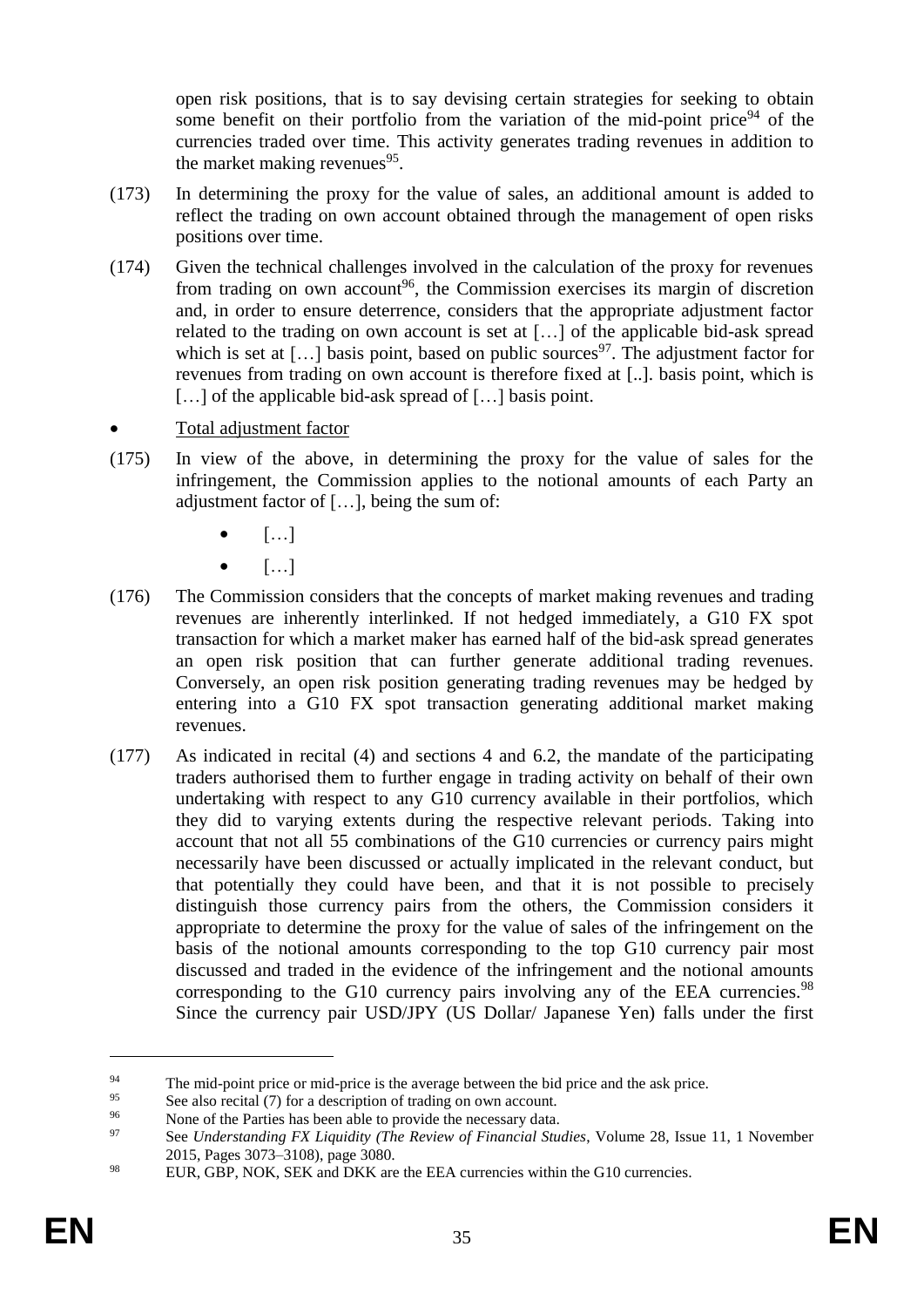category, the Commission determines the value of sales for all Parties to the infringement on the basis of the notional amounts traded of the G10 FX spot transactions involving any of the EEA currencies and the notional amounts for the USD/JPY.

- <span id="page-36-1"></span>(178) The Commission does not calculate the proxy for value of sales on the basis of revenues made by the Parties during the last full business year of their participation in the infringement. Having regard to the fact that the amounts traded in G10 FX spot activities vary significantly over the period of the infringement and of individual involvement, depending on the specific month and the specific Party, the Commission considers it more appropriate to base the proxy for the value of sales directly on the revenues made by the Parties during the months corresponding to their respective participation in the infringement, which are subsequently annualised.<sup>99</sup>
- <span id="page-36-0"></span>(179) Moreover, given that the infringement covered the entire EEA, the Commission considers it appropriate that the proxy for the value of sales is based on the G10 FX spot transactions entered into with counterparties located in the EEA.
- (180) On that basis, for all Parties, the Commission takes into account as annualised proxy of value of sales the proxy obtained by applying to the notional amounts retained a factor of […], which each of the Parties confirmed in their respective formal settlement submissions for the infringement.

| <b>Undertaking</b> | Confirmed proxies of the values of sales (in<br>EUR) |
|--------------------|------------------------------------------------------|
| <b>UBS</b>         | []                                                   |
| <b>Barclays</b>    | []                                                   |
| <b>RBS</b>         | $\left[\ldots\right]$                                |
| <b>BOTM</b>        | $[\ldots]$                                           |

(181) Table 1: Confirmed proxies of the values of sales

 $(182)$   $[...]$ 

## Table 2: Retained proxies for the values of sales

| Undertaking | <b>Retained value of sales (in EUR)</b> |
|-------------|-----------------------------------------|
|-------------|-----------------------------------------|

<sup>&</sup>lt;sup>99</sup> In a first step (to get annualised figures), only full calendar months of participation in the infringement are taken into account in the proxy. For example, if one Party's infringement begins on 12 February 2007 and ends on 21 October 2009, the relevant FX spot business activities of the months of March 2007 to September 2009 are taken into account (31 months) and subsequently annualised by multiplying the result by 12/31. For these purposes, the Commission has considered a period of partial immunity as a period during which the undertaking concerned had not participated in the infringement during such period (see Case T-128/11, *LG Display and LG Display Taiwan v Commission*, paragraph 201).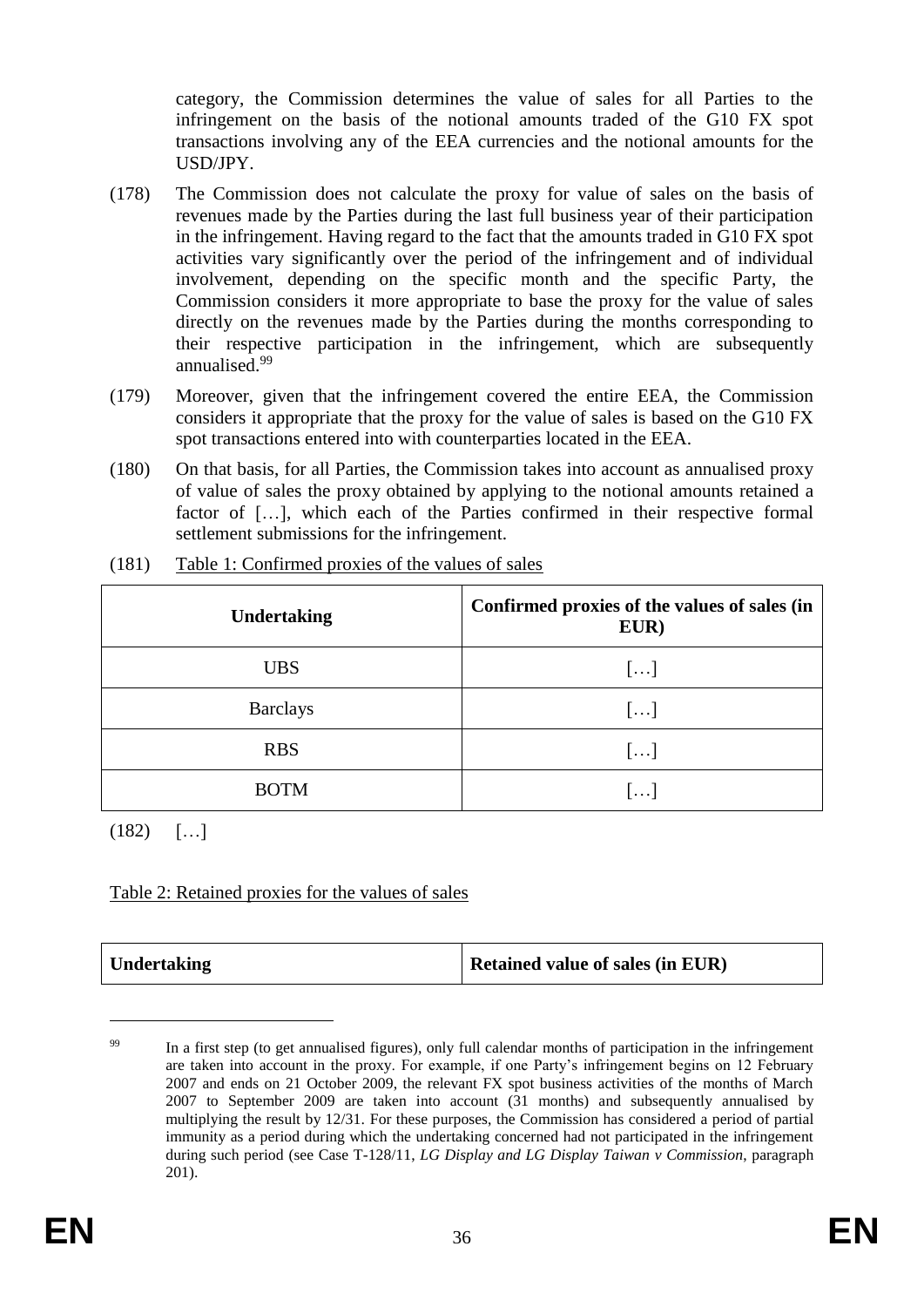| <b>UBS</b>  | $\lfloor \cdots \rfloor$ |
|-------------|--------------------------|
| Barclays    | $\lfloor \cdots \rfloor$ |
| <b>RBS</b>  | $\lfloor \cdots \rfloor$ |
| <b>BOTM</b> | $\mathbf{1}$             |

8.2.1.2. Determination of the basic amount

## **Gravity**

- (183) In assessing the gravity of the infringement, the Commission has regard to a number of factors, such as the nature of the infringement, the combined market share of all the undertakings concerned, the geographic scope of the infringement and whether or not the infringement has been implemented.<sup>100</sup>
- (184) In its assessment, the Commission takes into account the fact that the infringement is, by its very nature, among the most harmful restrictions of competition. Therefore, the proportion of the value of sales taken into account for the infringement is set at the higher end of the scale.<sup>101</sup>
- (185) The Commission also takes into account the fact that the infringement covered the entire EEA.
- (186) Accordingly, the Commission considers that the proportion of the value of sales to apply is 16%.

### Duration

- (187) In determining the fine to impose on each undertaking, the Commission also takes into consideration the duration of the infringement by multiplying for each undertaking, as described in section [6,](#page-26-0) the applicable proxy of the value of sales by the number of years of participation in the infringement. The multipliers for duration are calculated on the basis of the number of days of participation in the infringement, and are expressed in Table 3.
- (188) Barclays, as reduction of fine applicant, was the first undertaking to submit compelling evidence which the Commission uses to establish additional facts increasing the duration of the Essex Express infringement, in relation to one period of infringement. Pursuant to Point 26 of the Leniency Notice, the Commission does not intend to take into account such additional facts when setting the Barclays' fine. This is known as partial immunity.
- (189) To this effect, in order to assess if an applicant did submit compelling evidence in the conditions of Point 26 of the Leniency Notice, the Commission is taking into account the specific nature and functioning of the infringement at stake as described in this Decision, notably that it manifested itself through, and therefore is proven by the existence of an extensive, recurrent and reciprocal sharing of information in mostly multilateral private chatrooms relating to G10 currencies FX trading. As a consequence, when an applicant submits compelling evidence that proves facts adding duration to the infringement, the Commission will not take such additional

<sup>&</sup>lt;sup>100</sup> Points 20-22 of the Guidelines on fines.

Point 23 of the Guidelines on fines.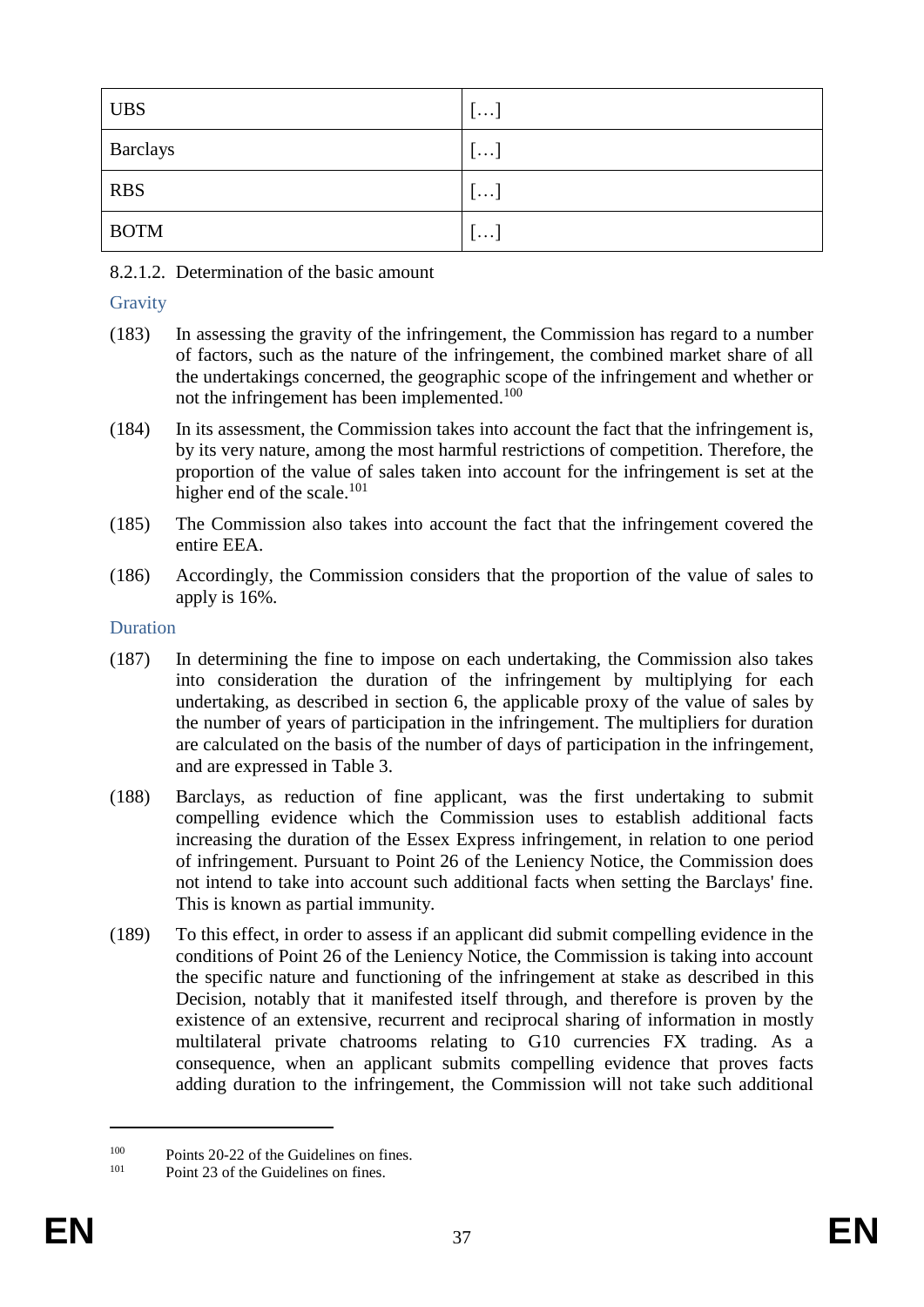facts into account when setting any fine to be imposed on this applicant if this applicant has provided before any other applicants several daily-stamped Bloomberg transcripts of electronic communications ("chats") for a period of infringement for which the Commission had previously no evidence. The Commission considers that the applicant that have provided compelling evidence which allowed the Commission to identify, at the date of its submission, the start and/or end date of the infringement at a time when the duration of the infringement was still unknown should also benefit from Point 26 of the Leniency Notice.

- (190) Barclays was the first applicant for a reduction of a fine to provide compelling evidence of facts previously unknown to the Commission, which allowed the Commission to identify the starting date of the infringement as the 14 December 2009, instead of the 18 December 2009 as was previously known. The evidence submitted in that respect was transcripts of electronic communications with time stamps anterior to the date 18 December 2009. As these additional facts allows the Commission to increase the duration of the infringement, the Commission is not taking the following period when setting the Barclays' fine pursuant to Point 26 of the Leniency Notice: 14 December 2009 – 17 December 2009.
- (191) Based on the criteria explained above, the applicable duration multipliers to be taken into account for the purposes of calculating the fine to be imposed on each party are set out in the table below:

| <b>Undertaking</b> | <b>Duration Multiplier</b> |
|--------------------|----------------------------|
| <b>UBS</b>         | 2.63                       |
| <b>Barclays</b>    | 2.62                       |
| <b>RBS</b>         | 1.15                       |
| <b>BOTM</b>        | 1.01                       |

Table 3: Duration multipliers

Additional amount

- (192) The Commission includes in the basic amount a sum of between 15% and 25% of the value of sales to deter the undertakings from entering into such illegal practices on the basis of the criteria listed above with respect to the variable amount.<sup>102</sup>
- (193) Taking into account the factors above, the percentage to be applied for the purposes of calculating the additional amount is 16%.

Calculations and conclusions on basic amounts

(194) Based on the criteria explained above, the basic amount per undertaking is presented in the Table 4.

#### Table 4: Applicable basic amounts for the infringement

<sup>102</sup> Point 25 of the Guidelines on fines.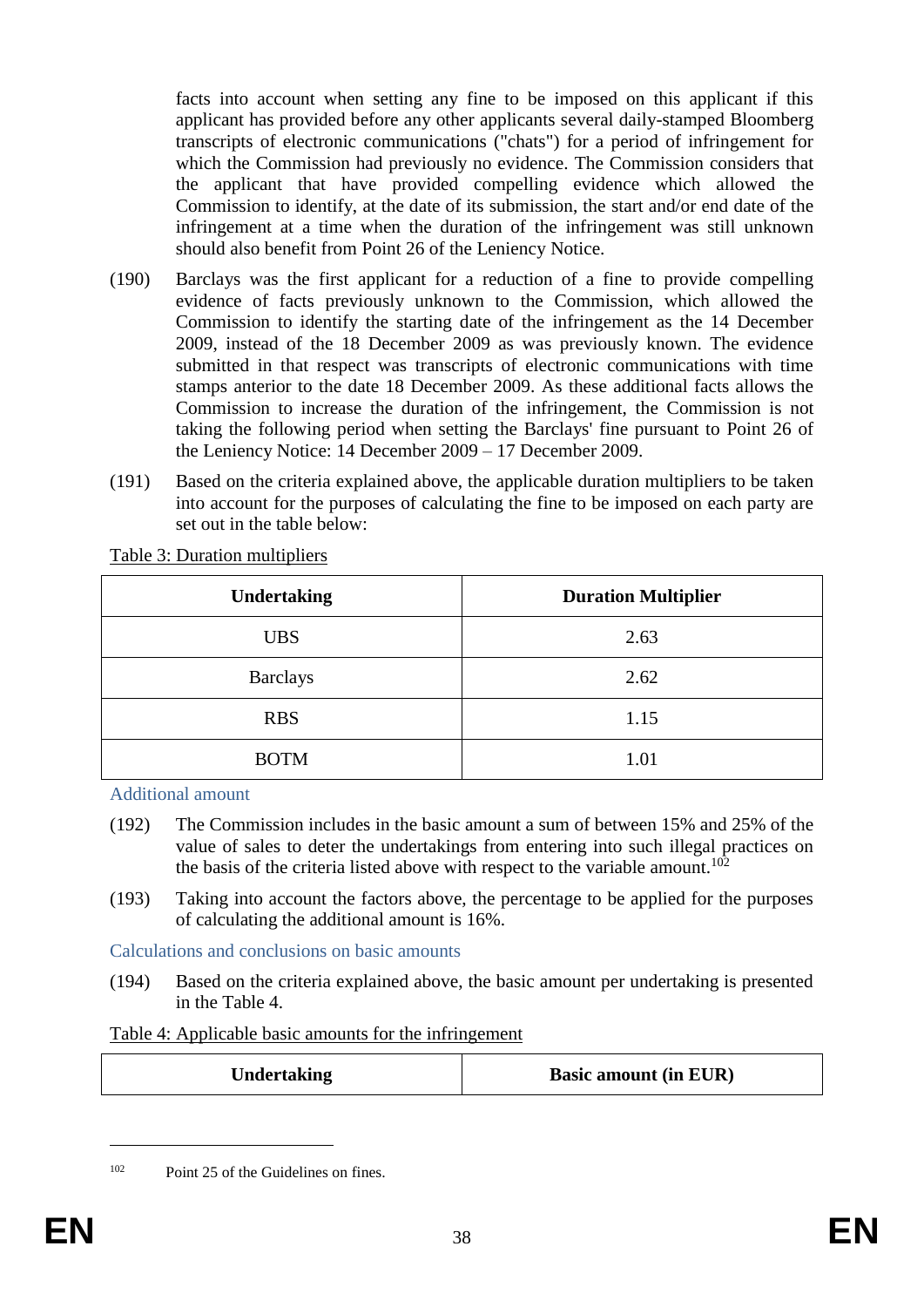| <b>UBS</b>      | []         |
|-----------------|------------|
| <b>Barclays</b> | []         |
| <b>RBS</b>      | []         |
| <b>BOTM</b>     | $[\ldots]$ |

#### 8.2.1.3. Adjustment to the basic amount:

#### Aggravating or mitigating circumstances

- (195) The Commission may consider aggravating or mitigating circumstances resulting in an increase/decrease of the basic amount<sup>103</sup> as listed in a non-exhaustive way in points 28 and 29 of the Guidelines on fines.
- (196) The Commission takes UBS's lack of awareness of the Grumpy Semi Old Men chatroom until it was merged into the Essex Express n' Jimmy chatroom, as described above in Section 4, as a mitigating circumstance. Therefore, the fine to be imposed on UBS for the infringement is reduced by 5%.
- (197) Similarly, the Commission takes BOTM's lack of awareness of the Essex Express n' Jimmy chatroom until the Grumpy Semi Old Men chatroom was merged into it, as described above in Section 4, as a mitigating circumstance. Therefore, the fine to be imposed on BOTM for the infringement is reduced by 5%.

#### Deterrence multiplier

- (198) In determining the amount of the fines, the Commission pays particular attention to the need to ensure that fines have a sufficiently deterrent effect. To that end, the Commission may increase the fines to be imposed on undertakings which have a particularly large turnover beyond the sales of goods or services to which the infringement relates.<sup>104</sup>
- (199) In this case, the total worldwide net turnover<sup>105</sup> of BOTM for the business year  $2016^{106}$  was EUR [...]. It is therefore appropriate, in order to set the amount of the fines at a level which ensures that it has a sufficient deterrent effect, to apply a multiplication factor to the fine to be imposed on BOTM. On this basis, it is appropriate to apply a multiplier to the fines to be imposed of 1.1 on BOTM.

#### Application of the 10% turnover limit

(200) Article 23(2) of Regulation (EC) No 1/2003 provides that the fine imposed on each undertaking for each infringement shall not exceed 10% of its total turnover relating to the business year preceding the date of the Commission Decision.

<sup>&</sup>lt;sup>103</sup> Points 28-29 of the Guidelines on fines.<br><sup>104</sup> Point 20 of the 2006 Guidelines on fines

 $^{104}$  Point 30 of the 2006 Guidelines on fines.<br> $^{105}$  The sum of the following income items

The sum of the following income items: Interest receivable and similar income, Interest payable and similar charges, Income from securities, Commissions receivable, Commissions payable, Net profit or net loss on financial operations and Other operating income.

<sup>&</sup>lt;sup>106</sup> BOTM's business years do not coincide with calendar years so that, for BOTM, business year 2016 refers in this context to the business year from 1 April 2016 to 31 March 2017.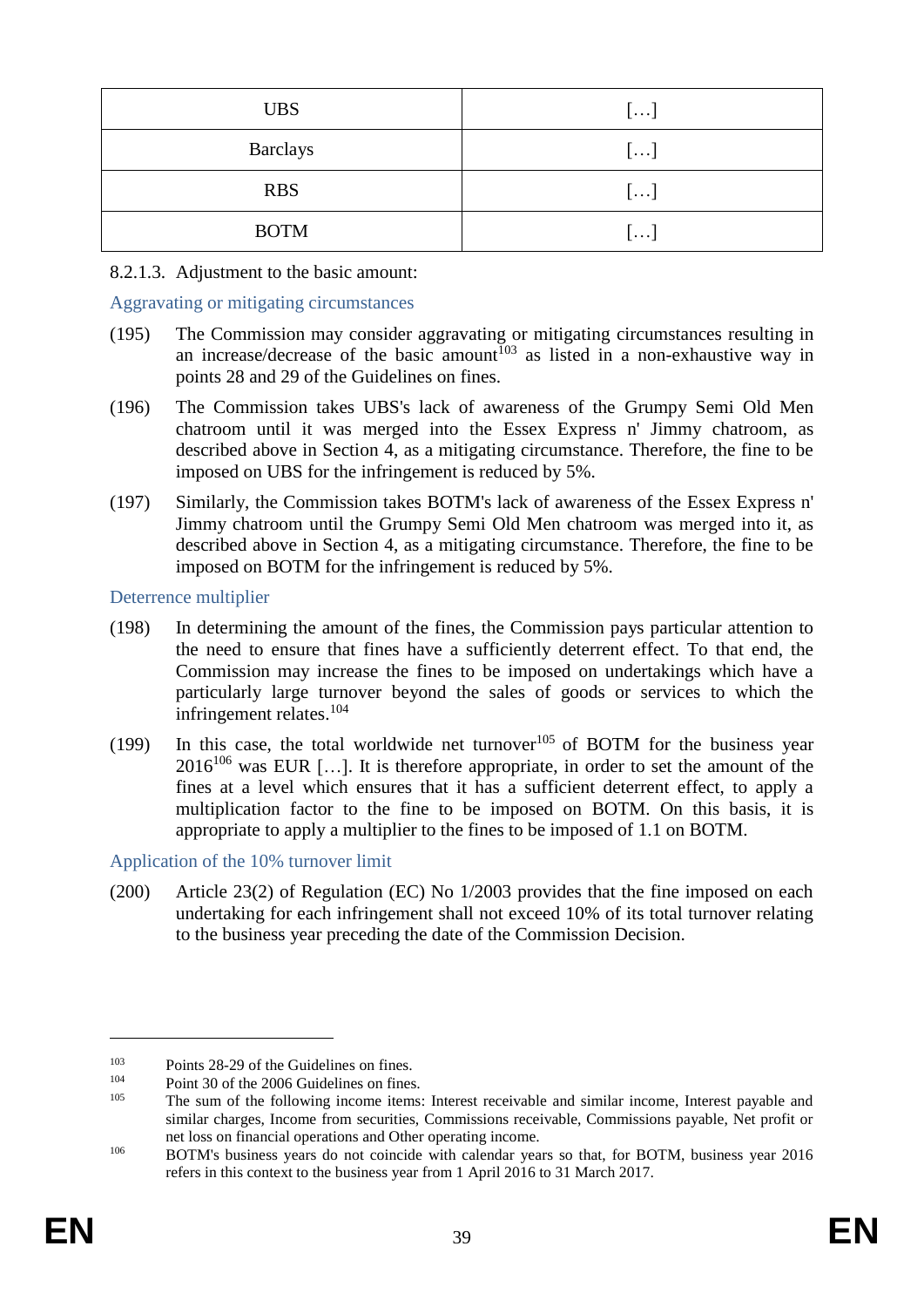(201) In this case, none of the fines exceeds 10% of the undertakings' total turnover relating to the business year preceding the date of this Decision.<sup>107</sup>

Application of the 2006 Leniency Notice

- (202) On 2 July 2014, UBS was granted conditional immunity from fines in relation to the present infringement pursuant to point 8(a) of the Leniency Notice. There are neither indications that UBS has failed to fulfil its cooperation obligations under point 12 of the Leniency Notice, nor that it has taken steps to coerce other undertakings to join the infringement or to remain in it. Therefore, the Commission considers that UBS should be granted immunity from fines for the present infringement.
- (203) The Commission also received applications for reduction of fines from Barclays and RBS. In accordance with point 29 of the Leniency Notice, the Commission came to the preliminary conclusion on 27 October 2016 that the evidence submitted by Barclays and RBS constituted significant added value within the meaning of points 24 and 25 of the Leniency Notice and that the undertakings have so far met the conditions of points 12 and 27 of the same Notice.
- (204) Barclays was the first undertaking to submit an application for reduction of fines in relation to the Essex Express infringement and did so at a very early stage of the investigation. Barclays provided a very significant amount of evidence relating to the infringement that was not previously in the Commission's possession, as well as explanations on both the anticompetitive behaviour in general and on designated evidence, submitted before any other reduction of fines applicant.
- (205) For these reasons, Barclays' reduction of fines application adds significant added value to the Commission's investigation in this case. Barclays also met the requirements of points 12 and 27 of the Leniency Notice. As a result, the Commission considers that the fine to be imposed on Barclays should be reduced by 50%.
- (206) RBS was the second undertaking to submit an application for reduction of fines in relation to the Essex Express infringement and did so at an early stage of the investigation. RBS provided evidence relating to the infringement that was not previously in the Commission's possession, even though this new evidence is quantitatively less significant than that provided by the other applicants. The explanations provided by RBS, from the very start of the investigation […]
- (207) For these reasons, RBS' reduction of fines application adds significant added value to the Commission's investigation in this case. RBS also met the requirements of points 12 and 27 of the Leniency Notice. As a result, the Commission considers that the fine to be imposed on RBS should be reduced by 25%.

Application of the Settlement Notice

(208) In accordance with point 32 of the Settlement Notice, the reward for settlement is a reduction of 10% of the amount of the fine to be imposed on an undertaking after the 10% turnover cap has been applied having regard to the Guidelines on fines. Pursuant to point 33 of the Settlement Notice, when settled cases involve leniency

<sup>&</sup>lt;sup>107</sup> The Commission requested the banks to provide their total turnover on both a gross and a net basis. The fines do not exceed 10% of the total turnover for any of the undertakings concerned irrespective of the total turnover used (gross or net).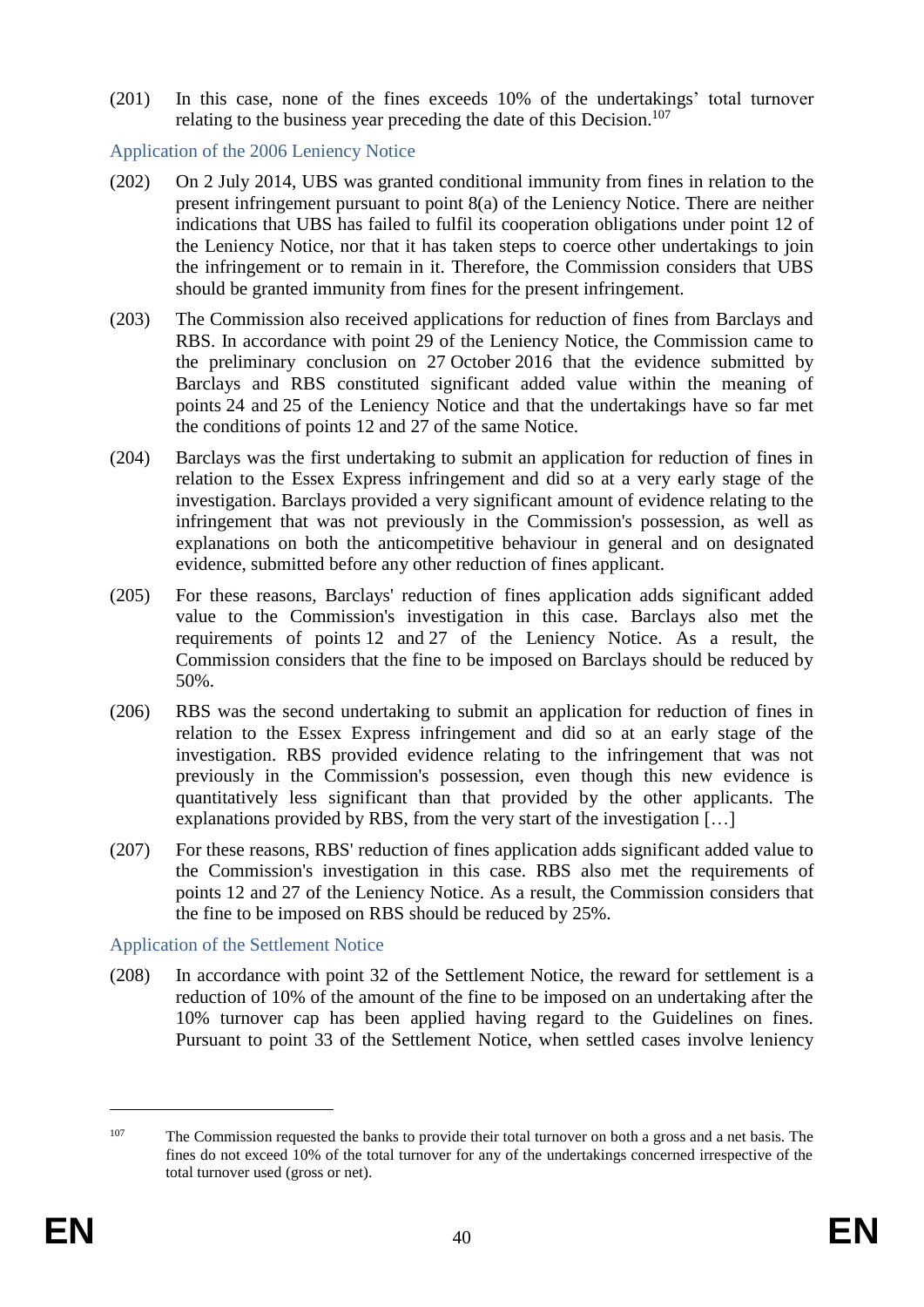applicants, the reduction of the fine granted to them for settlement is added to their leniency reward.

(209) Pursuant to the Settlement Notice, the amount of the fines to be imposed on the Parties of the proceedings should be reduced by 10% and that such reductions should be added to any leniency reward granted.

#### **9. CONCLUSION: FINAL AMOUNT OF INDIVIDUAL FINES TO BE IMPOSED IN THIS DECISION**

(210) The fines imposed pursuant to Article 23(2) of Regulation (EC) No 1/2003 are as follows:

| <b>Undertaking</b> | Fines (in EUR) |
|--------------------|----------------|
| <b>UBS</b>         | $\theta$       |
| <b>Barclays</b>    | 94 217 000     |
| <b>RBS</b>         | 93 715 000     |
| <b>BOTM</b>        | 69 750 000     |

Table 5: Fines amounts for the infringement

HAS ADOPTED THIS DECISION:

#### *Article 1*

The following undertakings infringed Article 101 of the Treaty and Article 53 of the EEA Agreement by participating, during the periods indicated, in a single and continuous infringement covering the whole EEA in G10 FX spot trading:

- (a) UBS AG, from 14 December 2009 until 31 July 2012.
- (b) The Royal Bank of Scotland Group plc and NatWest Markets Plc, from 14 September 2010 until 8 November 2011.
- (c) Barclays PLC, Barclays Services Limited, Barclays Capital Inc and Barclays Bank Plc 14 December 2009 until 31 July 2012.
- (d) MUFG Bank, Ltd. and Mitsubishi UFJ Financial Group, Inc., from 8 September 2010 until 12 September 2011.

## *Article 2*

For the infringement(s) referred to in Article 1, the following fines are imposed:

- (a) UBS AG: EUR 0
- (a) The Royal Bank of Scotland Group plc and NatWest Markets Plc, jointly and severally liable: EUR 93 715 000
- (b) Barclays PLC, Barclays Services Limited, Barclays Capital Inc and Barclays Bank Plc, jointly and severally liable: EUR 94 217 000
- (c) MUFG Bank, Ltd. and Mitsubishi UFJ Financial Group, Inc., jointly and severally liable: EUR 69 750 000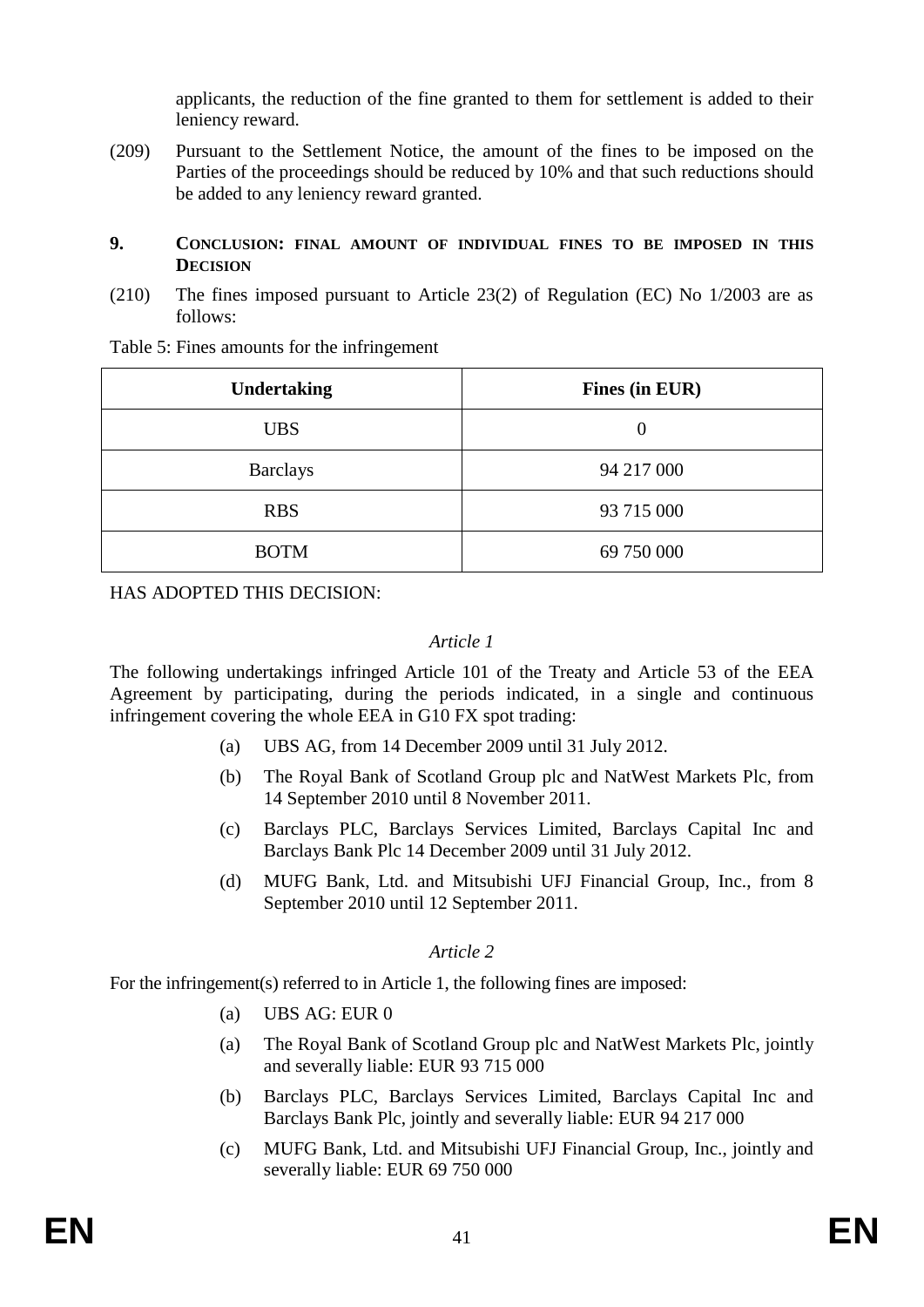The fines shall be credited, in euros, within a period of three months from the date of notification of this Decision, to the following bank account held in the name of the European Commission:

> BANQUE ET CAISSE D'EPARGNE DE L'ETAT 1-2, Place de Metz L-1930 Luxembourg IBAN: LU02 0019 3155 9887 1000 BIC: BCEELULL Ref.: European Commission – BUFI/AT.40135 – Forex EE

After the expiry of this period, interest shall automatically be payable at the interest rate applied by the European Central Bank to its main refinancing operations on the first day of the month in which this Decision is adopted, plus 3.5 percentage points.

Where an undertaking referred to in Article 1 lodges an appeal, that undertaking shall cover the fine by the due date, either by providing an acceptable financial guarantee or by making a provisional payment of the fine in accordance with Article 108 of Regulation (EU, Euratom)  $2018/1046$ .<sup>108</sup>

### *Article 3*

The undertakings listed in Article 1 shall refrain from repeating any act or conduct described in Article 1, and from any act or conduct having the same or similar object or effect.

#### *Article 4*

This Decision is addressed to

- UBS AG with registered offices at Bahnhofstraße 45, 8001 Zürich, Switzerland;
- The Royal Bank of Scotland Group plc with registered offices at 36 St Andrew Square, Edinburgh, EH2 2YB, United Kingdom;
- NatWest Markets Plc with registered offices at 36 St Andrew Square, Edinburgh, EH2 2YB, United Kingdom;
- Barclays PLC, with registered offices at 1 Churchill Place Canary Wharf London, E14 5HP, United Kingdom;
- Barclays Services Limited with registered offices at 1 Churchill Place Canary Wharf London, E14 5HP, United Kingdom (formerly, "Barclays Capital Services Limited");
- Barclays Capital Inc with registered offices at One Corporate Center, Floor 11, Hartford, CT 06103-3220, United States of America;

<sup>108</sup> Regulation (EU, Euratom) 2018/1046 of the European Parliament and of the Council of 18 July 2018 on the financial rules applicable to the general budget of the Union, amending Regulations (EU) No 1296/2013, (EU) No 1301/2013, (EU) No 1303/2013, (EU) No 1304/2013, (EU) No 1309/2013, (EU) No 1316/2013, (EU) No 223/2014, (EU) No 283/2014, and Decision No 541/2014/EU and repealing Regulation (EU, Euratom) No 966/2012 (OJ L 193, of 30.7.2018, p.1).